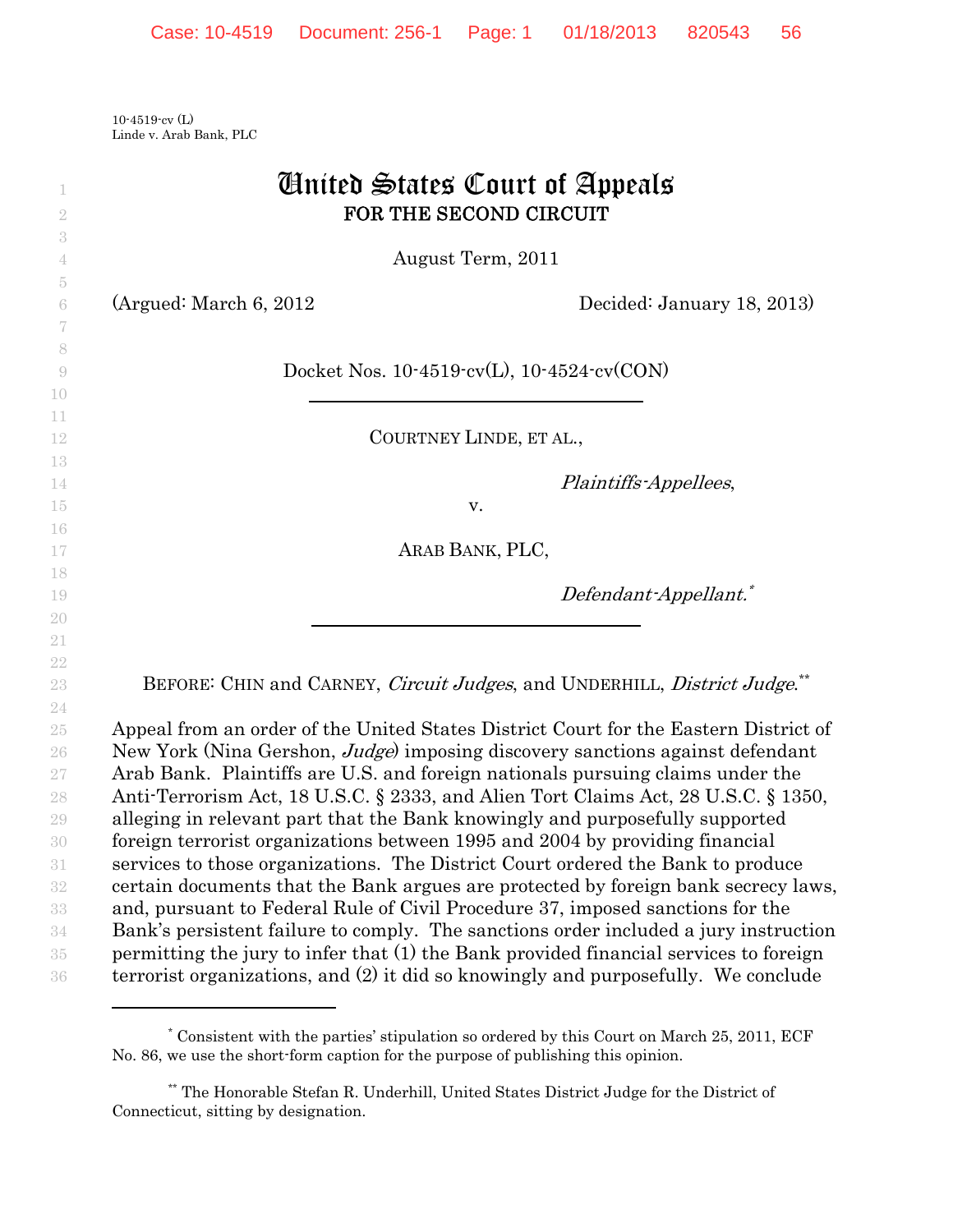that the sanctions order is not a reviewable collateral order, and that accordingly, we lack jurisdiction over the Bank's appeal. We further conclude that the Bank is not entitled to a writ of mandamus vacating the District Court's sanctions order. The appeal is therefore DISMISSED, and the petition for a writ of mandamus is DENIED.

| -6                       |                                                         |
|--------------------------|---------------------------------------------------------|
| $\overline{\mathcal{U}}$ | STEPHEN M. SHAPIRO, Mayer Brown LLP, Chicago,           |
| 8                        | IL (Michele L. Odorizzi, Timothy S. Bishop, Jeffrey     |
| -9                       | W. Sarles, Mayer Brown LLP, Chicago, IL; Philip         |
| 10                       | Allen Lacovara, Mayer Brown LLP, New York, NY;          |
| 11                       | Kevin Walsh, Douglas W. Mateyaschuk, II, DLA            |
| 12                       | Piper LLP (U.S.), New York, NY, on the brief, for       |
| 13                       | Defendant-Appellant.                                    |
| 14                       |                                                         |
| 15                       | PETER RAVEN-HANSEN, Osen LLC, Oradell, NJ               |
| 16                       | (Gary M. Osen, Aaron Schlanger, Osen LLC,               |
| 17                       | Oradell, NJ; Mark S. Werbner, Joel Israel, Sayles       |
| 18                       | Werbner, Dallas, TX; Michael E. Elsner, John M.         |
| 19                       | Eubanks, Vincent I. Parrett, Motley Rice LLC,           |
| 20                       | Mount Pleasant, SC; Steven M. Steingard, Stephen        |
| 21                       | H. Schwartz, Neil L. Glazer, Kohn, Swift & Graf,        |
| 22                       | P.C., Philadelphia, PA; James P. Bonner, Stone          |
| 23                       | Bonner & Rocco LLP, New York, NY; David S.              |
| 24                       | Stone, Stone & Magnanini LLP, Short Hills, NJ, on       |
| $25\,$                   | the brief, for Plaintiffs-Appellees.                    |
| 26                       |                                                         |
| 27                       | Christopher M. Curran, White & Case LLP, New            |
| 28                       | York, NY (Nicole E. Erb, White & Case LLP, New          |
| 29                       | York, NY, on the brief, for The Hashemite               |
| 30                       | Kingdom of Jordan as <i>amicus curiae in support of</i> |
| 31                       | Defendant-Appellant.                                    |
| 32                       |                                                         |
|                          |                                                         |
| 33                       | SUSAN L. CARNEY, Circuit Judge:                         |

| 34  | This case concerns claims brought by victims and families of victims of           |
|-----|-----------------------------------------------------------------------------------|
| 35. | terrorist attacks committed in Israel between 1995 and 2004. Proceeding under the |
| 36. | Anti-Terrorism Act, 18 U.S.C. § 2333, and the Alien Tort Claims Act, 28 U.S.C.    |
| 37  | 1350, plaintiffs seek monetary damages from Arab Bank, PLC ("Arab Bank" or the    |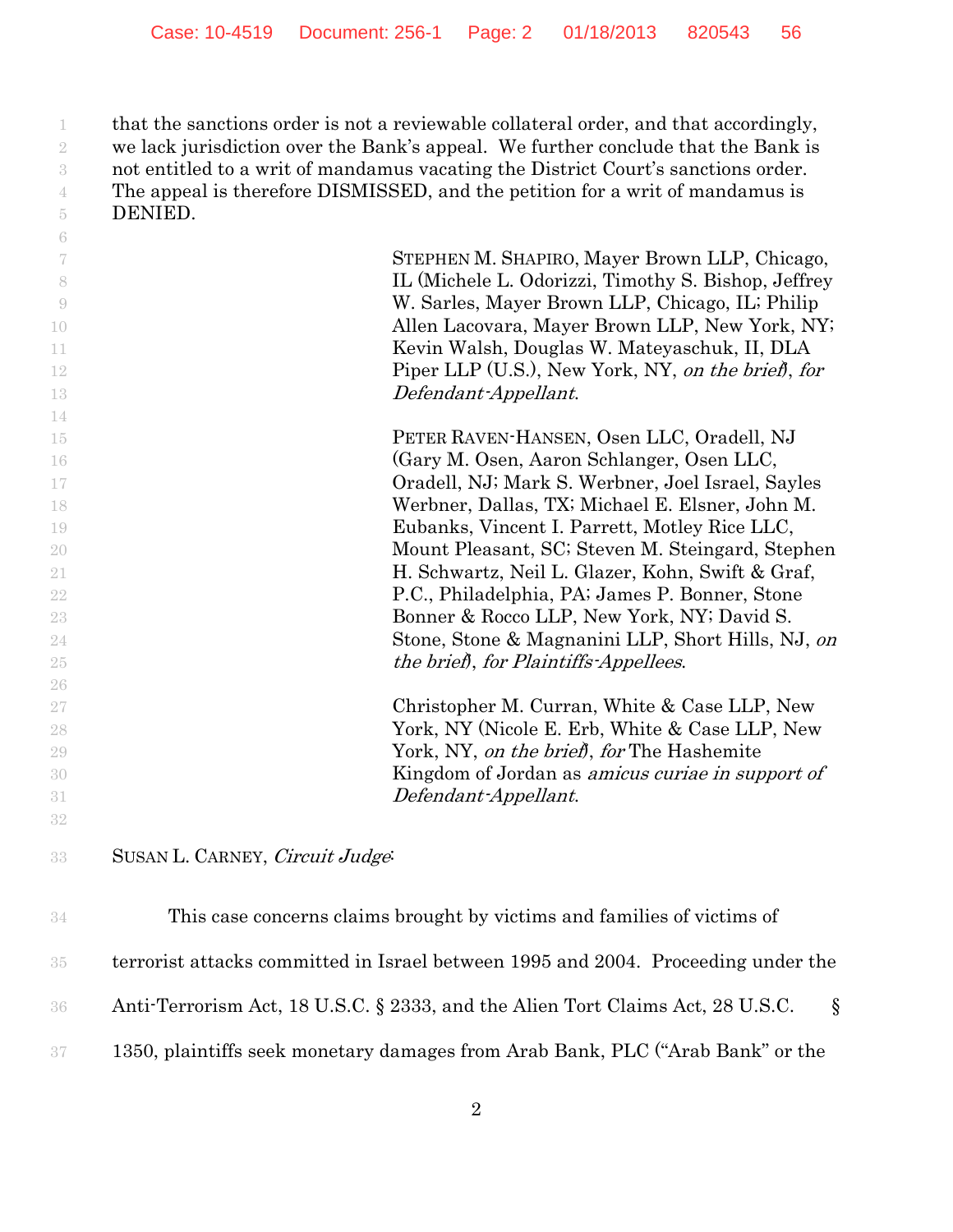| 1              | "Bank"), a large bank headquartered in Jordan, with branches in New York,            |
|----------------|--------------------------------------------------------------------------------------|
| $\sqrt{2}$     | throughout the Middle East, and around the world. According to plaintiffs, Arab      |
| $\sqrt{3}$     | Bank provided financial services and support to terrorists during this period,       |
| $\,4\,$        | facilitating the attacks that caused them grave harm.                                |
| $\overline{5}$ | At stake in this litigation are interests both wide-ranging and weighty. They        |
| $\rm 6$        | include plaintiffs' and the United States' interests in seeking redress for and      |
| 7              | deterring acts of international terrorism; the Bank's interests in avoiding          |
| $\,$ $\,$      | substantial damages and the stigma of being labeled a supporter of terror; and       |
| $\Theta$       | foreign jurisdictions' interests in enforcing their bank privacy laws. Although the  |
| 10             | questions before us implicate some of these broader interests, our analysis turns on |
| $11\,$         | our own limited jurisdiction, either through interlocutory appeal or mandamus, to    |
| $12\,$         | consider issues that have arisen during the course of litigation that is ongoing in  |
| 13             | the district court.                                                                  |
| 14             | This appeal is brought by defendant Arab Bank from the District Court's              |
| 15             | orders imposing sanctions pursuant to Federal Rule of Civil Procedure 37(b) for the  |
| 16             | Bank's failure to comply with several of that court's discovery-related orders. In a |
| 17             | separate action consolidated with the instant appeal, the Bank has also petitioned   |
| 18             | our Court under 28 U.S.C. § 1651 for a writ of mandamus directing vacatur of the     |
| 19             | District Court's sanctions order.                                                    |
| 20             | That order was entered following the Bank's repeated failures, over several          |
| $21\,$         | years and despite multiple discovery orders, to produce certain documents relevant   |
| $22\,$         | to plaintiffs' case. The Bank argues that the documents are covered by foreign bank  |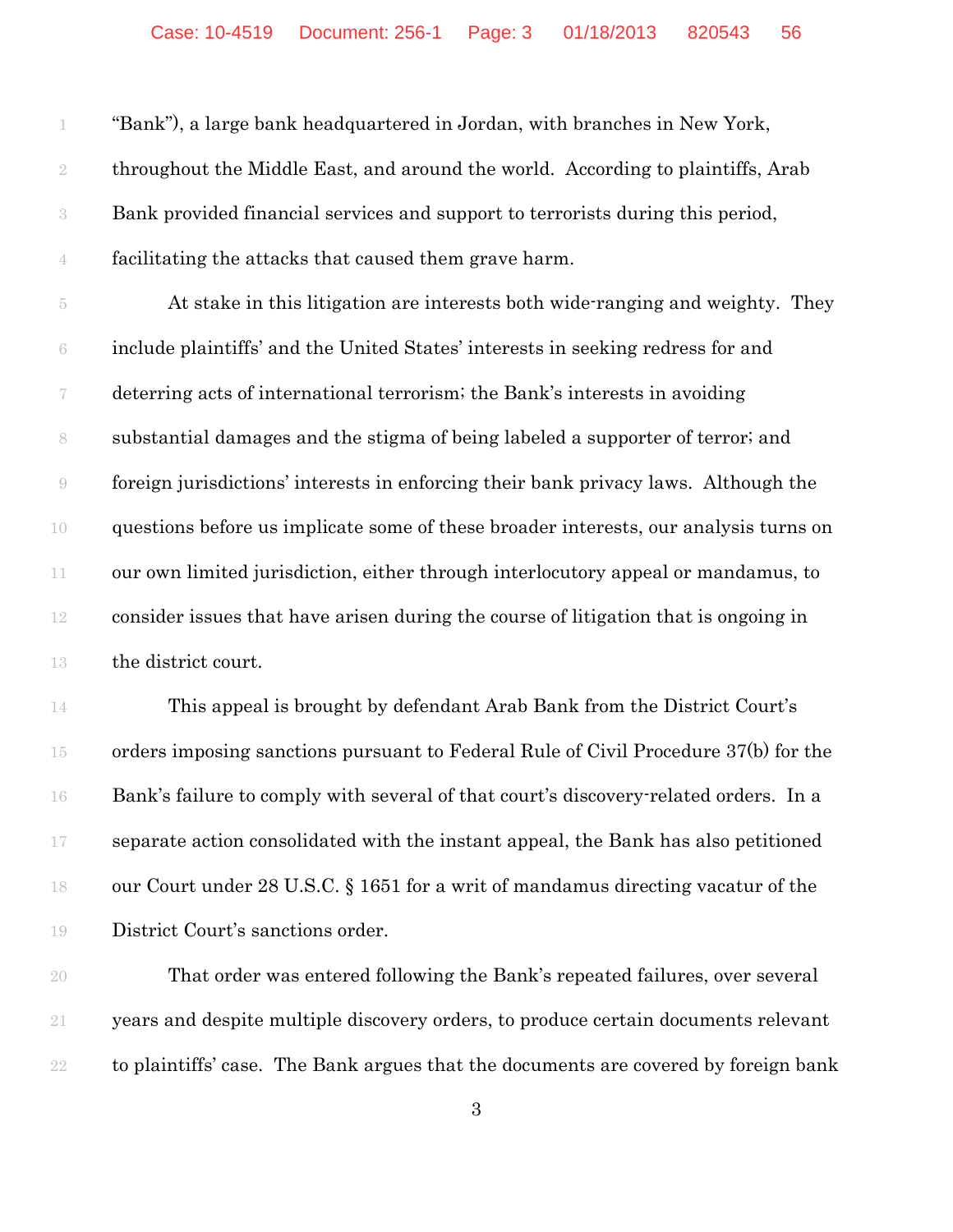secrecy laws such that their disclosure would subject the Bank to criminal prosecution and other penalties in several foreign jurisdictions. The sanctions order takes the form of a jury instruction that would permit – but not require – the jury to infer from the Bank's failure to produce these documents that the Bank provided financial services to designated foreign terrorist organizations, and did so knowingly. The order also precludes the Bank from introducing for the jury's consideration certain evidence related to the undisclosed materials.

8 On appeal, the Bank argues primarily that these sanctions are unduly harsh. It contends that the jury instructions will predetermine the outcome of the litigation, and that, in imposing the sanctions order, the District Court assigned inadequate weight to the interests of Lebanon, Jordan, and the Palestinian Monetary Authority in enforcing their banking privacy laws and to the hardship faced by the Bank in addressing competing legal dictates of the United States and foreign authorities. The Bank also submits that entry of the sanctions order constituted an abuse of the District Court's discretion in that the order is alleged to violate due process and to rest on erroneous factual findings.

**Before we may reach the merits of these arguments, however, we must**  determine whether our Court has jurisdiction to hear this appeal. Because 28 U.S.C. § 1291 vests us with jurisdiction to review "final decisions" of the district court, ordinarily a decision or order is appealable only after the district court has entered judgment. See Mohawk Indus., Inc. v. Carpenter, 130 S. Ct. 599, 603 (2009). Since the questions raised here relate to pre-trial discovery, and the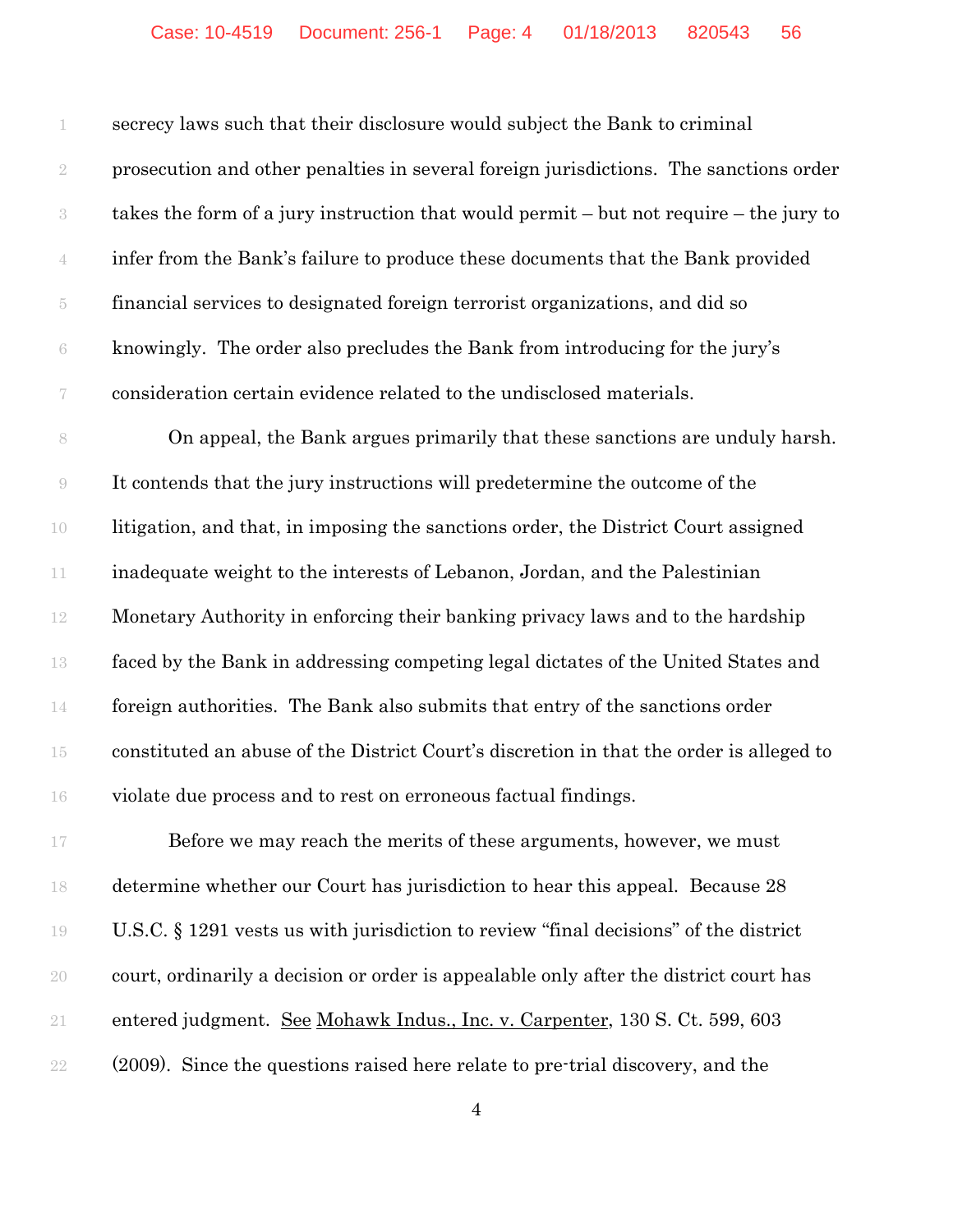litigation is ongoing in the District Court, no one disputes that the District Court's sanctions ruling is not literally a "final decision."

 The Bank urges us to conclude, however, that the court's order falls within the "small category of decisions that, although they do not end the litigation, must 5 nonetheless be considered 'final." Swint v. Chambers County Comm'n, 514 U.S. 35,  $6 \times 42$  (1995). The order is of such gravity and of such a type, insists the Bank, that, independent of future proceedings in the District Court, it virtually dictates the outcome of the case. See generally Cohen v. Beneficial Indus. Loan Corp., 337 U.S. 541 (1949). Plaintiffs argue, in contrast, that the order is not appealable because it bears on questions inseparable from the merits of this case and because appellate review after final judgment will provide the Bank a sufficient avenue for relief.

 In the alternative, the Bank urges by means of a petition for mandamus that we vacate the District Court's sanctions order. It contends that the order constitutes such a clear abuse of discretion that it cannot be allowed to stand. Plaintiffs, for their part, dispute that this is a suitable case for granting a writ of mandamus, maintaining principally that the Bank does not have a "clear and indisputable" right to the relief it seeks. See Cheney v. U.S. Dist. Court, 542 U.S. 367, 380-81 (2004).

 For the reasons set forth below, we conclude that the sanctions order is not a reviewable collateral order, and we therefore dismiss the Bank's appeal for want of jurisdiction. We conclude, further, that this is not an appropriate case for issuance of the extraordinary writ of mandamus, since we agree with plaintiffs that the Bank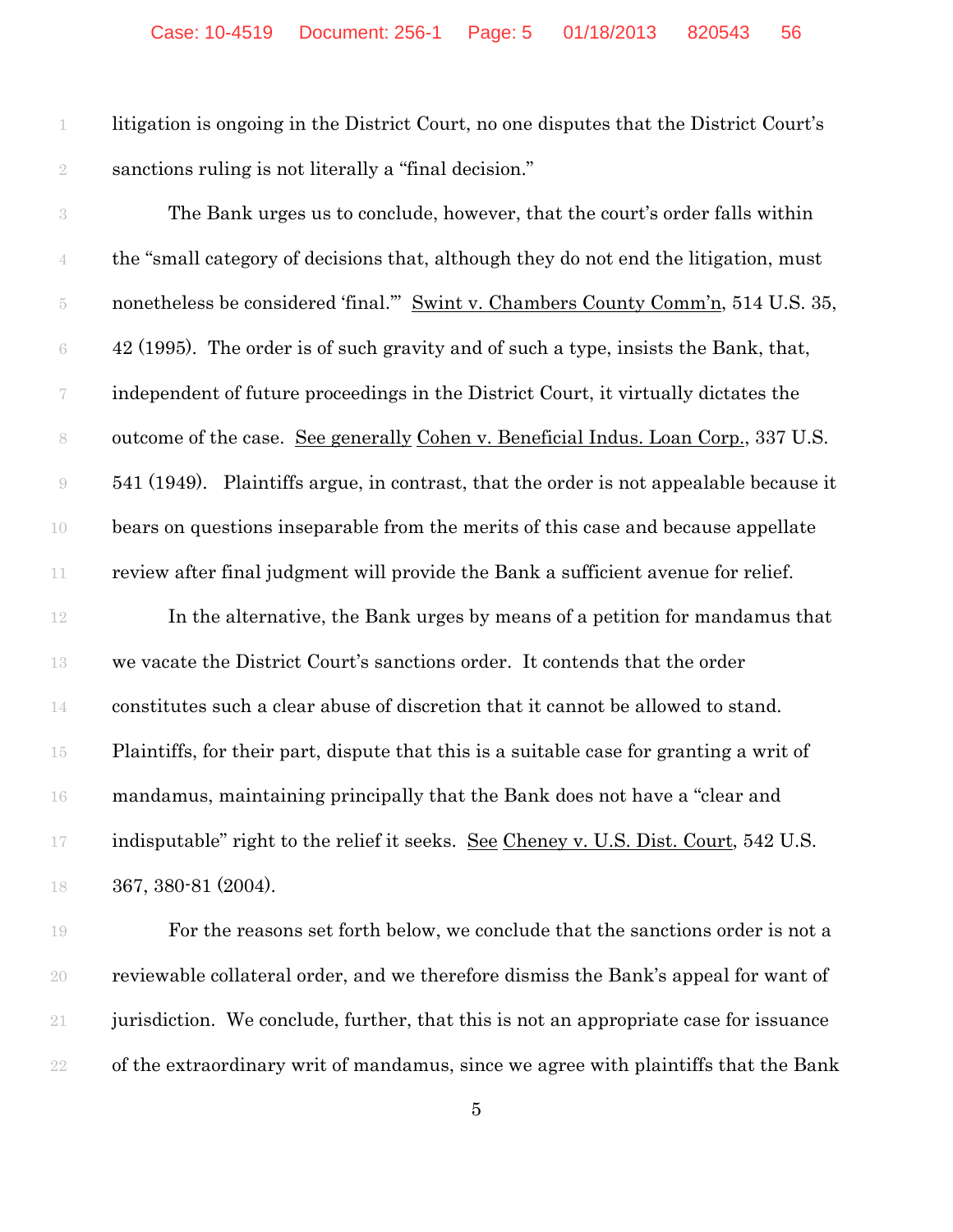| $1\,$              | has not established (among other factors) that it has a "clear and indisputable          |
|--------------------|------------------------------------------------------------------------------------------|
| $\sqrt{2}$         | right" to such drastic relief or that review after final judgment will not provide       |
| $\sqrt{3}$         | adequate relief. See id. at 381. We therefore DISMISS the appeal and DENY the            |
| $\overline{4}$     | petition for mandamus.                                                                   |
| $\tilde{\text{5}}$ | <b>BACKGROUND</b>                                                                        |
| $\sqrt{6}$         | Plaintiffs' Claims<br>1.                                                                 |
| 7                  | Plaintiffs are thousands of individual victims and family members of victims             |
| $\,$ $\,$          | injured or killed in terrorist attacks occurring in Israel and the Palestinian           |
| $\Theta$           | Territories between 1995 and 2004. <sup>1</sup> Arab Bank is headquartered in Jordan and |
| $10\,$             | maintains a branch in New York City. Plaintiffs allege that during the relevant          |
| $11\,$             | period (much of which is commonly referred to as the "Second Intifada"), the Bank        |
| $12\,$             | knowingly, intentionally, and unlawfully "solicited, collected, transmitted,             |
| 13                 | disburs[ed], and provid[ed] the financial resources that allowed" foreign terrorist      |
| 14                 | organizations operating within Israel and the Palestinian Territories "to flourish"      |

15 and to engage in a campaign of terror, genocide, and crimes against humanity in an

<sup>&</sup>lt;sup>1</sup> Ten similar suits brought against Arab Bank were consolidated by the District Court for discovery and other pretrial proceedings. Linde v. Arab Bank, PLC, 269 F.R.D. 186, 186 n.1 (E.D.N.Y. 2010). This appeal is taken from all ten consolidated cases. The path of this litigation is charted in a number of District Court opinions and orders. See Linde v. Arab Bank, PLC, 353 F. Supp. 2d 327 (E.D.N.Y. 2004) ("Linde I") (finding that plaintiffs did not have a private right of action allowing for injunctive relief); Linde v. Arab Bank, PLC, 384 F. Supp. 2d 571 (E.D.N.Y. 2005) ("Linde II") (denying, in large part, Arab Bank's motion to dismiss); Linde v. Arab Bank, PLC, 463 F. Supp. 2d 310 (E.D.N.Y. 2006) ("Linde III") (Magistrate Judge holding that bank secrecy laws in Jordan, Lebanon and Palestinian Territories did not excuse Arab Bank from order to produce documents covered by those laws); Linde v. Arab Bank, PLC, No. 04-civ-2799, 2009 WL 8691096 (E.D.N.Y. June 1, 2009) ("Linde IV") (Magistrate Judge recommending sanctions); Linde v. Arab Bank, PLC, 269 F.R.D. 186 (E.D.N.Y. 2010) ("Linde V") (District Court issuing sanctions).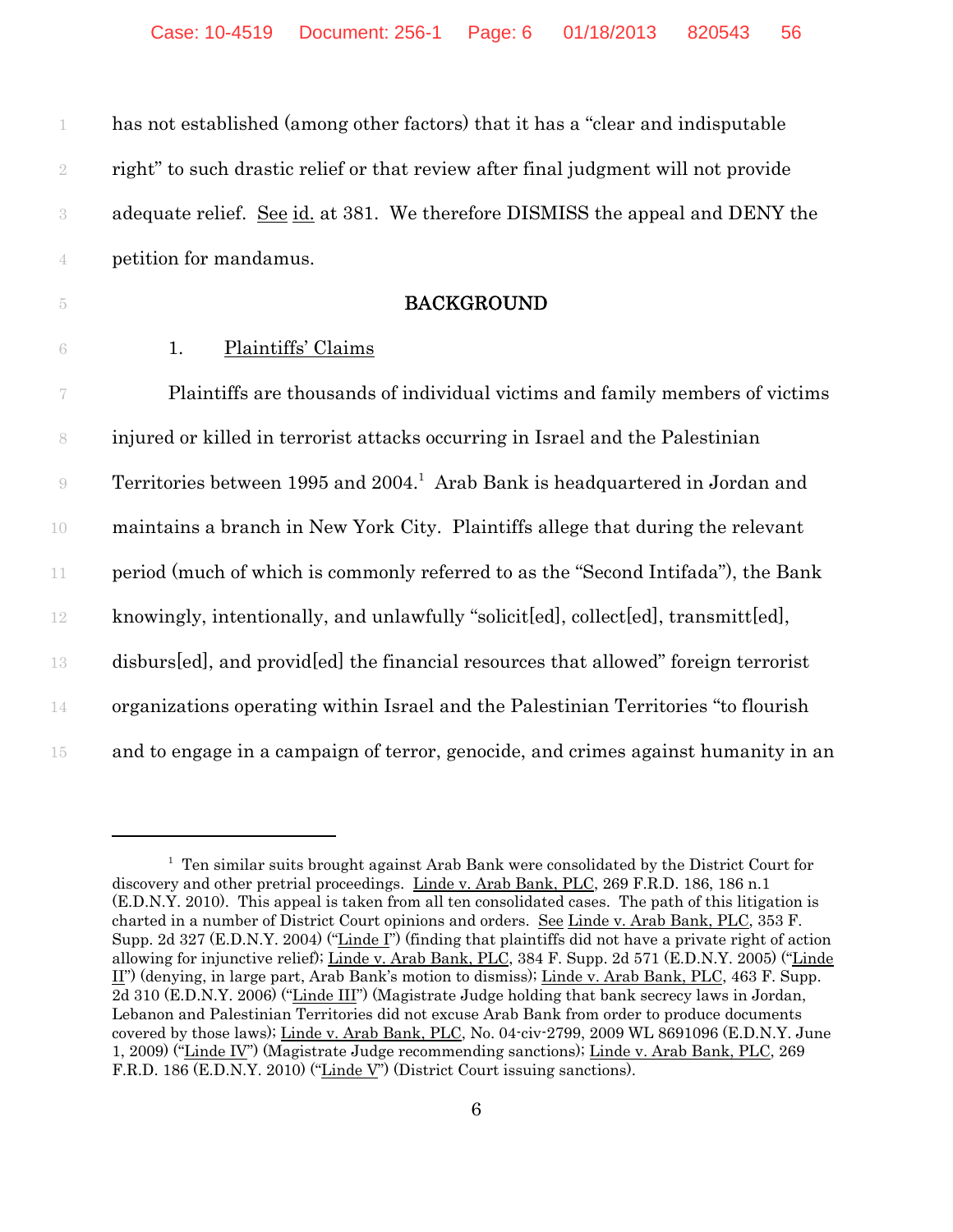| 1                        | attempt to eradicate the Israeli presence from the Middle East landscape."                  |
|--------------------------|---------------------------------------------------------------------------------------------|
| $\sqrt{2}$               | Providing such financial services to foreign terrorists violates U.S. law. See 18           |
| $\,3$                    | U.S.C. $\S$ 2339A(a) (proscribing the provision of "material support or resources,          |
| 4                        | knowing or intending that they are to be used in preparation for, or in carrying out        |
| $\tilde{\text{5}}$       | [any one of a number of expressly prohibited acts of terrorism]").                          |
| $\rm 6$                  | Plaintiffs' claims rest on two factual theories. First, plaintiffs allege that the          |
| $\overline{\mathcal{C}}$ | Bank assisted in administering a "death and dismemberment benefit plan"                     |
| $\,$ $\,$                | pursuant to which the Saudi Committee for the Support of the Intifada Al Quds               |
| $\Theta$                 | ("Saudi Committee") made cash payments to terrorists and their families. <sup>3</sup> The   |
| 10                       | payments were allegedly designed to provide an incentive for suicide bombers and            |
| $11\,$                   | others who killed or injured plaintiffs and their kin. Plaintiffs allege that the           |
| $12\,$                   | families of terrorists would "claim this reward by obtaining an official certification      |
| $13\,$                   | of their deceased relative's status as a martyr, which include[d] an individualized         |
| $14\,$                   | martyr identification number." Plaintiffs further allege that the Saudi Committee           |
| 15                       | and Arab Bank required that beneficiaries provide this "martyr certificate" or              |
| $16\,$                   | "death certificate" to Arab Bank to demonstrate their entitlement to benefits. <sup>5</sup> |
| $17\,$                   | Second, plaintiffs allege that the Bank provided financial services to various              |
| 18                       | entities and individuals acting on behalf of Hamas and other State Department-              |

 $^2$  <u>Linde V,</u> 269 F.R.D. at 191.

Linde IV, 2009 WL 8691096, at  $*$ 6.

 $4 \underline{\text{Line I}}$ , 384 F. Supp. 2d at 577.

 $^5$   $\underline{\mathrm{Id}}$ .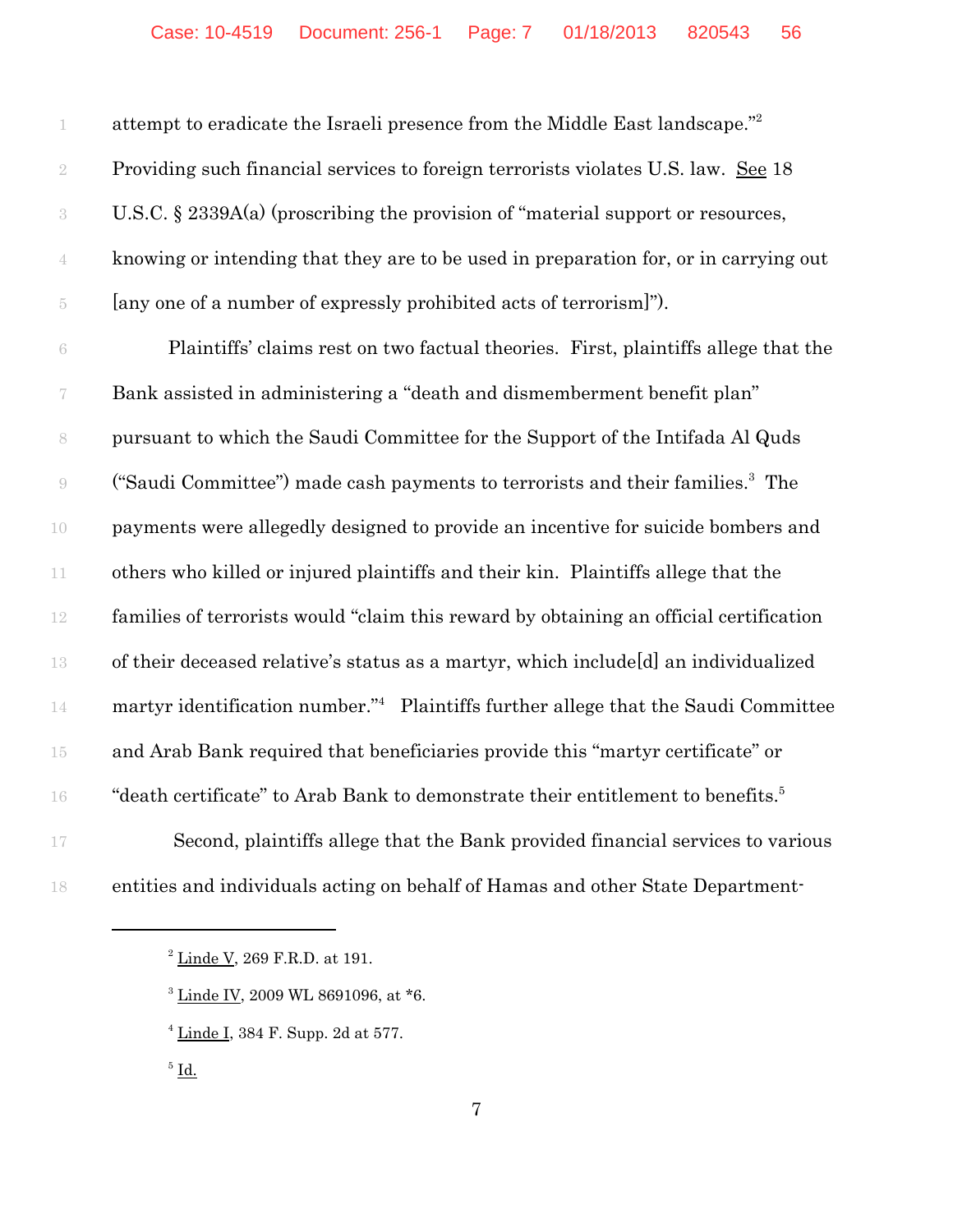| 1                        | designated foreign terrorist organizations. <sup>6</sup> These services included, for example, |
|--------------------------|------------------------------------------------------------------------------------------------|
| $\sqrt{2}$               | maintaining bank accounts, making wire transfers, and otherwise facilitating the               |
| $\sqrt{3}$               | movement of funds.                                                                             |
| $\overline{4}$           | Plaintiffs are U.S. and foreign nationals. The U.S. national plaintiffs assert                 |
| $\overline{5}$           | claims arising under the Anti-Terrorism Act ("ATA"), 18 U.S.C. § 2333, and the                 |
| $\rm 6$                  | foreign-national plaintiffs request relief under the Alien Tort Claims Act, 28 U.S.C.          |
| $\overline{\mathcal{C}}$ | § 1350, also known as the Alien Tort Statute ("ATS"). Each group of plaintiffs seeks           |
| 8                        | monetary damages.                                                                              |
| $\Theta$<br>10           | 2.<br>The Discovery Disputes and Arab Bank's Limited Document<br>Productions                   |
| 11<br>12                 | Early in the litigation, in 2005, plaintiffs requested that the Bank produce                   |
| 13                       | documents related to various specified accounts maintained at the Bank. The                    |
| 14                       | material sought concerned primarily organizations designated as "foreign terrorist"            |
| 15                       | organizations" by the United States government, and entities and individuals                   |
| 16                       | allegedly affiliated with those organizations. <sup>7</sup> During 2005, Magistrate Judge      |
| $17\,$                   | Victor V. Pohorelsky, to whom this case was referred for discovery, issued a series of         |
| 18                       | focused production orders that required Arab Bank to turn over specific banking                |
| 19                       | information concerning known or suspected terrorists. For example, in November                 |

 $6$   $\underline{\text{Id.}}$  "Hamas" is an acronym for the Arabic phrase "Harakat al-Muqawama al-Islamiya," sometimes translated as the "Islamic Resistance Movement." Country Reports on Terrorism 2010, U.S. Dep't of State, Aug. 18, 2011, available at http://www.state.gov/j/ct/rls/crt/2010/170264.htm. Accordingly, the movement's title is sometimes printed in capital letters as "HAMAS." See Linde II, 384 F. Supp. 2d at 576. In accordance with common usage, we refer to it here as "Hamas."

<sup>&</sup>lt;sup>7</sup> See 8 U.S.C. § 1189 (defining process pursuant to which the Secretary of State may designate an entity as a "foreign terrorist organization"). We sometimes refer to such organizations here as "FTOs."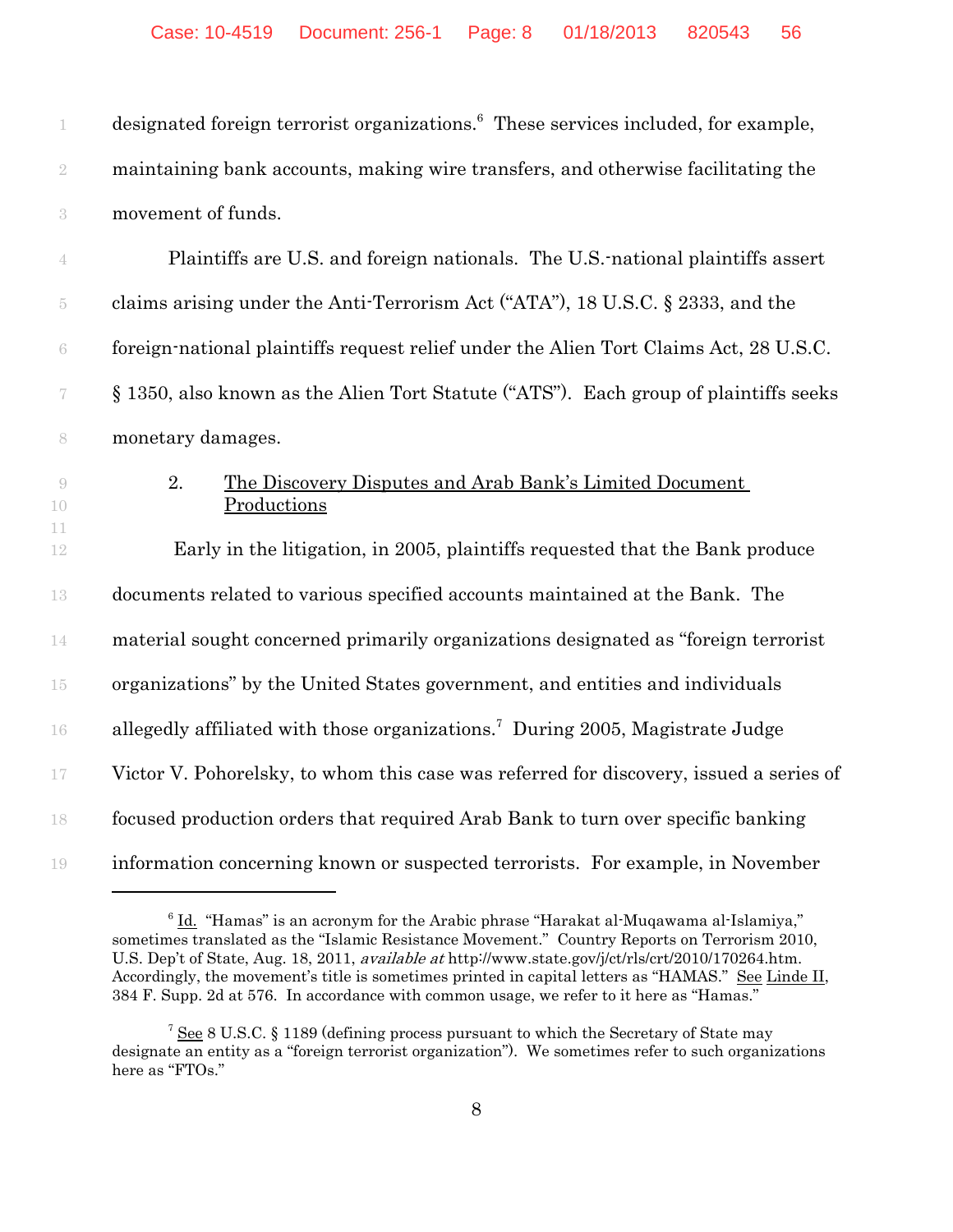|                          | 2005, the Magistrate Judge ordered that Arab Bank produce information related to               |
|--------------------------|------------------------------------------------------------------------------------------------|
| $\sqrt{2}$               | a specific account at the Bank's Lebanese branch, into which a website allegedly               |
| $\sqrt{3}$               | affiliated with terrorist groups had purportedly requested that funds be                       |
|                          | transferred. <sup>8</sup> Arab Bank asserted that the request was subject to bank secrecy laws |
| $\tilde{\text{5}}$       | in Lebanon and that permission to produce the relevant material was required from              |
| $\rm 6$                  | Lebanese regulatory authorities. In 2006, Arab Bank received permission from                   |
| $\overline{\mathcal{C}}$ | Lebanon to disclose information related to this account, and did so. <sup>9</sup>              |
| $\,$ $\,$                | In February 2006, plaintiffs moved the District Court to compel the Bank to                    |
| $\Theta$                 | produce a much broader swath of previously-requested documents. Later that year,               |
| 10                       | the Magistrate Judge granted plaintiffs' motion, and in March 2007, the District               |
| 11                       | Court affirmed the production order. <sup>10</sup> Among the various materials the Magistrate  |
| 12                       | Judge ordered Arab Bank to disclose were documents related to alleged transfers                |
| 13                       | from the Saudi Committee to terrorists, including "documents identifying the                   |
| 14                       | account numbers and account holders of the accounts from which the payments                    |
| $15\,$                   | were disbursed" and "documents identifying the account numbers and account                     |
| 16                       | holders of the accounts into which the payments were disbursed." <sup>11</sup>                 |
|                          |                                                                                                |

Supplemental Appendix ("Supp. App.") 15.

 $9 \underline{\text{Line III}}$ , 463 F. Supp. 2d at 316.

 Linde III, 463 F. Supp. 2d 310 (Magistrate Judge decision); see also Linde v. Arab Bank, No. 04-cv-2799, 2007 WL 812918 (E.D.N.Y. Mar. 14, 2007) (affirming Magistrate Judge's decision).

Supp. App. 18-19.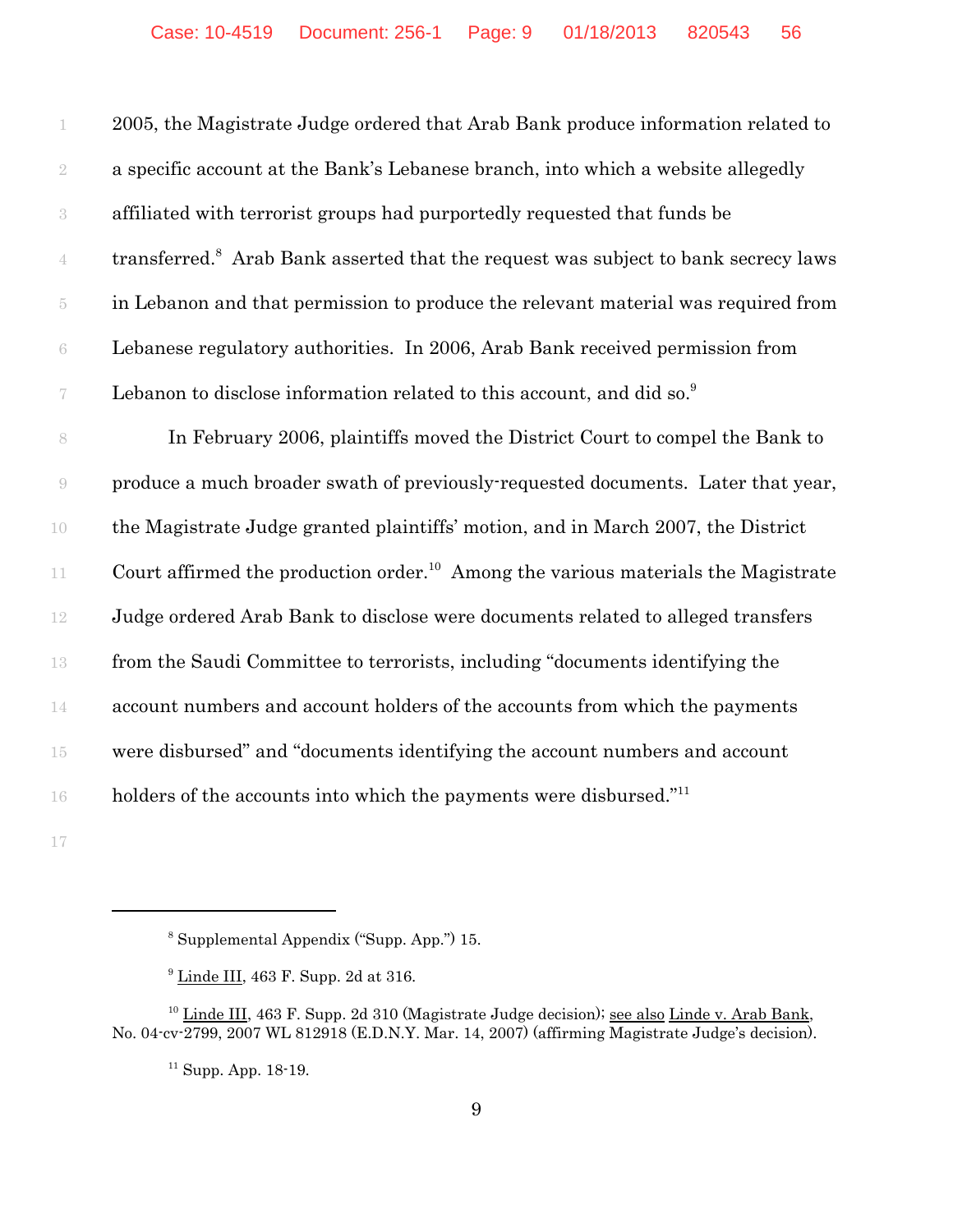1 In deciding the motion to compel, the Magistrate Judge and District Court analyzed several factors. Most critically, they balanced (on the one hand) the interests of foreign governments in enforcing their laws and the potential hardship created for the Bank by its conflicting legal obligations, with (on the other hand) the interests of the United States in enforcing its laws and plaintiffs' need for the material in pursuing their claims. The balancing analysis followed the guidance provided by § 442 of the Restatement (Third) of Foreign Relations Law of the United States (1987) (the "Restatement"), which has long provided the courts a thoughtful source of authority for addressing discovery issues in this context. See, e.g., In re Grand Jury Proceedings, 532 F.2d 404, 407 (5th Cir. 1976) (adopting the "Restatement position" as a means of "determining whether the United States or . . . the Cayman Islands' legal command will prevail" with regard to whether a noncitizen could be compelled to testify before a U.S. grand jury in violation of Cayman Islands bank secrecy laws). Section 442(1)(c) advises courts to consider five factors when "deciding whether to issue an order directing production of 16 information located abroad":

 [i] the importance to the . . . litigation of the documents or other information requested; [ii] the degree of specificity of the request; [iii] whether the information originated in the United States; [iv] the availability of alternative means of securing the 21 information; and  $\vert v \vert$  the extent to which noncompliance with the request would undermine important interests of the United States, or compliance with the request would undermine important interests of the state where the information is located. 

27 Restatement § 442(1)(c). Using this framework, the court here determined that the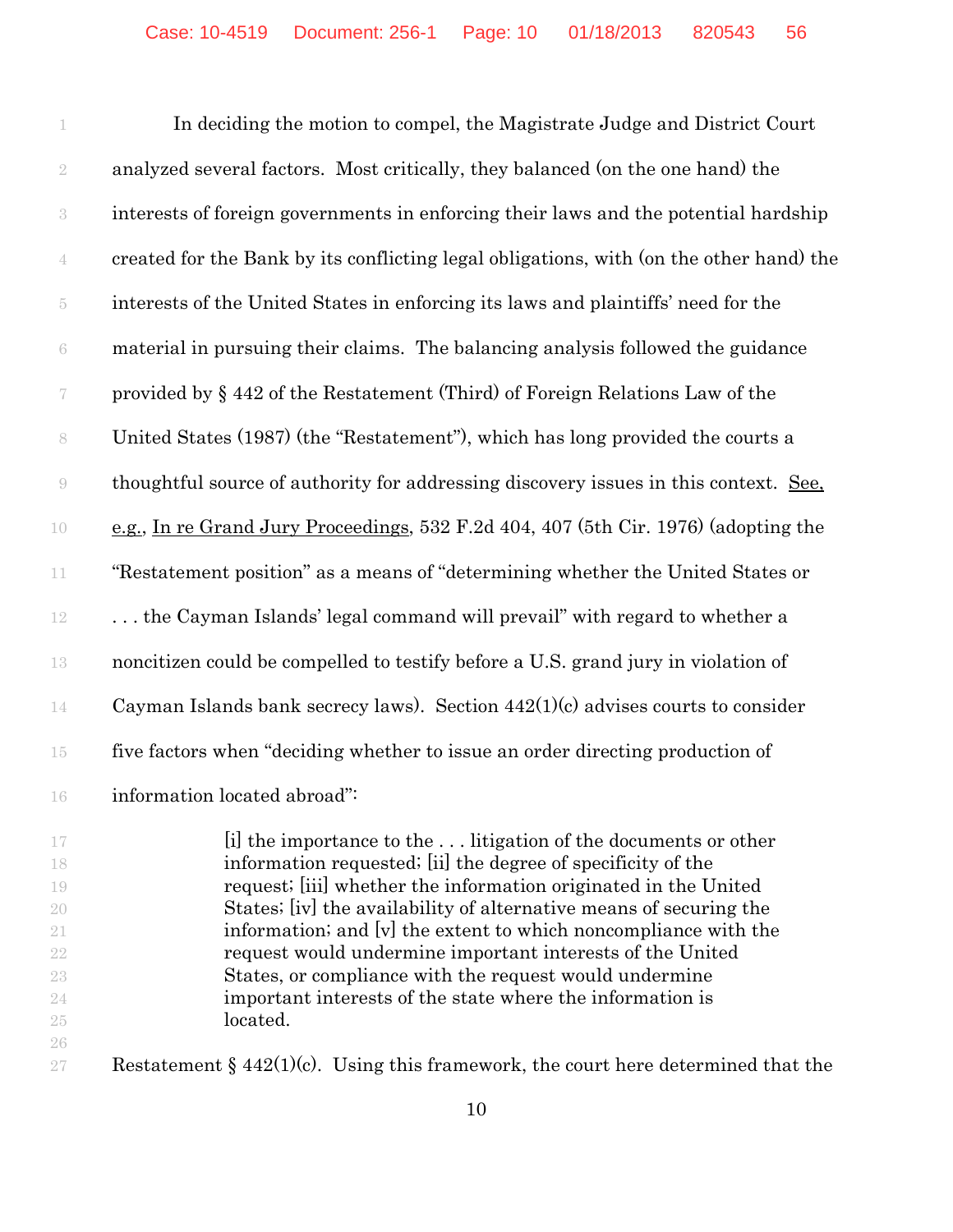| 1                        | importance of the documents to the litigation and the substantial public interest in                    |
|--------------------------|---------------------------------------------------------------------------------------------------------|
| $\sqrt{2}$               | compensating victims of terrorism and combating terrorism – interests shared by                         |
| $\sqrt{3}$               | the United States and foreign sovereigns - outweighed the foreign sovereigns'                           |
| $\overline{4}$           | interests in banking privacy. <sup>12</sup>                                                             |
| $\overline{5}$           | Before entering its production order, however, the Magistrate Judge invited                             |
| $\rm 6$                  | Arab Bank to seek permission from the cognizant authorities in the relevant foreign                     |
| $\overline{\mathcal{C}}$ | states <sup>13</sup> to produce the responsive material. <u>See</u> Restatement § 442(2)(a) ("[A] court |
| $\,$ $\,$                | or agency in the United States may require the person to whom the order is directed                     |
| $\rm{O}$                 | to make a good faith effort to secure permission from the foreign authorities to                        |
| 10                       | make the information available."). As discussed above, a similar waiver had been                        |
| 11                       | granted by Lebanese authorities earlier in $2006$ . <sup>14</sup>                                       |
| 12                       | Arab Bank sought such a waiver, but in September 2007, the authorities in                               |
| 13                       | Jordan, Lebanon, and the Palestinian Territories denied the Bank's request. <sup>15</sup>               |
| 14                       | Pointing to this denial, the Bank continued to refuse to produce the materials                          |
| $15\,$                   | assertedly covered by foreign bank secrecy laws. Plaintiffs continued to contend                        |
| 16                       | that the materials at issue were necessary to their case.                                               |
| 17                       |                                                                                                         |

<sup>&</sup>lt;sup>12</sup> See Linde III, 463 F. Supp. 2d at 315-16, <u>aff'd</u>, 2007 WL 812918 (E.D.N.Y. Mar. 14, 2007).

 For convenience, throughout this opinion we sometimes refer to Lebanon, Jordan, and the Palestinian Monetary Authority as "the foreign states," "the foreign nations," or "the foreign sovereigns."

See Linde III, 463 F. Supp. 2d at 316.

<sup>&</sup>lt;sup>15</sup> <u>See Linde V</u>, 269 F.R.D. at 194.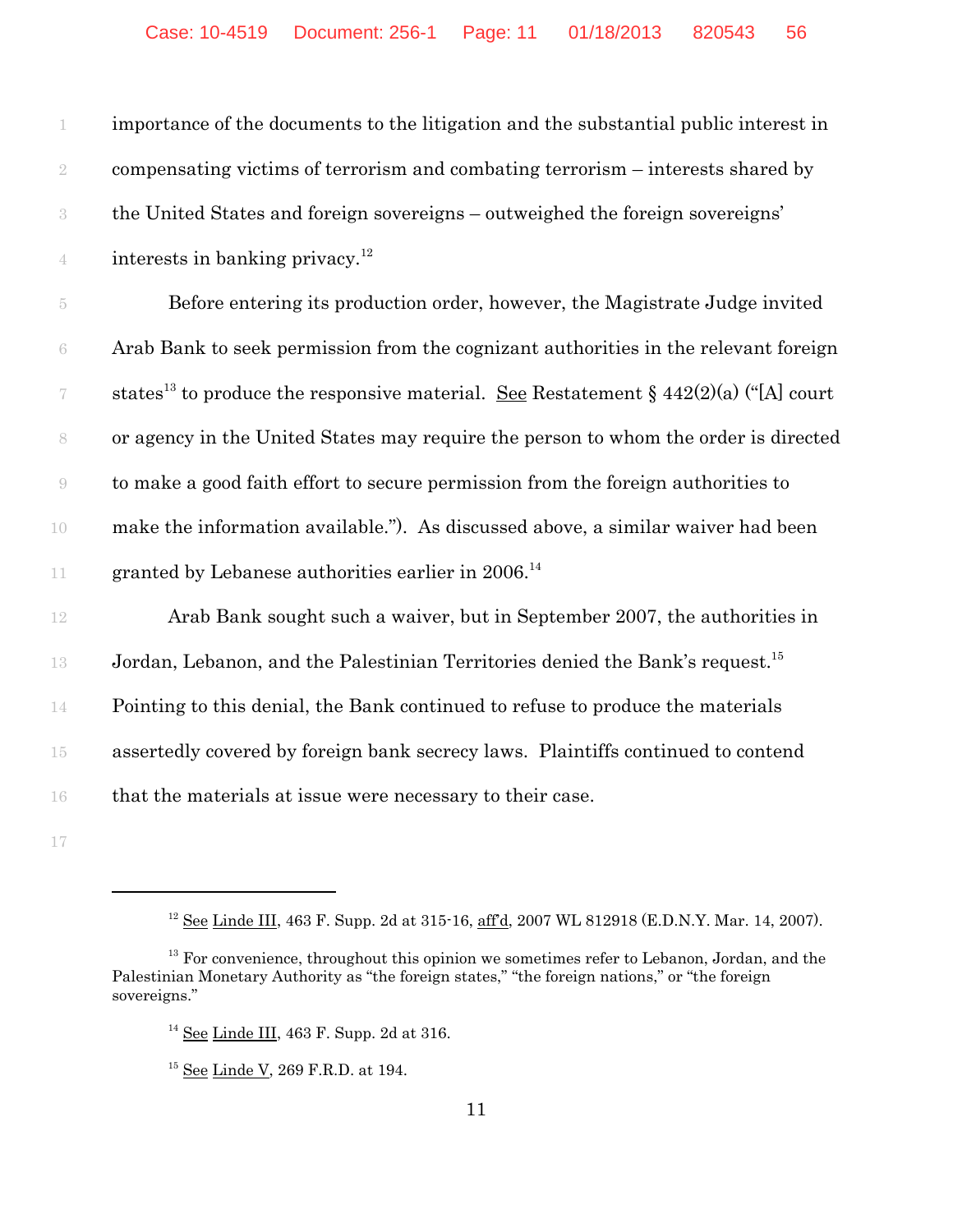During these protracted proceedings, plaintiffs acquired numerous documents related to their discovery requests, some from the Bank and some from other sources. The quality and quantity of the documents bear on both plaintiffs' need for additional discovery and the likely effect of the sanctions order. The material was produced in the following ways.

 First, after initially resisting their motion to compel, the Bank disclosed to plaintiffs documents regarding certain fund transfers effected through the New 8 York branch of Arab Bank.<sup>16</sup> The Bank had earlier disclosed these documents to two divisions of the United States Department of the Treasury – the Office of the Comptroller of the Currency ("OCC") and the Financial Crimes Enforcement Network – in the course of investigations by those divisions of Arab Bank's New York branch for the Bank's alleged failure to monitor fund transfers adequately for 13 suspicious activity.<sup>17</sup>

 Second, through sources independent of Arab Bank but not apparent from the record, plaintiffs obtained documents that the Bank initially produced to the United States Department of Justice ("DOJ") during its prosecution of the Holy Land Foundation for Relief and Development ("Holy Land Foundation") in the 18 Northern District of Texas on money-laundering charges.<sup>18</sup> Originally established as the "Occupied Land Fund," the Holy Land Foundation has described itself as "the

<sup>&</sup>lt;sup>16</sup> The corporate relationship of the branch to the headquarters is unclear from the record.

Linde V, 269 F.R.D. at 193; see also Supp. App. 80.

<sup>&</sup>lt;sup>18</sup> Linde V, 269 F.R.D. at 193.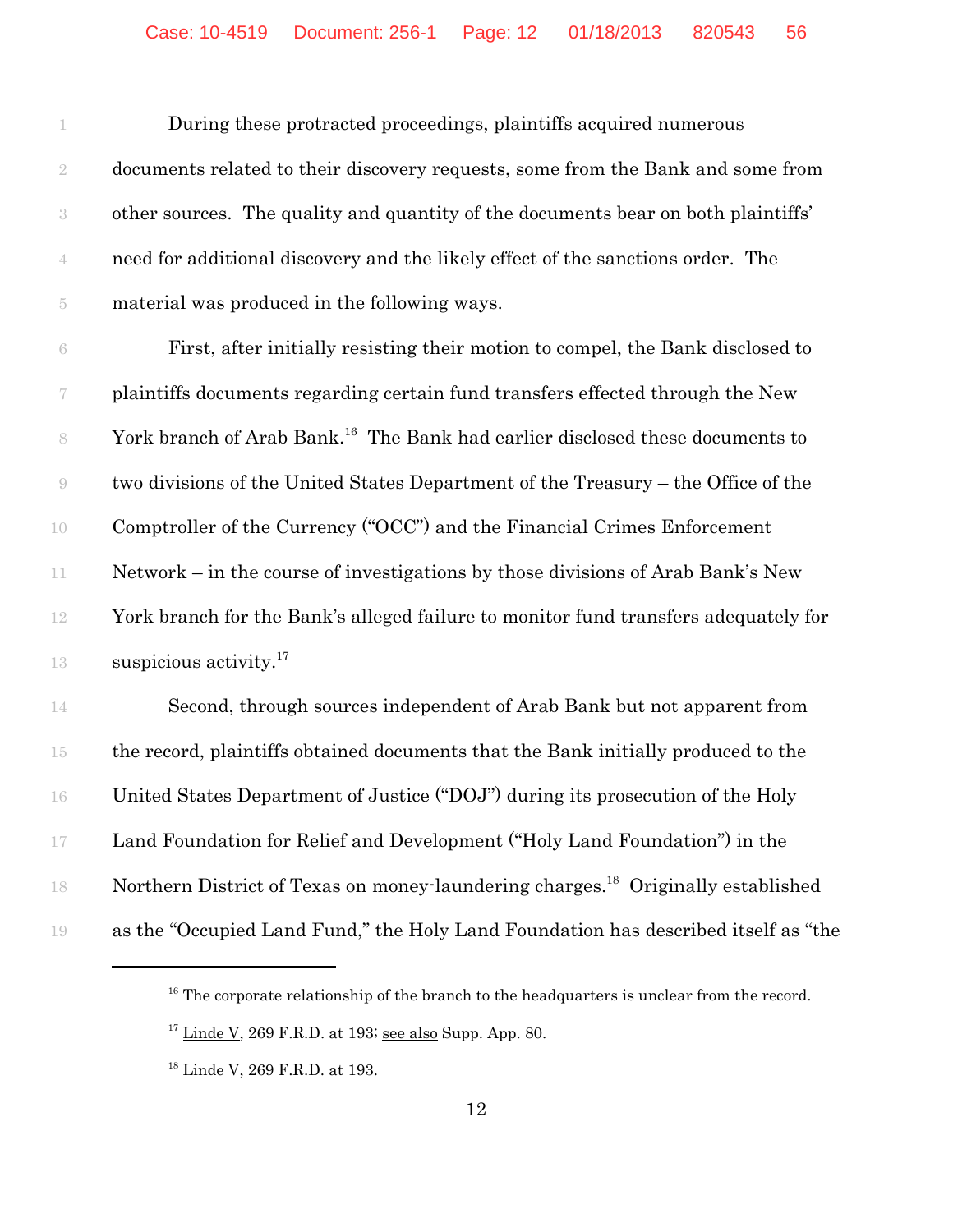largest Muslim charity in the United States," but in the early 2000s the Treasury 2 Department found that it was "closely linked" with Hamas.<sup>19</sup> Plaintiffs allege in this suit that Arab Bank laundered money for the Holy Land Foundation as part of the Foundation's efforts to raise funds for Hamas.<sup>20</sup> The documents obtained by plaintiffs include documents formerly located at Arab Bank-Palestine and Arab Bank-London that are responsive to plaintiffs' initial discovery requests.<sup>21</sup>

7 Third, after numerous production orders, Arab Bank obtained permission 8 from the Saudi Committee to disclose documents "relating to transactions handled 9 by [Arab Bank] on the Saudi Committee's behalf."<sup>22</sup> Pursuant to the Saudi 10 Committee's permission, Arab Bank now claims to have produced for plaintiffs 11 approximately 180,000 "documents" reflecting "payment instructions for *every* 12 payment originated by the Saudi Committee and made to a beneficiary by Arab 13 Bank . . . [, including] the date, value and currency of the transfer; the name and 14 number of the transferring bank; the name and number of the covering bank; the  $15$  name of the transferor; and the name and address of every beneficiary."<sup>23</sup> The Bank 16 further contends that it has produced every internal document in its custody or

 $23$  Appellant's App. 1043.

<sup>&</sup>lt;sup>19</sup> Holy Land Found, for Relief & Dev. v. Ashcroft, 333 F.3d 156, 159-60 (D.C. Cir. 2003) (internal quotation marks omitted).

<sup>20</sup> Linde V, 269 F.R.D. at 192.

 $21$  Appellant's App. 1045.

 $22$  Linde IV, 2009 WL 8691096, at  $*4$ . With this license, the Bank is excused from complying with otherwise applicable bank secrecy laws, it appears. Id.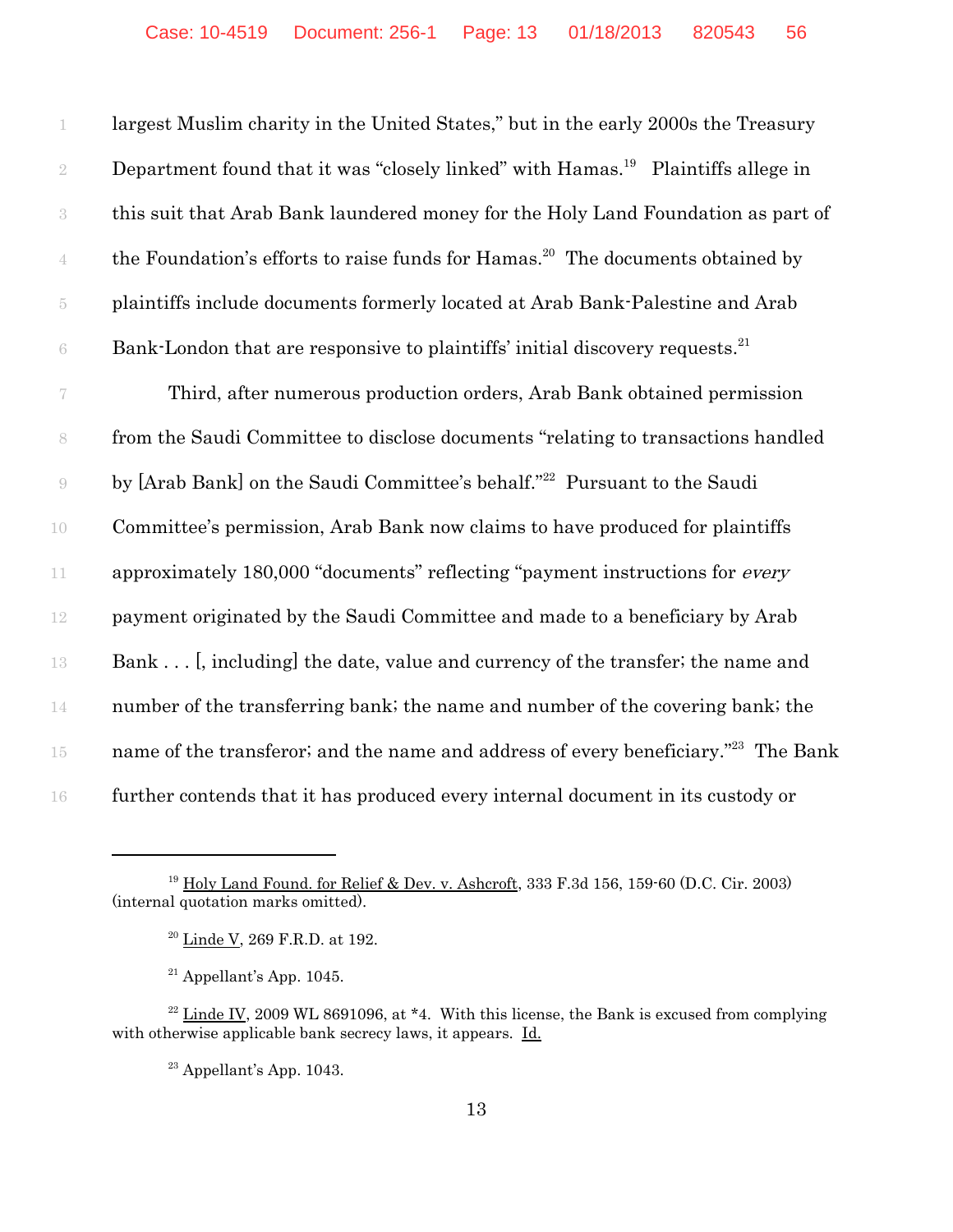possession, in any branch, that relates to the Saudi Committee. According to Arab Bank, these documents include internal correspondence related to transfers the Saudi Committee made to recipients located in the Palestinian Territories. They also contain information related to 122 transfers through the Saudi Committee that were especially probative, in plaintiffs' view, because they identified the beneficiary of the transfer solely by his or her relationship to another individual (*i.e.*, "father of \_\_\_\_"). Before performing these transfers, Arab Bank received further information about each of the beneficiaries but – the Bank asserts – never requested "death certificates" or "martyr certificates" from beneficiaries. Arab Bank asserts that in discovery it produced the documents that these beneficiaries had provided to the 11 Bank to establish their entitlement to payment, with the names of the beneficiaries redacted.

 Fourth, as mentioned above, Arab Bank received permission from the Lebanese Special Investigation Commission to disclose, and in fact later did disclose to plaintiffs, documents relating to one account at a Lebanese branch of Arab Bank that was apparently "held in the name of an individual who has been identified as a 17 high-ranking member of Hamas."<sup>24</sup>

 Plaintiffs thus acquired a substantial volume of relevant material. Arab Bank continued, however, to refuse to produce documents responsive to several requests of critical importance to plaintiffs' case. These included records regarding

<sup>&</sup>lt;sup>24</sup> Linde IV, 2009 WL 8691096, at  $*4$ .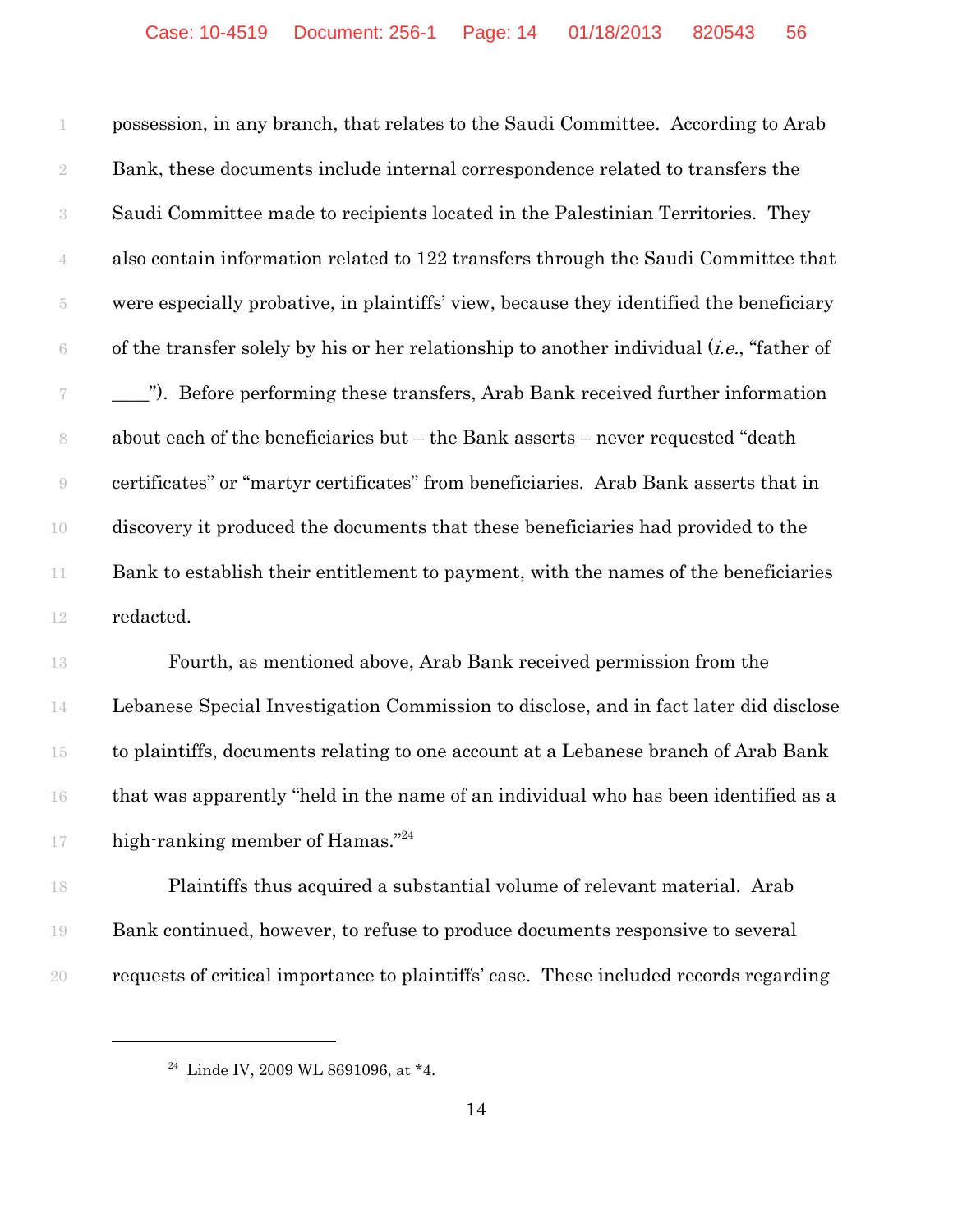ten specific accounts the Bank is alleged to maintain for certain named foreign terrorist organizations; general account records for other named organizations that, according to plaintiffs, are linked to terrorism; and, finally, account records for the  $\frac{4}{4}$  beneficiaries of Saudi Committee transfers.<sup>25</sup> Regarding the last category of records, Arab Bank has argued that even though the Saudi Committee may provide permission to Arab Bank to disclose documents related to payments "originated by the Saudi Committee," Arab Bank may not disclose "account records" – including account numbers, account statements, and certain account-holder identifying information – "of all the tens of thousands of Saudi Committee beneficiaries" 10 without violating bank secrecy laws.<sup>26</sup>

11 3. The Sanctions Order

 In late December 2007, over two years after their initial discovery request, plaintiffs moved for sanctions under Federal Rule of Civil Procedure 37(b). Rule 37(b) authorizes district courts to impose sanctions upon a party for failure to comply with a discovery order, so long as those sanctions are "just." The Rule identifies potential sanctions for disobeying discovery orders. These include: "directing that the matters embraced in the order or other designated facts be taken as established for purposes of the action"; "prohibiting the disobedient party from supporting or opposing designated claims or defenses"; and "rendering a default judgment." Fed. R. Civ. P. 37(b)(2).

 $^{25}$  See Linde V, 269 F.R.D. at 198-99.

Appellant's App. 1071.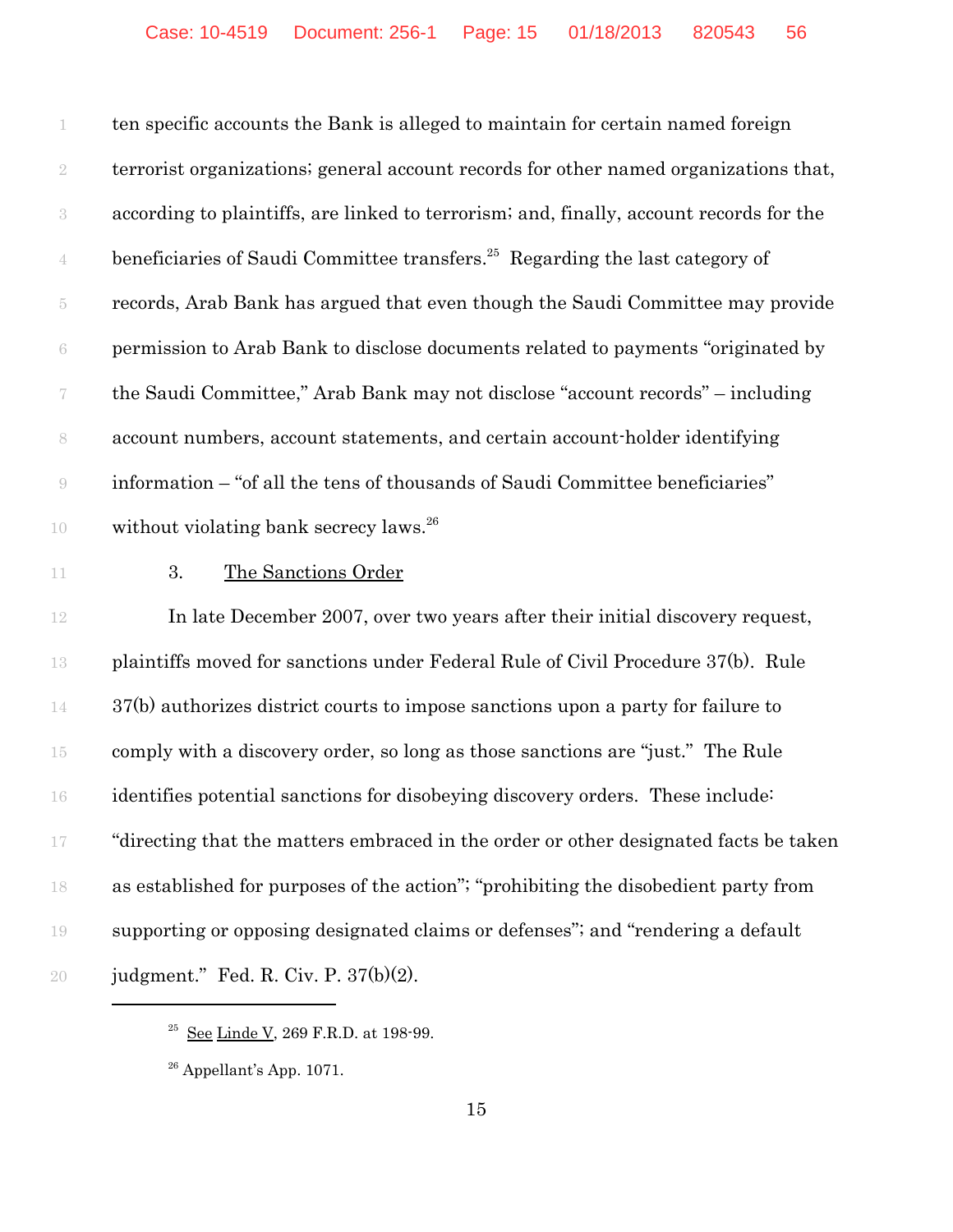In June 2009, in the absence of any further substantial production by Arab Bank, the Magistrate Judge issued a Report & Recommendation addressing sanctions. Initially, the Magistrate Judge recommended that the District Court, among other sanctions, should "deem[ ] established . . . [that] between 2000 and 2004 the defendant provided financial services on behalf of the Saudi Committee" to  $\delta$  various terrorists and terrorist organizations.<sup>27</sup> The Magistrate Judge later amended this recommendation, having concluded that he had initially overlooked that documents produced by Arab Bank regarding the Saudi Committee transfers indeed included "information about the identity of each recipient of such a payment, the amount and timing of each payment, and other information concerning each 11 payment transaction."<sup>28</sup> For this reason, the Magistrate Judge recommended that the District Court instruct the jury that it could but need not infer that Arab Bank 13 provided financial services to the Saudi Committee and  $FTOs.<sup>29</sup>$  The Magistrate Judge declined to recommend, however, either that the District Court deem established that Arab Bank knowingly and intentionally provided financial services to terrorist organizations or that the District Court instruct the jury that it could infer knowledge and intent from Arab Bank's failure to produce certain documents. The Magistrate Judge explained that, in his view, "There has been no showing that

<sup>&</sup>lt;sup>27</sup> Linde IV, 2009 WL 8691096, at \*12.

<sup>&</sup>lt;sup>28</sup> Order Modifying Rep. and Recommendation at 3, Linde v. Arab Bank, PLC, No. 04-cv-5449 (S.D.N.Y. June 18, 2009), ECF No. 546.

Id. at 4.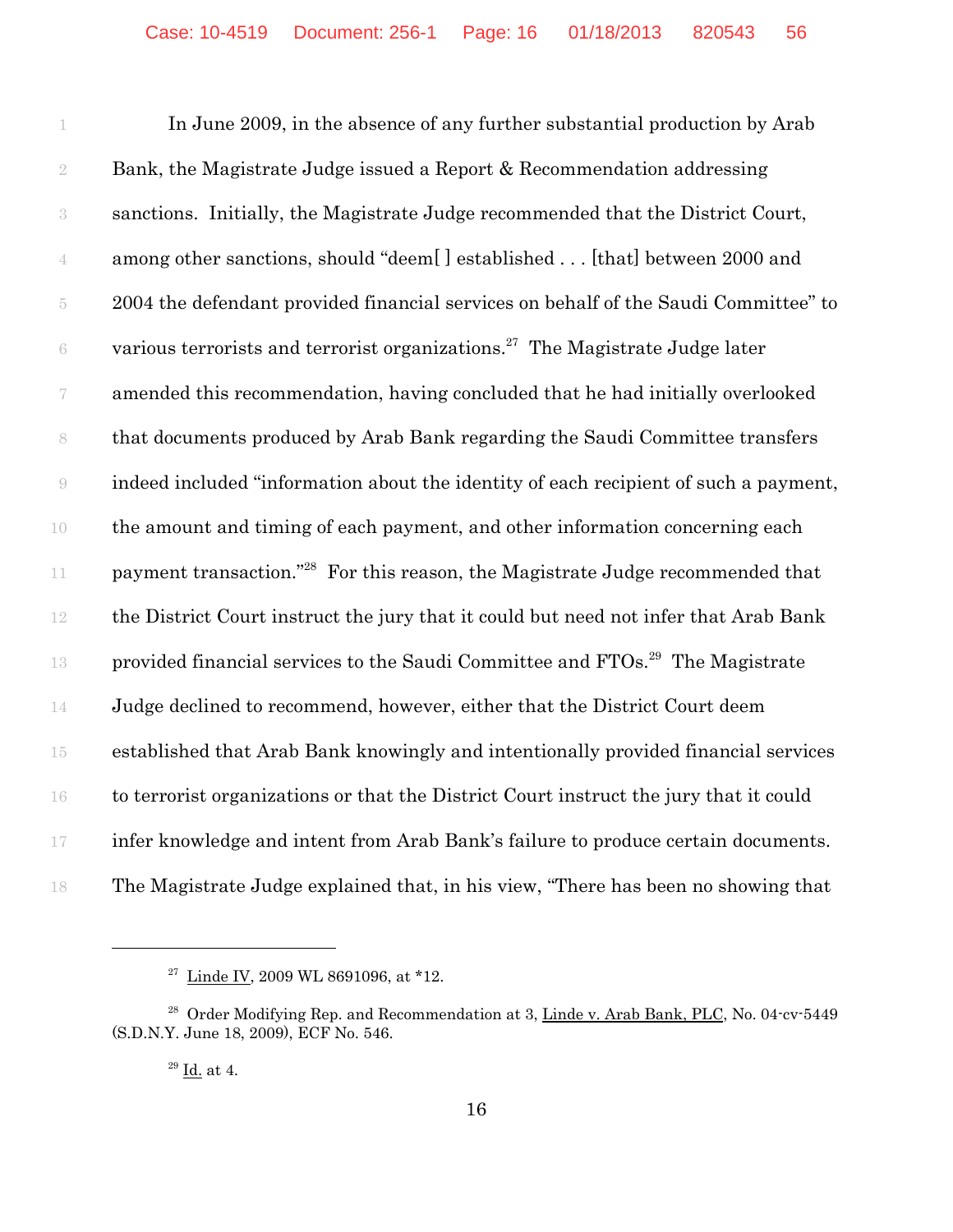the withheld evidence would be likely to provide direct evidence of the knowledge 2 and intent of the Bank in providing the financial services at the heart of this case."<sup>30</sup> In July 2010, the District Court adopted the Magistrate Judge's Report & Recommendation in part and imposed the sanctions order now at issue in this Court. The sanctions order took the form, first, of instructions the District Court ruled it will give to the jury. The court will instruct the jury that, based on Arab Bank's failure to produce documents, the jury may – but need not – conclude both that Arab Bank provided financial services to foreign terrorist organizations and that it did so knowingly and purposefully.<sup>31</sup> The Bank's actions and intent, of

 $31$  The District Court's complete statement describing the sanctions imposed is as follows:

At trial, the jury will be instructed that, based on defendant's failure to produce documents, it may, but is not required to, infer: (1) that defendant provided financial services to organizations designated by the United States as Foreign Terrorist Organizations, and to individuals associated with the FTOs; (2) that defendant processed and distributed payments on behalf of the Saudi Committee to terrorists, including those affiliated with named terrorist organizations and those who are unaffiliated, their relatives, or representatives; and (3) that defendant did these acts knowingly and purposefully. In addition, (4) defendant is precluded from making any argument or offering any evidence regarding its state of mind or any other issue that would find proof or refutation in withheld documents; (5) all requests for admissions in plaintiffs' First Set of Requests for Admissions which defendant refused to answer on foreign bank secrecy grounds are deemed admitted, and any documents referred to in those requests, which plaintiffs obtained from sources other than defendant, are deemed authentic and are admissible as such at trial; and (6) defendant is prohibited from introducing in pre-trial motions or at trial any evidence withheld on foreign bank secrecy grounds.

Linde V, 269 F.R.D. at 205. The District Court adopted the so-called "state of mind sanction" – the instruction that advises the jury that it may (but need not) conclude that Arab Bank acted knowingly and purposefully. See Linde V, 269 F.R.D. at 194.

<sup>&</sup>lt;sup>30</sup> Linde IV, 2009 WL 8691096, at \*8.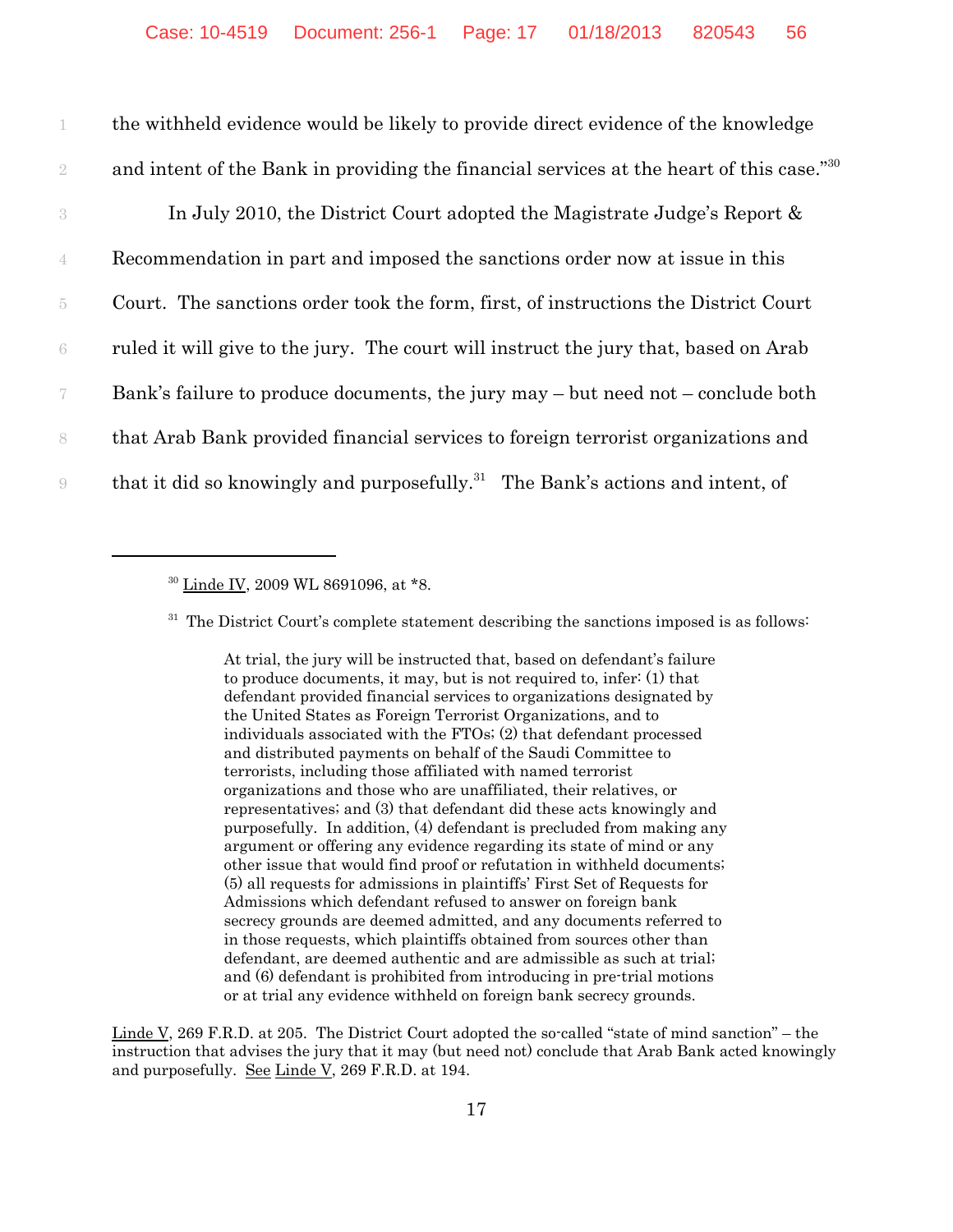1 course, lie at the core of its ATA and ATS liability.<sup>32</sup>

 The District Court carefully explained its decision to impose this sanction. It noted that many of the documents that plaintiffs had already obtained tended to support the inference that Arab Bank knew that its services benefited terrorists.<sup>33</sup> According to the District Court, these documents included (1) Saudi Committee spreadsheets listing beneficiaries of transfers and the dates and causes of the related deaths; and (2) documents from Arab Bank's Lebanon branch that suggested that "on at least three occasions in 2000, Arab Bank officials approved the transfer of funds into [an account at that branch] despite the fact that the transfers listed" known terrorists as beneficiaries.<sup>34</sup> As a consequence of the evidentiary gap created by Arab Bank's non-disclosure, the court reasoned, plaintiffs would be "hard-pressed to show that . . . [these] transfers were not approved by mistake, but instead are representative of numerous other transfers to terrorists."35 14 The permissive inference instruction will, according to the District Court, help to rectify this evidentiary imbalance.

 $32$  The parties dispute the potential scope of the Bank's liability under the ATA and the ATS, statutes whose meaning has been, and continues to be, subject to judicial interpretation and public debate. See Linde II, 384 F. Supp. 2d 571 (E.D.N.Y. 2005) (denying motion to dismiss ATA claims); cf. Kiobel v. Royal Dutch Petroleum Co., 132 S. Ct. 1738 (2012) (restoring Kiobel to the Supreme Court's calendar for reargument during the October 2012 term). We conclude – as explained in the text – that even assuming Arab Bank's state of mind is central to that liability, the sanctions order is not reviewable at this stage.

<sup>33</sup> Linde V, 269 F.R.D. at 199, 203.

<sup>34</sup> Id. at 203.

 $35$  Id.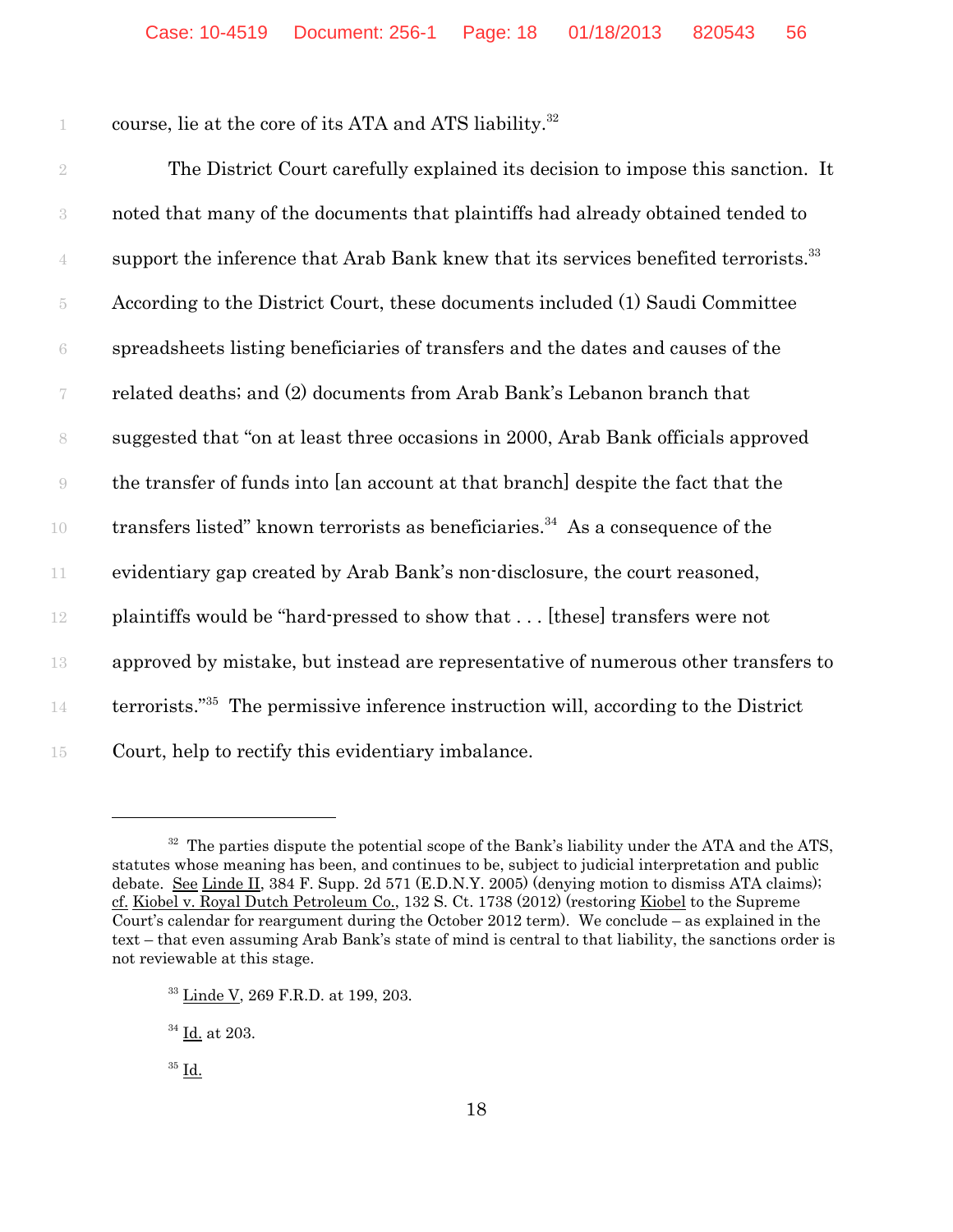|                          | Additionally, the District Court precluded Arab Bank from using as evidence                    |
|--------------------------|------------------------------------------------------------------------------------------------|
| $\sqrt{2}$               | at trial any material that the Bank withheld on bank secrecy grounds, and from                 |
| $\,3$                    | making arguments with respect to its state of mind that "would find proof or                   |
| $\overline{4}$           | refutation in the withheld documents." <sup>36</sup> The District Court observed in support of |
| $\overline{5}$           | its decision that the Bank "cannot argue that it had no knowledge a certain Bank               |
| 6                        | customer was a terrorist if it did not produce that person's complete account                  |
| $\overline{\mathcal{C}}$ | records. To permit the Bank to make such an argument would allow it to profit                  |
| 8                        | from evidentiary gaps that it chose to create." <sup>37</sup>                                  |
| $\Theta$                 | After the District Court denied Arab Bank's motions to reconsider the                          |
| 10                       | sanctions order and to certify an interlocutory appeal, Arab Bank noticed the appeal           |
| 11                       | and filed the petition for mandamus that are before us now.                                    |
| 12                       | <b>DISCUSSION</b>                                                                              |
| 13                       | I.<br><b>Collateral Order Review</b>                                                           |
| 14                       | Federal courts of appeals "have jurisdiction of appeals from all final decisions               |
| $15\,$                   | of the district courts of the United States." 28 U.S.C. § 1291. Ordinarily, we have            |
| 16                       | jurisdiction to consider only those appeals brought after the district court has               |
| $17\,$                   | entered final judgment. Cunningham v. Hamilton County, 527 U.S. 198, 203                       |
| 18                       | (1999). But under the judicially-developed collateral order doctrine, first recognized         |
| 19                       | by the Supreme Court in Cohen v. Beneficial Industrial Loan Corp., 337 U.S. 541                |
| 20                       | $(1949)$ , our jurisdiction under § 1291 also includes appeals from "a small category of       |
|                          |                                                                                                |

 $^{36}$  <u>Id.</u> at 204.

 $37 \underline{\mathbf{Id}}$ .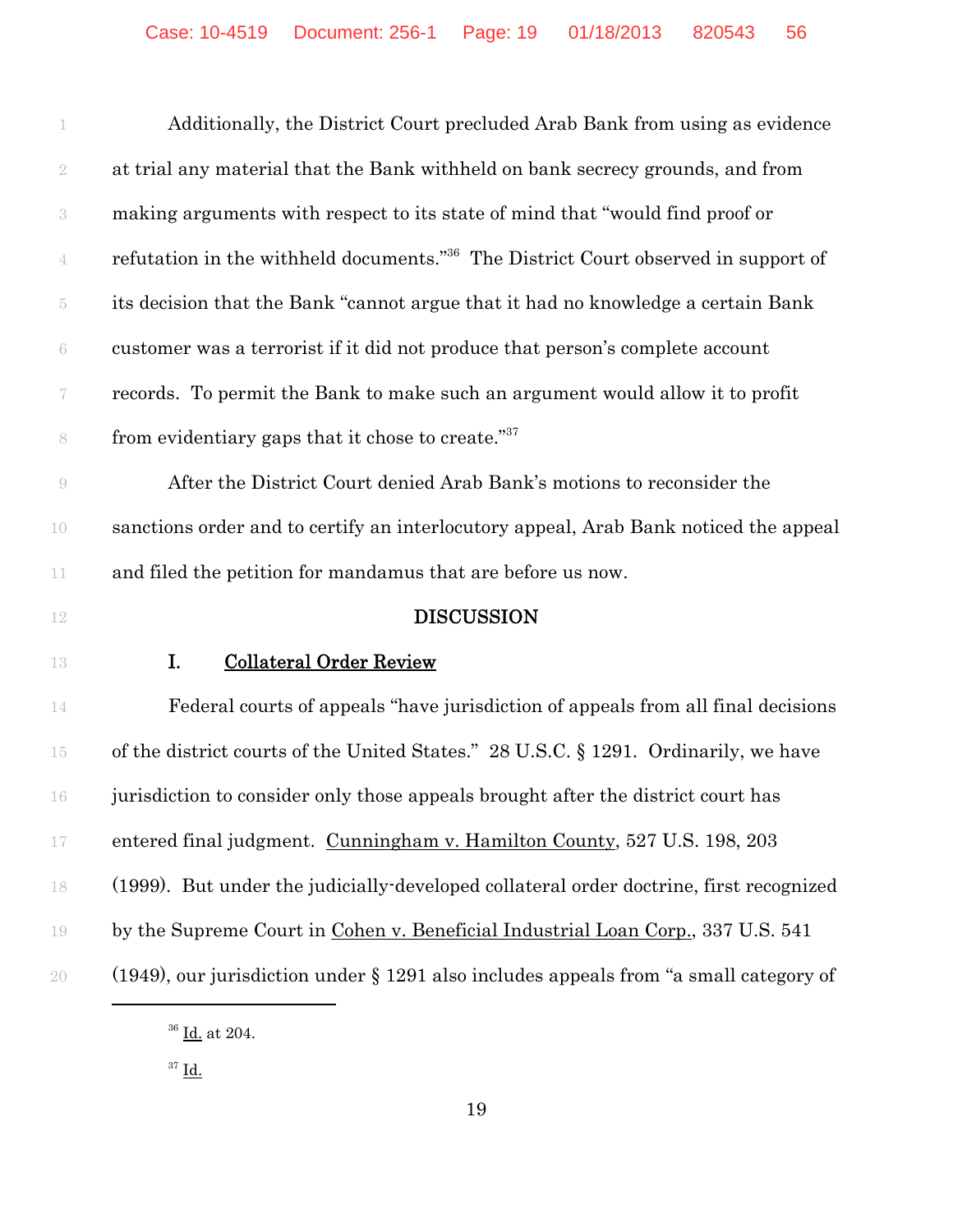| 1              | orders that do not terminate the litigation," but that are nonetheless "final." See             |
|----------------|-------------------------------------------------------------------------------------------------|
| $\sqrt{2}$     | <u>Cunningham</u> , 527 U.S. at 204; see also Will v. Hallock, 546 U.S. 345, 349 (2006)         |
| 3              | ("The collateral order doctrine is best understood not as an exception to the final             |
| 4              | decision rule laid down by Congress in § 1291, but as a practical construction of it."          |
| $\overline{5}$ | (internal quotation marks and citation omitted)). Pursuant to Cohen, a district                 |
| $\,6\,$        | court's order is appealable before judgment has entered only if (1) it is conclusive.           |
|                | $(2)$ it "resolve[s] important questions separate from the merits"; and $(3)$ it is             |
| 8              | "effectively unreviewable on appeal from the final judgment in the underlying                   |
| $\Theta$       | action." Swint, 514 U.S. at 42 (citing Cohen, 337 U.S. at 546).                                 |
| 10             | The class of collateral orders as to which interlocutory review is permitted                    |
| 11             | under $\S 1291$ must remain "narrow and selective in its membership," so that the               |
| 12             | collateral order doctrine does not "overpower the substantial finality interests [that]         |
| 13             | § 1291 is meant to further." Will, 546 U.S. at 350. <sup>38</sup> These interests recognize the |
| 14             | district court's central role in managing ongoing litigation, and seek to avoid the             |
| $15\,$         | inefficiencies that would be created by permitting a court of appeals to review issues          |
| 16             | before the district court has had an opportunity to address all of the case's often             |
| 17             | interrelated questions. Mohawk Indus., Inc., 130 S. Ct. at 605. But these interests             |
| 18             | protect more than judicial resources: the Supreme Court has cautioned that the                  |
| 19             | conditions that allow for collateral review "are stringent" in order also to serve "the         |

<sup>&</sup>lt;sup>38</sup> We note that 28 U.S.C. § 1292, "Interlocutory decisions," expressly provides for appellate review of several additional categories of orders before entry of a final judgment, and enables the Supreme Court to add other limited categories, in the exercise of its sound discretion. Id. § 1292(e). These alternative paths to interlocutory review do not bear on our analysis here, however.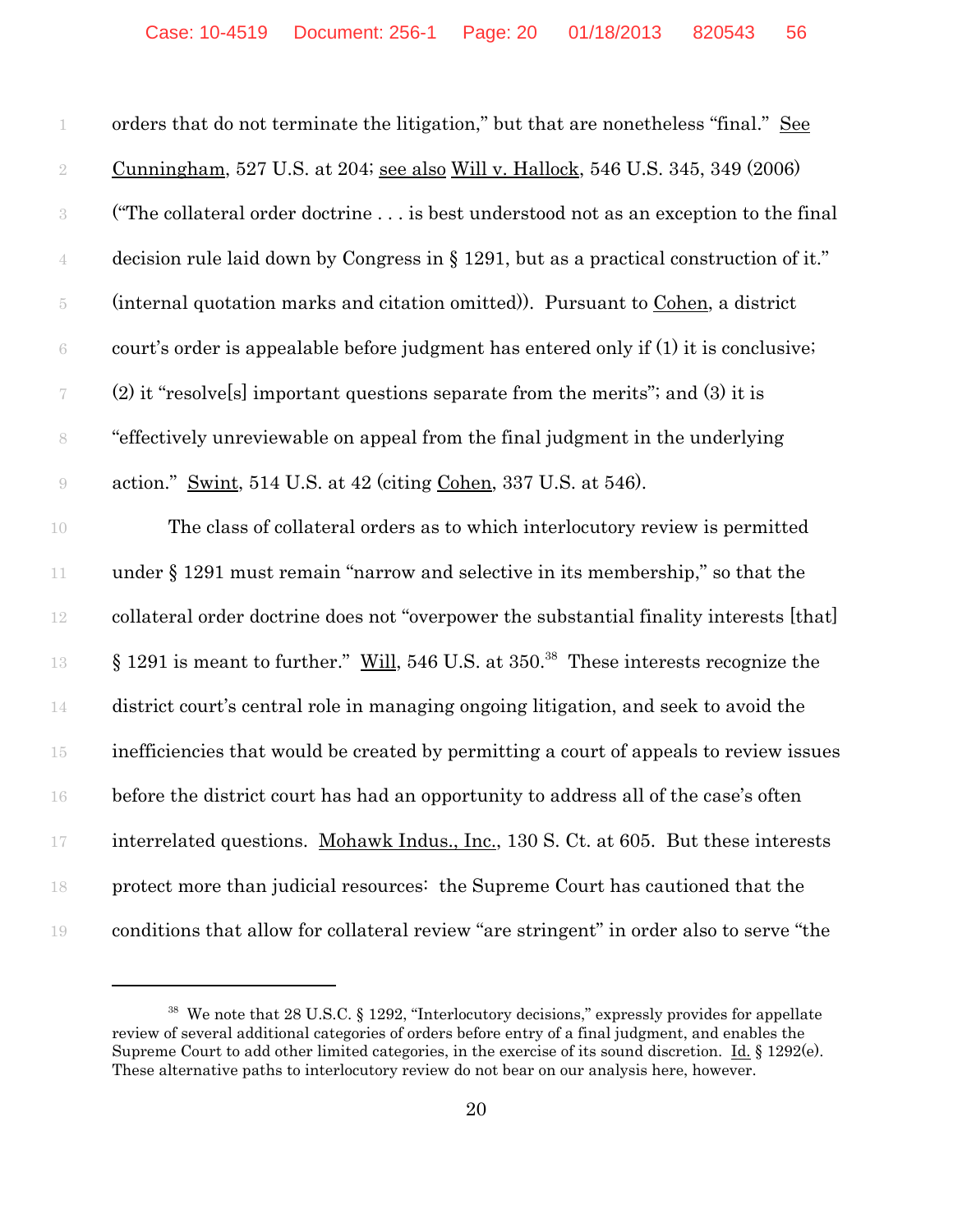sensible policy of avoiding the obstruction to just claims that would come from permitting the harassment and cost of a succession of separate appeals from the various rulings to which a litigation may give rise." Will, 546 U.S. at 349-50 (internal quotation marks, citations, and alterations omitted). Section 1291 recognizes these concerns by providing appellate courts jurisdiction to review "final decisions."

 We have identified only one instance in which the Supreme Court has directly addressed the appealability of a district court's imposition of Rule 37 sanctions. In Cunningham, the Court held that the court of appeals lacked jurisdiction to consider an attorney's interlocutory appeal of the district court's 11 monetary sanction, imposed under Rule  $37(a)(5)$ ,<sup>39</sup> requiring that the attorney pay the opposing party's fees and costs related to a discovery dispute. 527 U.S. at 200- 203.

 In analyzing whether the sanctions order there was immediately appealable, the Court applied the three-pronged Cohen test. The respondent conceded the first prong of the Cohen test, that "the sanctions order was conclusive." Id. at 205. As to 17 the second, the Court noted that "a Rule  $37(a)$  sanctions order often will be inextricably intertwined with the merits of the action," reasoning that an

<sup>&</sup>lt;sup>39</sup> The Court's opinion refers to Rule  $37(a)(4)$ , which was recodified as Rule  $37(a)(5)$  in 2007. See Robbins & Myers, Inc. v. J.M. Huber Corp., No. 01-cv-201, 2010 WL 3992215, at \*4 n.10  $(W.D.N.Y. Oct. 12, 2010)$ . Rule  $37(a)(5)$  provides, *inter alia*, that a district court may order a "party" or deponent whose conduct necessitated [a motion to compel or for sanctions], the party or attorney advising that conduct, or both to pay the movant's reasonable expenses incurred in making the motion, including attorney's fees."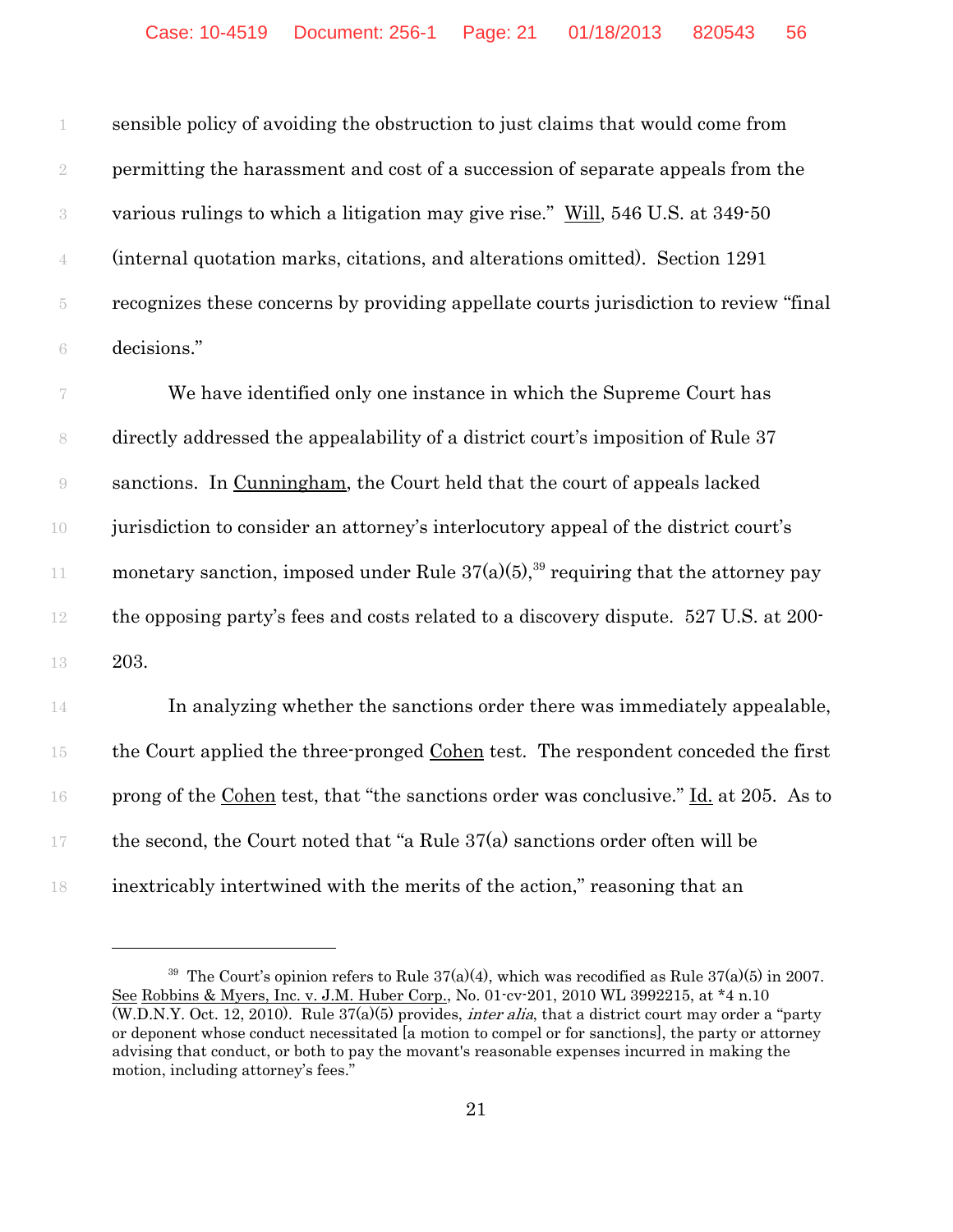"evaluation of the appropriateness of sanctions may require the reviewing court to 2 inquire into the importance of the information sought or the adequacy or truthfulness of a response." Id. at 205. While acknowledging that "[p]erhaps not every discovery sanction will be inextricably intertwined with the merits," it declined to undertake a particularized review of the facts in the case before it, observing instead that it had "consistently eschewed a case-by-case approach to deciding whether an order is sufficiently collateral" in favor of a categorical approach in which it focused on classes of orders in determining reviewability. Id. at 206. As to the third prong, the Court held that "[e]ven if the merits were completely divorced from the sanctions issue," the order would be unappealable as 11 an interlocutory matter because it could be effectively reviewed after the case had finally been resolved in the district court. Id. at 206-09.

 Although the metes and bounds of the category established by Cunningham 14 have yet to be firmly set, we have to date treated Cunningham as prohibiting interlocutory appeals of Rule 37 sanctions, at least in cases where those sanctions' primary component is attorney's fees or costs imposed against an attorney under Rule 37(a). See, e.g., New Pac. Overseas Grp. (U.S.A.) Inc. v. Excal Int'l Dev. Corp., 252 F.3d 667, 670 (2d Cir. 2001) (per curiam). Our sister circuits appear to have adopted a similar approach. See, e.g., Banks v. Office of the Senate Sergeant-At- Arms & Doorkeeper of the U.S. Senate, 471 F.3d 1341, 1347-48 (D.C. Cir. 2006). Furthermore, sound authority advises that parties seeking interlocutory review of discovery sanctions short of default judgment have rarely prevailed in arguing that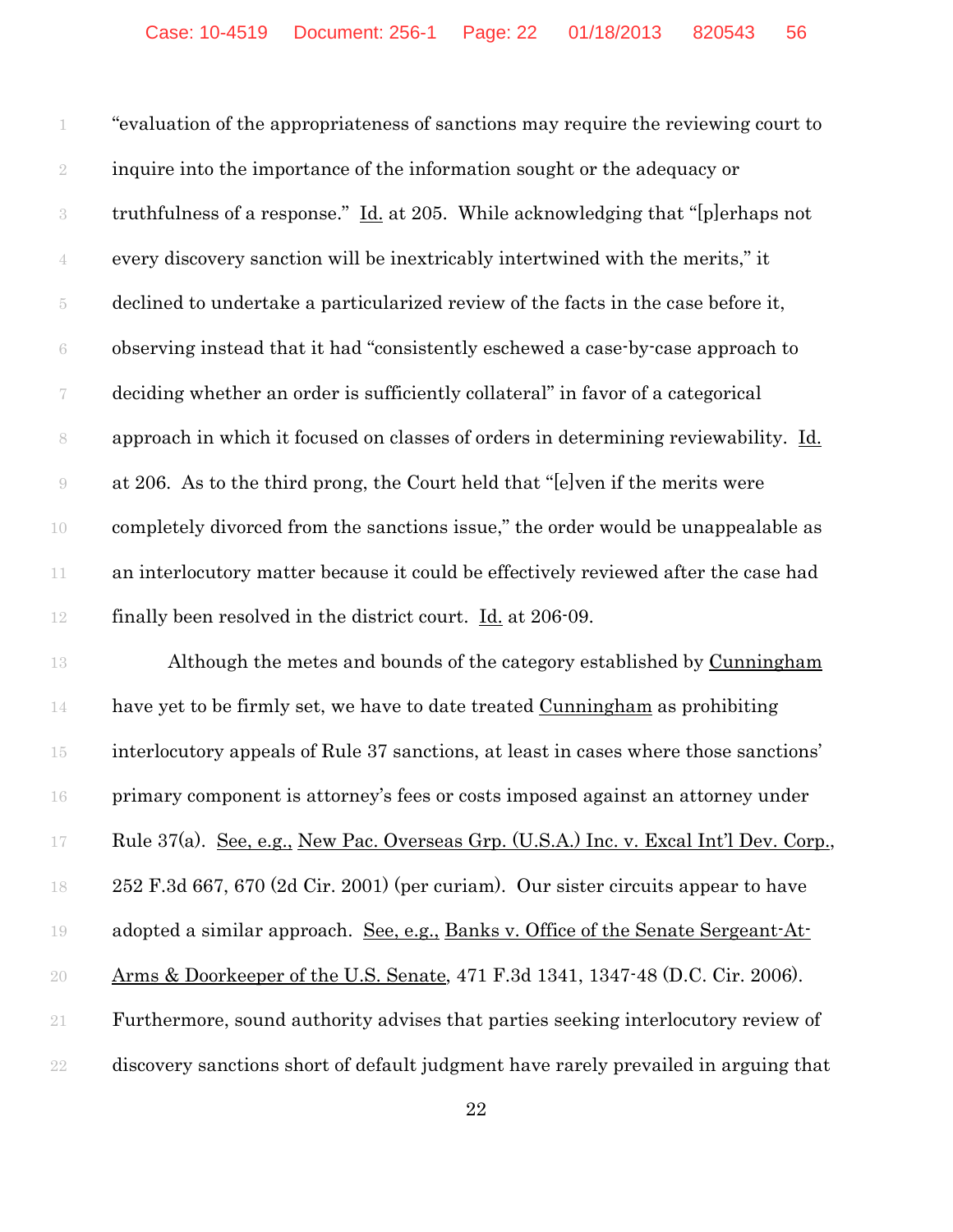the appellate court has jurisdiction under the collateral order doctrine. See 2 generally 15B Charles Alan Wright, Arthur R. Miller, & Edward H. Cooper, Federal Practice and Procedure § 3914.23 (2d ed. 1992) ("Sanctions imposed for violation of discovery orders might seem plausible candidates for appeal on the theory that the sanction is severable from the continuing proceedings. The opportunities for appeal, however, have generally been limited to sanctions that conclude the proceeding or that involve nonparties.").

 Even were we unconstrained by Cunningham's "categorical" holding, we conclude that the established hurdles to interlocutory review bar the Bank's appeal. Regarding the first prong of the Cohen test, the District Court appears to have 11 conceived of its order as "conclusive." See, e.g., Linde V, 269 F.R.D. at 205 (stating that "[a]t trial, the jury will be instructed" that it may infer that the Bank provided financial services to terrorist organizations and that it did so knowingly and purposefully (emphasis added)). The District Court is free, of course, to change its mind. See Fed. R. Civ. P. 54(b). But we see no reason to question the court's current assessment, because the sanctions order is both intertwined with the merits 17 of this case and is effectively reviewable after final judgment. See Digital Equip. Corp. v. Desktop Direct, Inc., 511 U.S. 863, 868-69 (1994) (expressly deciding not to address whether an order was conclusive because it was also not "effectively unreviewable" upon final judgment).

 With respect to the second prong, the sanction imposed here is "inextricably intertwined with the merits of the action." Cunningham, 527 U.S. at 205.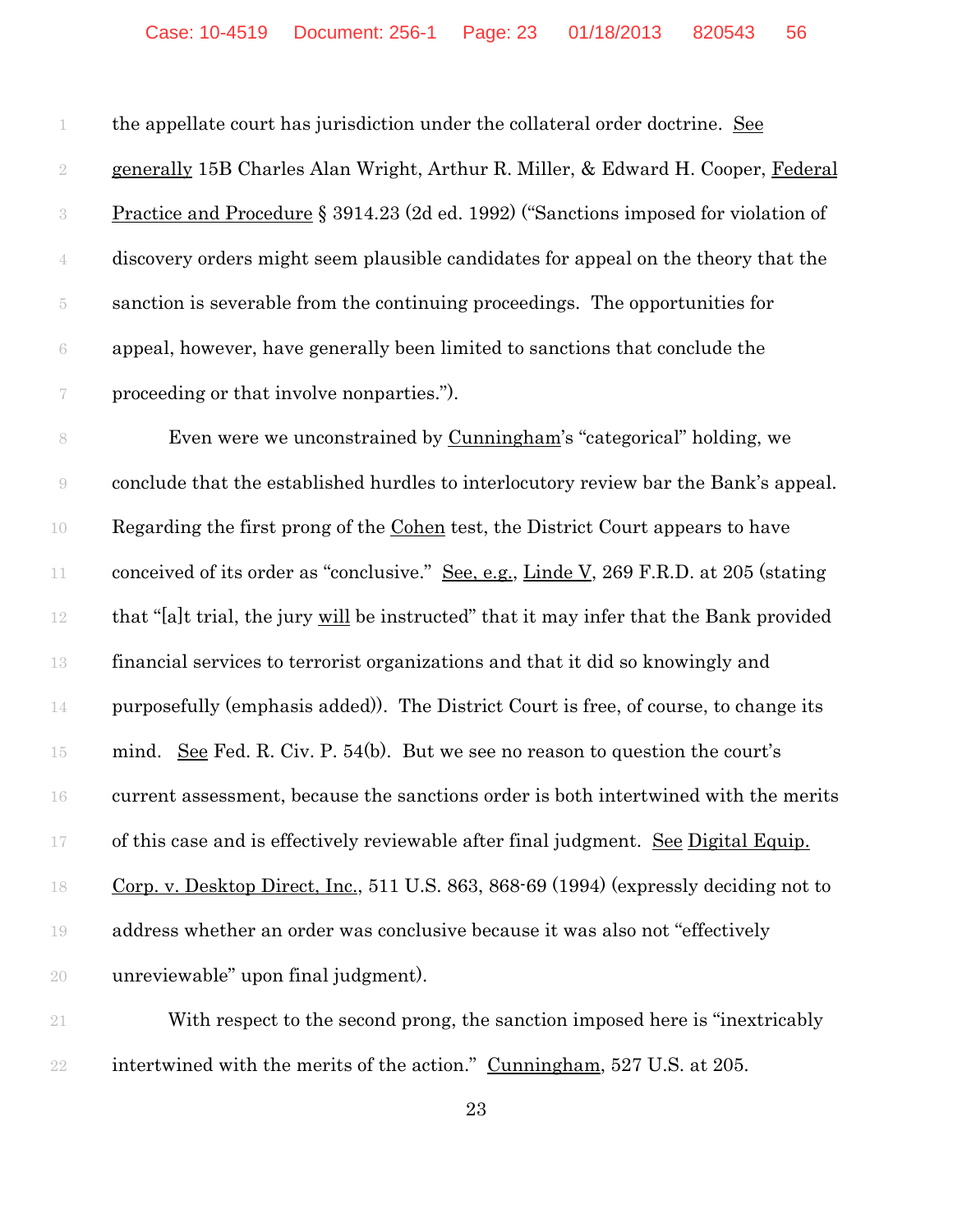Determining whether the District Court abused its discretion would require us, among other things, to evaluate the importance of the requested documents to plaintiffs' case and the adequacy of Arab Bank's production to date. See id. For example, we might need to assess the District Court's findings that Arab Bank's disclosure of account information subject to the waiver provided by Lebanon related to "only one of eleven accounts that the [Bank] admits it maintained for [terrorist 7 organizations]," Linde V, 269 F.R.D. at 197-98, and that the Bank "produced ... incomplete account information for seven charitable organizations alleged to be terrorist fronts that it had previously produced" during the Department of Justice's prosecution of the Holy Land Foundation, id. at 198. If we concurred in these characterizations, we would then need to consider the significance of these failures and their relevance to the legal issues at stake in this litigation. See, e.g., S. New England Tel. Co. v. Global NAPs, Inc., 624 F.3d 123, 148 (2d Cir. 2010) (finding that the "subject of the discovery orders" was "obviously germane" to the merits of the 15 case in evaluating whether default judgment was an appropriate Rule  $37(a)$ sanction).

17 In fact, the sanctions order in this case is intertwined with the merits of the litigation to an even greater degree than the sanctions order in Cunningham. The Supreme Court determined that the order in that case was unreviewable on interlocutory appeal because the appellate court would likely have had to consider the importance of the information sought relative to the merits of the case. But the sanction itself – a monetary penalty imposed against an attorney and not one of the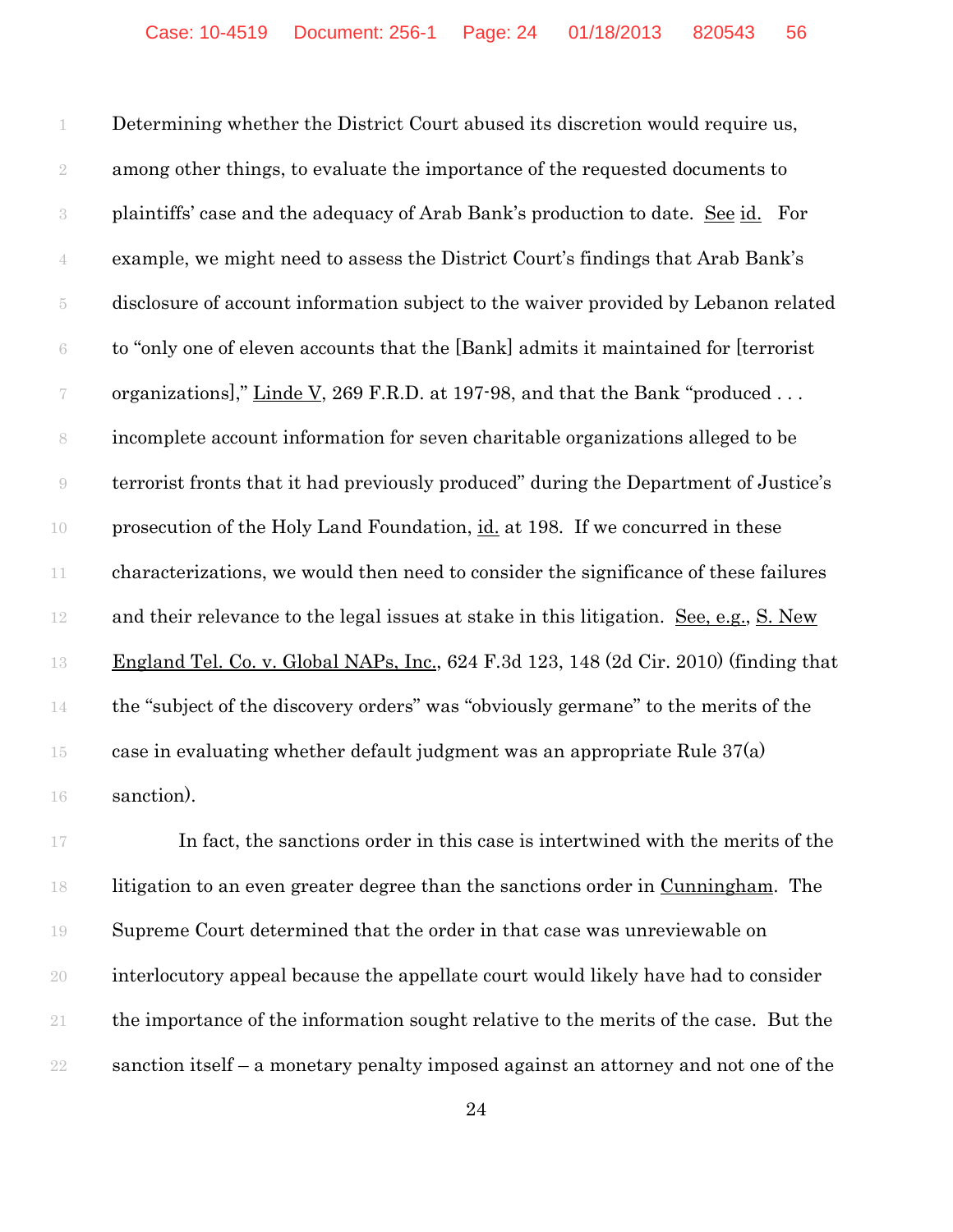parties – was ancillary to the resolution of the litigation. By contrast, here the District Court imposed a sanction that bears directly on the resolution of the merits of this case, and in determining on appeal whether the District Court abused its discretion, we would likely take into account the probable effect of the sanction on the jury's verdict. See id. at 147 (considering propriety of default judgment as sanction). For example, Arab Bank particularly objects to the sanction in that it permits the jury to infer that Arab Bank provided aid to terrorist organizations "knowingly and purposefully." See Linde V, 269 F.R.D. at 205. Evaluating the Bank's argument would require us to analyze the impact such a permissive inference would have on the litigation, perhaps considering the likelihood that the jury would find knowledge and purpose on the evidence presented absent such an instruction.

 As for the third prong of the Cohen test, this is not a case in which the order from which Arab Bank seeks interlocutory appeal is "effectively unreviewable on 15 appeal from the final judgment in the underlying action." Swint, 514 U.S. at 42. To the extent that the ultimate harm to Arab Bank caused by the instruction might be a jury finding in the plaintiffs' favor, that harm could plainly be remedied after trial: a jury verdict entered upon an erroneous instruction of material importance and to which a timely objection is made may be reversed if we conclude that the erroneous instruction prejudiced the party challenging the jury's verdict. See, e.g., Henry v. Wyeth Pharm., Inc., 616 F.3d 134, 147-49 (2d Cir. 2010); Cweklinsky v. Mobil Chem. Co., 364 F.3d 68, 74 (2d Cir. 2004).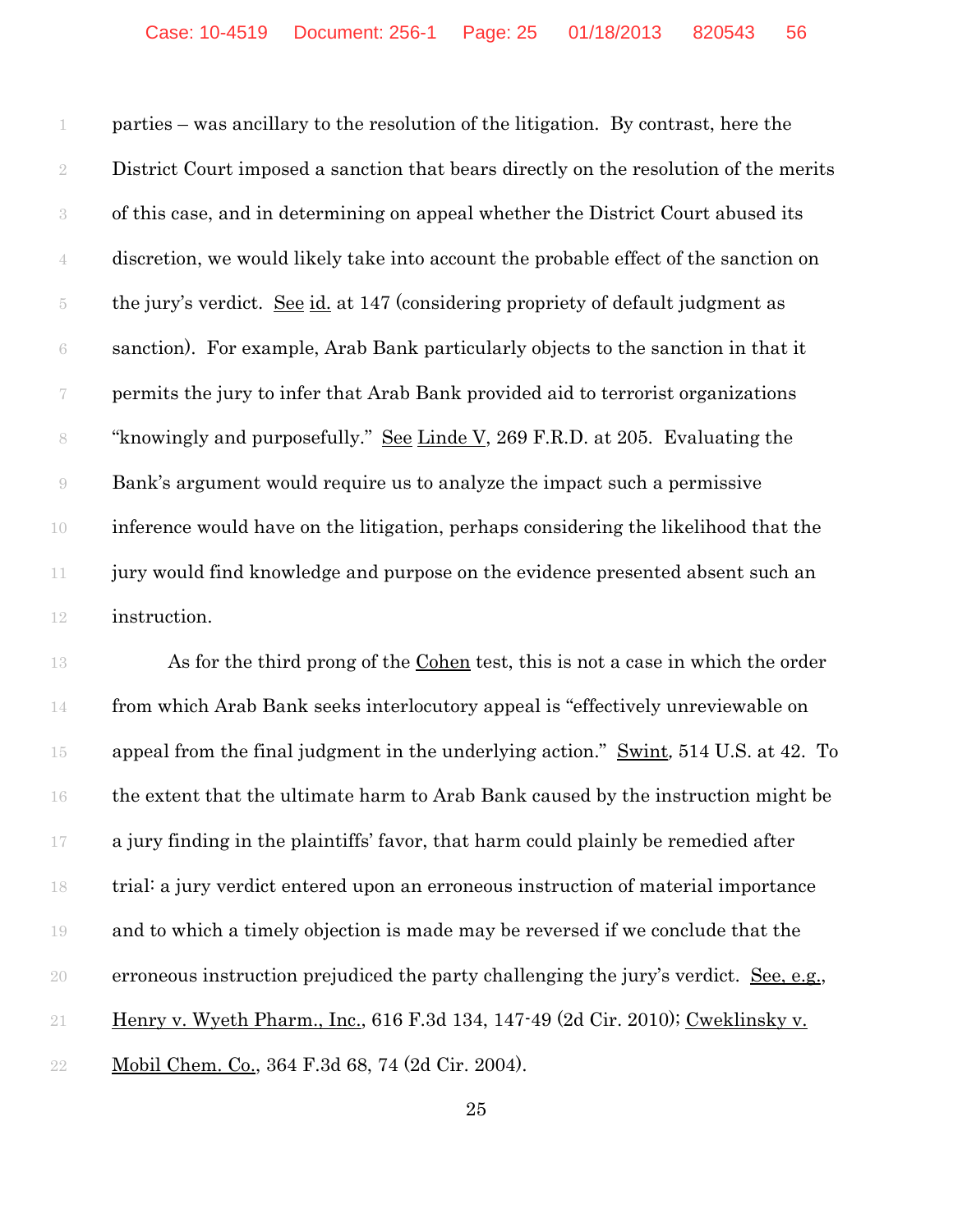The Bank argues, however, that even if on an appeal from an adverse verdict this Court were to find error in the District Court's sanctions order, it would be too late to reverse the substantial financial consequences resulting from the reputational harm the Bank would sustain as a consequence of an adverse jury finding. But this concern hardly compels review under the collateral order doctrine. The possibility of reputational harm to the sanctioned attorney was also at stake in Cunningham, but the Supreme Court reasoned nonetheless that any interest the attorney may have had in resolving the matter quickly was trumped by the district court's interests in "structur[ing] a sanction in the most effective manner." Cunningham, 527 U.S. at 209. Although the institutional interests and magnitude of the harm allegedly at issue here may be different from the harm experienced by an individual attorney subject to a fine, the same reasoning applies. The collateral order doctrine respects the district court's role in managing litigation by barring "appeals, even from fully consummated decisions, where they are but steps towards 15 final judgment in which they will merge." Cohen, 337 U.S. at 546. Like any litigant, Arab Bank may confront some reputational harm if the jury returns a verdict for its opponents, but the Bank's interest in avoiding this harm and the resulting financial consequences of an adverse jury verdict are easily outweighed by the judiciary's interest in preserving the district court's role in managing litigation.

 The Bank contends that this application of the Cohen test will result in inefficiencies and a possible measure of unfairness to Arab Bank, but neither of these concerns alters our analysis. To be sure, if our Court were to decide on appeal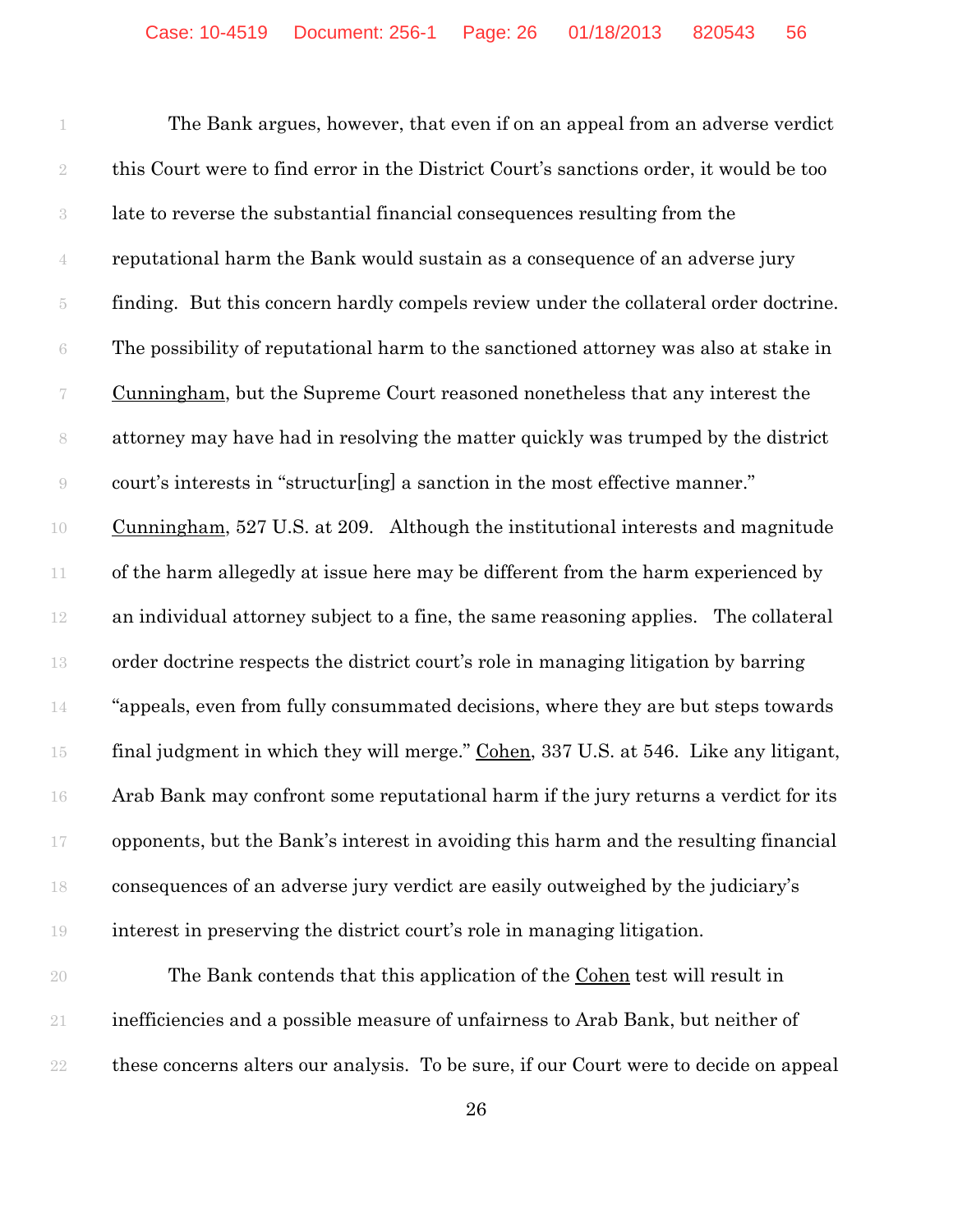after final judgment that the District Court erred in imposing the sanctions, the parties will have already expended considerable resources. Moreover, it is conceivable that, as Arab Bank argues, it will experience substantial and immediate harm from an adverse jury verdict following the challenged instruction. These equitable considerations, however, do not bear on the inquiry called for by § 1291 and Cohen. As the Supreme Court has cautioned, "allowing appeals of right from nonfinal orders that turn on the facts of a particular case thrusts appellate courts indiscriminately into the trial process and thus defeats one vital purpose of the final-judgment rule – that of maintaining the appropriate relationship between the respective courts." Coopers & Lybrand v. Livesay, 437 U.S. 463, 476 (1978) (internal quotation marks omitted). The District Court imposed the sanctions here 12 in the manner it deemed "most effective," Cunningham, 527 U.S. at 209, both in light of the seriousness of Arab Bank's noncompliance and the importance of the undisclosed information. Our intervention now would upset the "appropriate relationship" between this Court and the district courts whose decisions we review. Coopers & Lybrand, 437 U.S. at 476. And that relationship "is very much worth preserving." Id. (internal quotation marks omitted).

 Furthermore, although § 1291 applies categorically, we are not powerless to account for these equitable considerations. Our system maintains an "escape hatch from the finality rule." SEC v. Rajaratnam, 622 F.3d 159, 171 (2d Cir. 2010) (internal quotation marks omitted). "If the trial court declines to stay enforcement of [an] order and the result is an exceptional hardship itself likely to cause an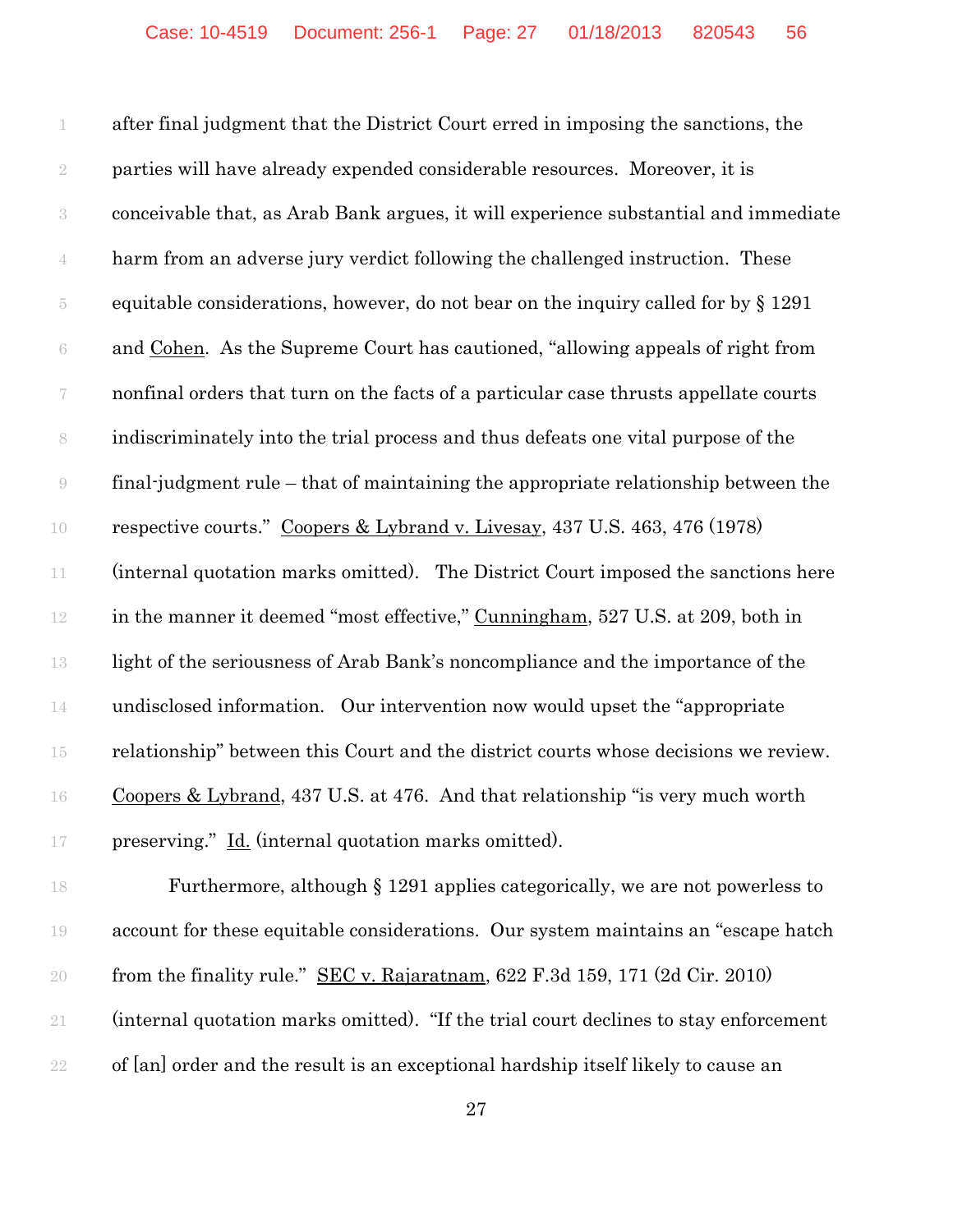injustice, a petition for writ of mandamus might bring the issue before the Court of 2 Appeals. . . . " Cunningham, 527 U.S. at 211 (Kennedy, J. concurring). We turn now to evaluating this alternative path to appellate court jurisdiction.

# II. Mandamus

 The All Writs Act, 28 U.S.C. § 1651(a), empowers this Court to issue a writ of  $\epsilon$  mandamus directing a district court to correct an erroneous order.<sup>40</sup> Mandamus, however, is a "drastic and extraordinary remedy," whose use is warranted only under "circumstances amounting to a judicial usurpation of power or a clear abuse of discretion" by the district court. Cheney, 542 U.S. at 380, 390 (internal quotation marks and citation omitted).

 Three demanding requirements must be met before a court will issue a writ of mandamus. First, the petitioner must demonstrate that its "right to issuance of the writ is clear and indisputable." Cheney, 542 U.S. at 381 (internal quotation marks omitted). We issue the writ "only in exceptional circumstances amounting to 15 a judicial usurpation of power *or* a clear abuse of discretion." In re City of New York, 607 F.3d 923, 943 (2d Cir. 2010) ("City of New York") (internal quotation marks omitted). "A district court abuses its discretion if it based its ruling on an erroneous view of the law or on a clearly erroneous assessment of the evidence, or if it has rendered a decision that cannot be located within the range of permissible decisions. We will issue the writ only if a district court committed a clear and

<sup>&</sup>lt;sup>40</sup> The All Writs Act provides, "The Supreme Court and all courts established by Act of Congress may issue all writs necessary or appropriate in aid of their respective jurisdictions and agreeable to the usages and principles of law." 28 U.S.C. § 1651(a).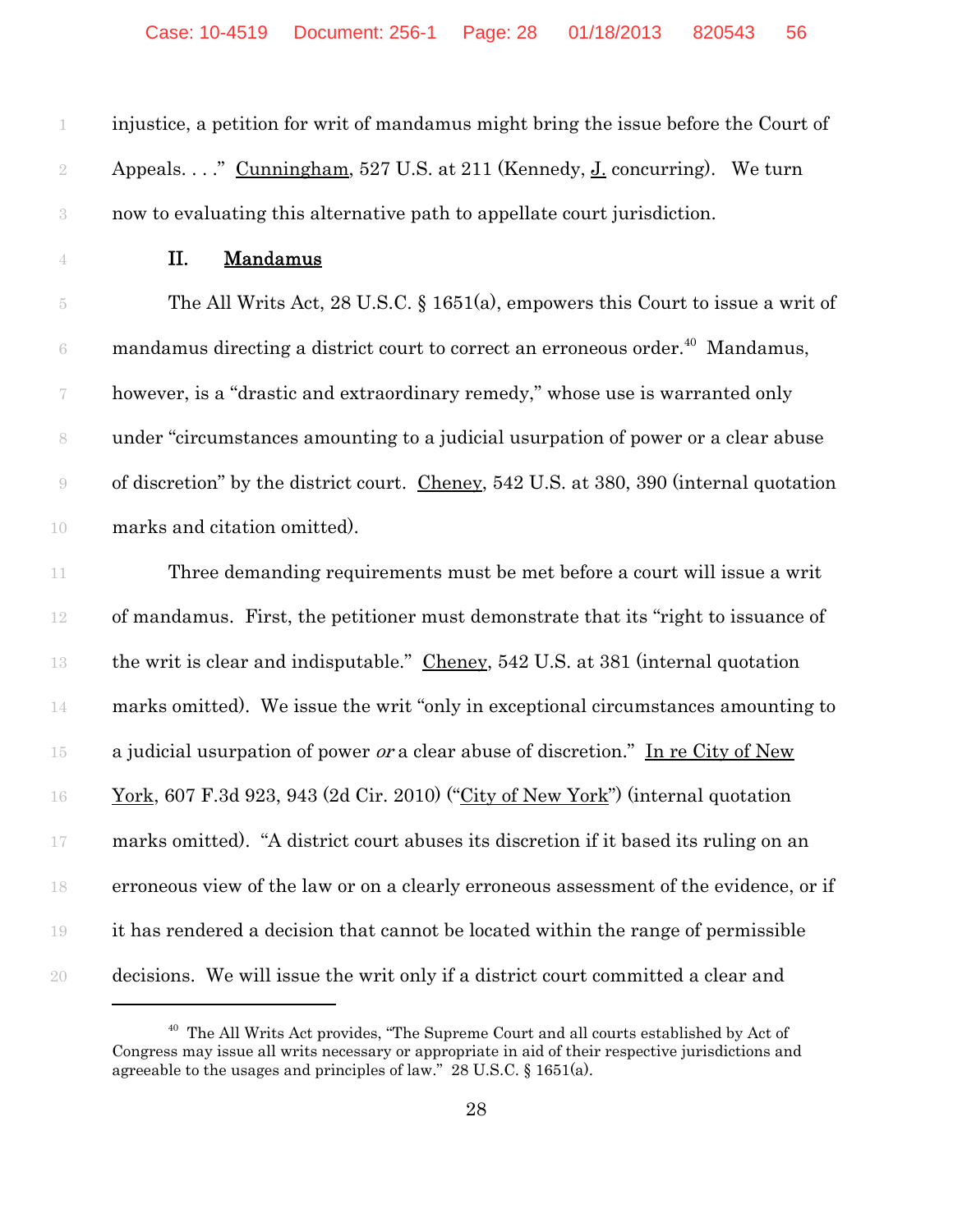indisputable abuse of its discretion in one of these ways." Rajaratnam, 622 F.3d at 171 (internal quotation marks omitted).

 Second, "the party seeking issuance of the writ must have no other adequate 4 means to attain the relief [it] desires." Cheney, 542 U.S. at 380 (internal quotation marks and alterations omitted). This requirement ensures that "the writ will not be 6 used as a substitute for the regular appeals process."  $\underline{Id}$  at 380-81. In reviewing whether a petition meets the "no-adequate-alternative" requirement, we have examined whether issuing the writ would prevent an otherwise "irreparable harm." City of New York, 607 F.3d at 929.

 Third, "even if the first two prerequisites have been met, the issuing court, in 11 the exercise of its discretion, must be satisfied that the writ is appropriate under 12 the circumstances." Cheney, 542 U.S. at 381; see also City of New York, 607 F.3d at 932. This requirement recognizes that "issuance of the writ is in large part a 14 matter of discretion with the court to which the petition is addressed." <u>Kerr v. U.S.</u> 15 Dist. Court, 426 U.S. 394, 403 (1976). In analyzing the appropriateness of issuing the writ in a given case, we consider a range of factors, including whether the petition presents "a novel and significant question of law . . . and . . . [whether it includes] the presence of a legal issue whose resolution will aid in the 19 administration of justice." City of New York, 607 F.3d at 939 (internal quotation marks omitted) (ellipses in original); see also In re Long Island Lighting Co., 129 F.3d 268, 270 (2d Cir. 1997) (examining whether "the [mandamus] petition raises an issue of importance and of first impression"). But determining whether it is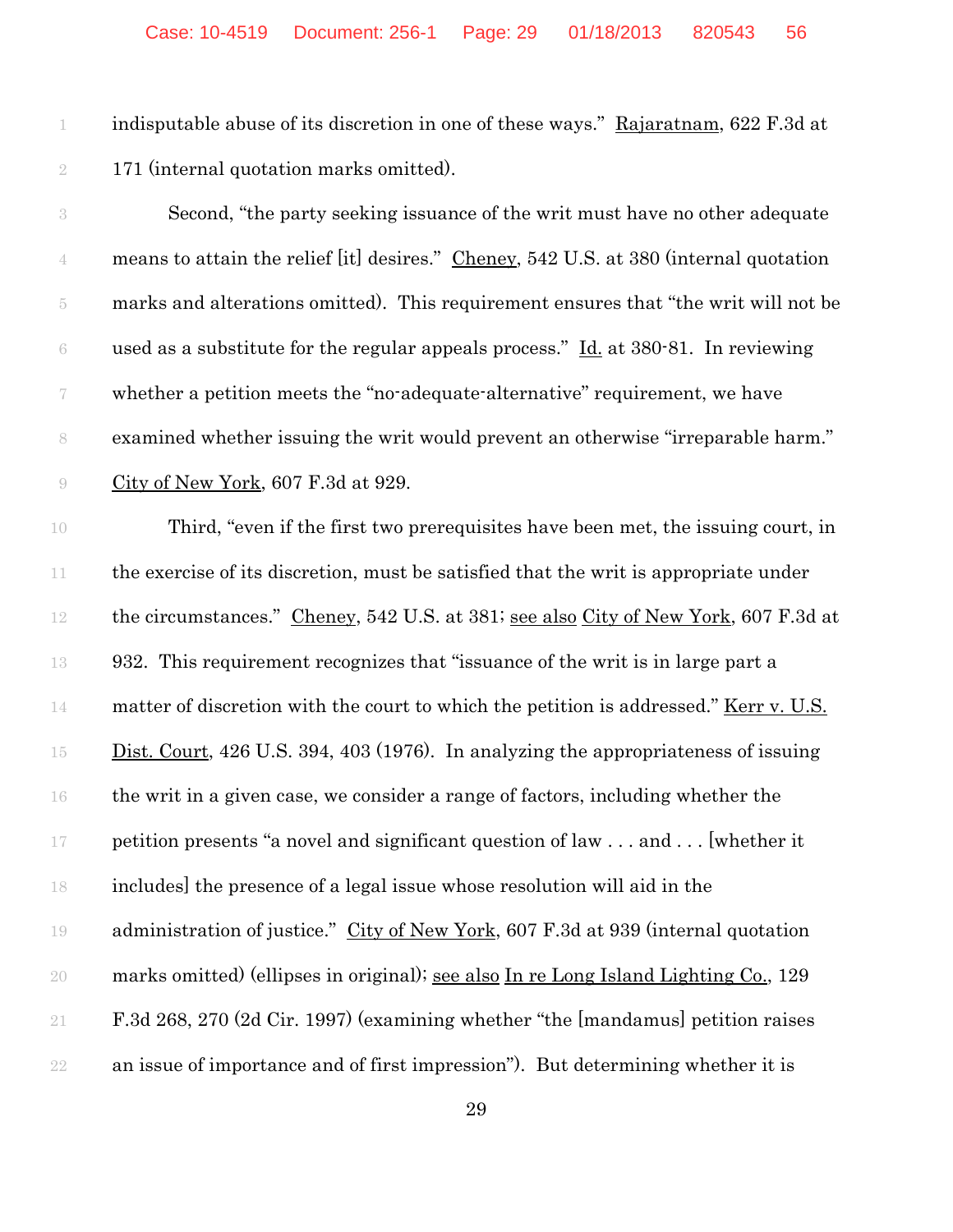appropriate in our discretion to issue the writ in a particular circumstance will hinge on different factors in different cases, and the presence of a novel question of law is not an absolute prerequisite. "The writ of mandamus could be appropriate, for example, if a district court ruling flagrantly misapplies a well-settled principle of law." City of New York, 607 F.3d at 940 n.17.

 We address each of the relevant factors in turn. Although failure to satisfy any one of these prongs is dispositive of Arab Bank's petition, we review all three here, and conclude that none of the three supports issuance of the writ.

#### **A.** Arab Bank Is Not Clearly Entitled to a Writ of Mandamus.

 The Bank argues that the sanctions order constitutes an abuse of discretion because it improperly balances the interests of the parties and nations affected by the discovery order; offends international comity; rests on clearly erroneous factual findings; and violates the Bank's due process rights.

 We first address the Bank's challenges to the legal analysis and factual determinations undergirding the District Court's decisions to compel discovery and impose sanctions. We observe that when weighing the conflicting legal obligations of U.S. discovery orders and foreign laws, "[m]echanical or overbroad rules of thumb are of little value; what is required is a careful balancing of the interests involved and a precise understanding of the facts and circumstances of the particular case." United States v. First Nat'l City Bank, 396 F.2d 897, 901 (2d Cir. 1968). And, in light of this principle and our review of the District Court's analysis here, we conclude that even if the District Court incorrectly resolved any singular factual or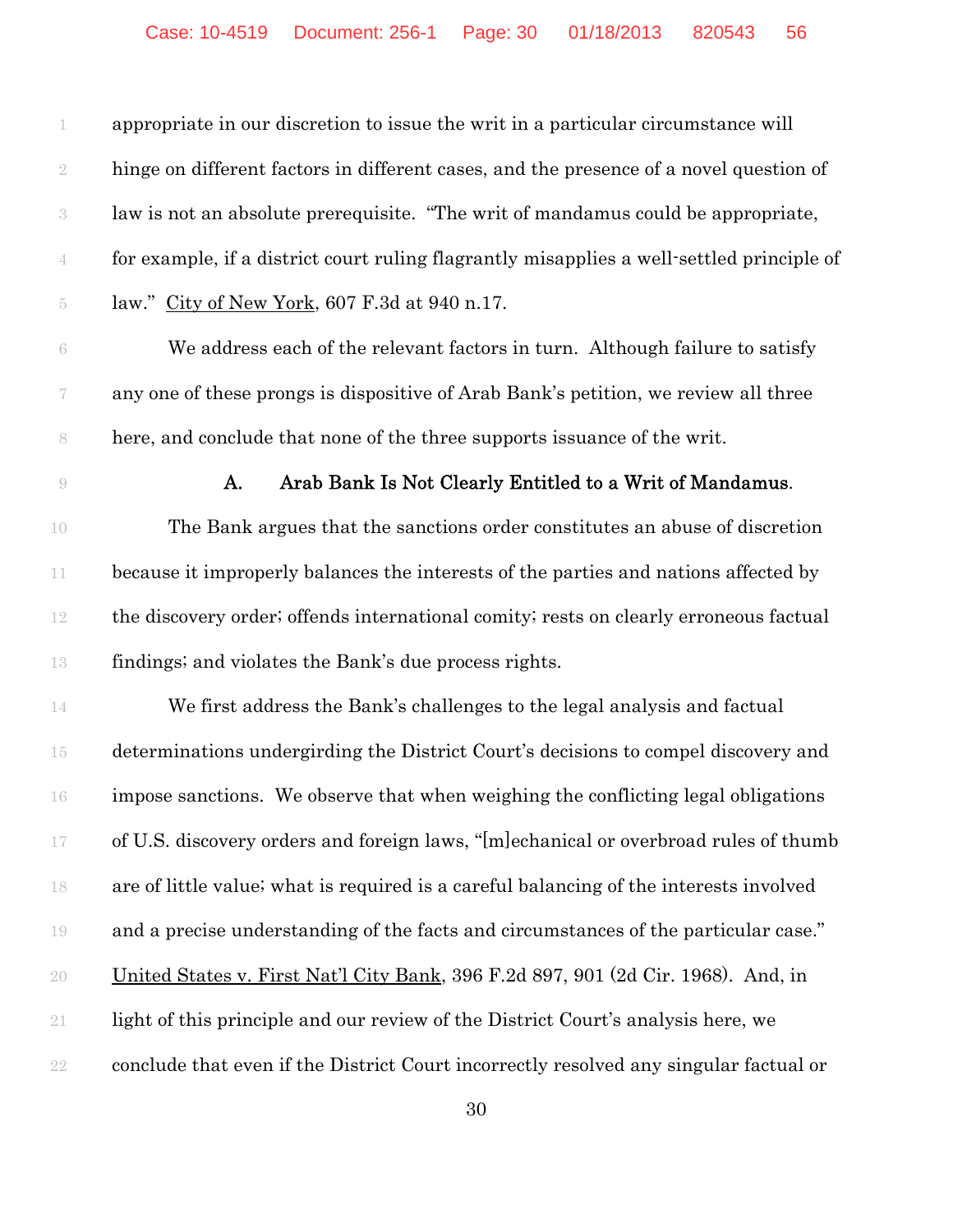legal question, its overall balancing of the number of considerations does not warrant the issuance of a writ of mandamus.

| $\,3$            | Second, we examine Arab Bank's contention that the sanctions order here                |
|------------------|----------------------------------------------------------------------------------------|
| $\mathbf 4$      | was so severe that it offended due process. On that count, we conclude that            |
| $\overline{5}$   | although the sanctions are substantial, they are not equivalent to a default           |
| $\!6\,$          | judgment. The District Court's sanctions order cannot fairly be said to constitute a   |
| $\boldsymbol{7}$ | "judicial usurpation of power or a clear abuse of discretion" such as is necessary to  |
| $\,$ $\,$        | warrant mandamus. City of New York, 607 F.3d at 943.                                   |
| $\Theta$         | Our conclusion today should not be read, however, to preclude a future court           |
| $10\,$           | from holding that the district court erred in imposing the sanctions. Because the      |
| $11\,$           | writ of mandamus is such an extraordinary remedy, our analysis of whether the          |
| $12\,$           | petitioning party has a "clear and indisputable" right to the writ is necessarily more |
| 13               | deferential to the district court than our review on direct appeal. Cf. In re          |
| $14\,$           | Volkswagen of America, Inc., 566 F.3d 1349, 1351 (Fed. Cir. 2009) (Mandamus            |
| $15\,$           | relief is only appropriate "when the petitioner is able to demonstrate that the        |
| $16\,$           | [district court committed] a 'clear' abuse of discretion [producing] a patently        |
| $17\,$           | erroneous result. A suggestion that the district court abused its discretion, which    |
| 18               | might warrant reversal on a direct appeal, is not a sufficient showing to justify      |
| $19\,$           | mandamus relief." (internal quotation marks omitted)). Further, as described           |
| $20\,$           | below, our denial of the Bank's petition is also supported by our determinations that  |
| $2\sqrt{1}$      | direct appeal will provide a sufficient means of relief and that mandamus is not       |
| $2\sqrt{2}$      | appropriate under the circumstances here, questions that are not relevant in a         |
| $23\,$           | direct appeal.                                                                         |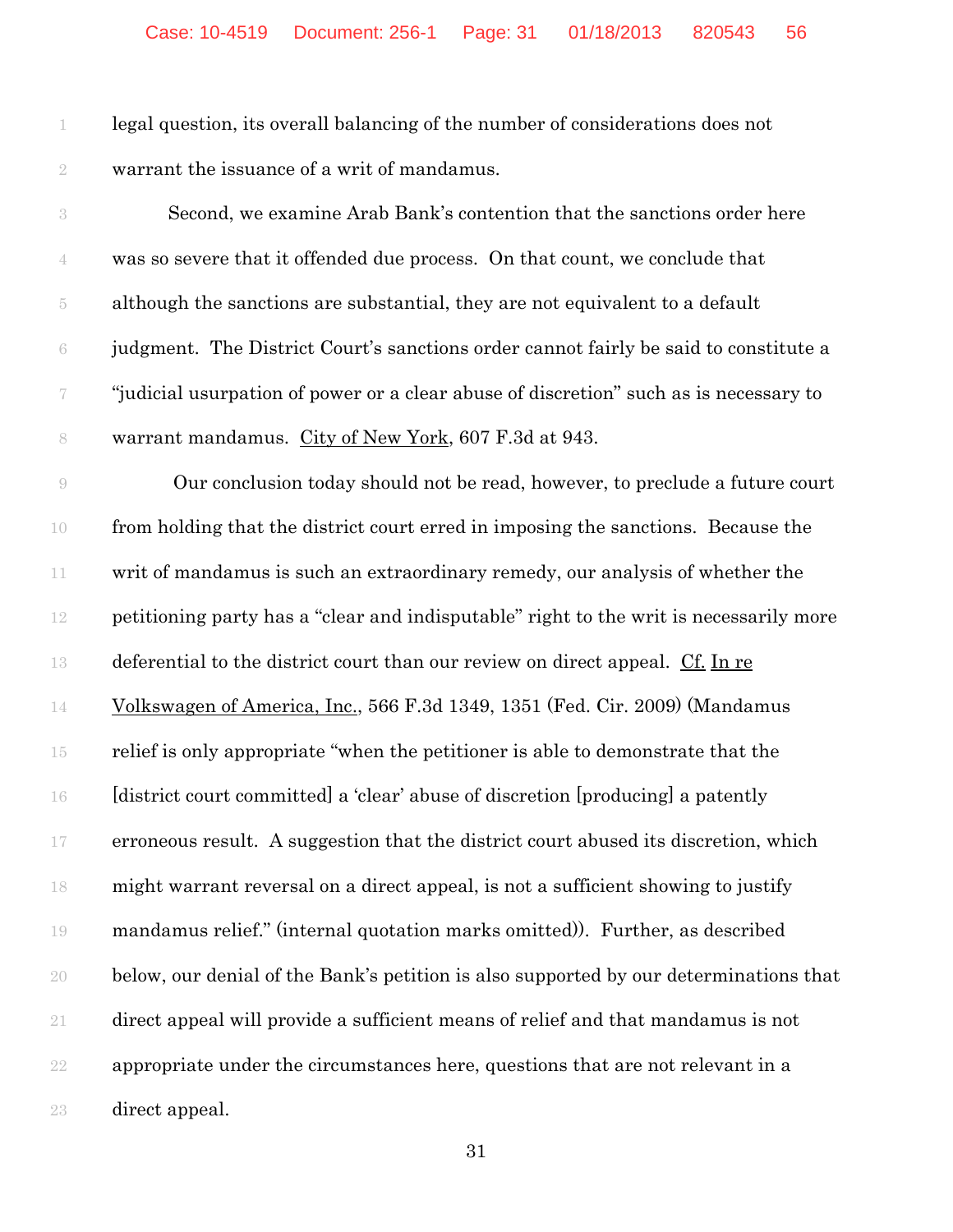# **1.** Balancing of Interests

| $\sqrt{2}$               | Arab Bank argues that the District Court failed to give adequate weight to            |
|--------------------------|---------------------------------------------------------------------------------------|
| $\sqrt{3}$               | the difficulties presented by the Bank's conflicting legal obligations, and to the    |
| $\mathbf 4$              | interests of foreign governments in enforcing their bank secrecy laws. These          |
| $\tilde{\text{5}}$       | arguments do not support issuance of a writ of mandamus. The District Court           |
| $\rm 6$                  | balanced the competing interests at issue and did not clearly abuse its discretion so |
| $\overline{\mathcal{U}}$ | as to warrant this extraordinary remedy by imposing discovery sanctions in            |
| $\,$ $\,$                | response to the Bank's persistent noncompliance with the discovery order. See         |
| $\bigcirc$               | Linde V, 269 F.R.D. 186.                                                              |
| 10                       | The Supreme Court long ago recognized the difficulties faced by parties for           |
| $11\,$                   | whom compliance with a U.S. discovery order would violate foreign law. See Société    |
| $12\,$                   | Internationale Pour Participations Industrielles et Commerciales, S.A. v. Rogers,     |
| 13                       | 357 U.S. 197 (1958) ("Rogers"). As the Rogers Court noted, "It is hardly debatable    |
| $14\,$                   | that fear of criminal prosecution constitutes a weighty excuse for nonproduction,     |
| 15                       | and this excuse is not weakened because the laws preventing compliance are those      |
| 16                       | of a foreign sovereign." Id. at 211. Nearly thirty years later, the Supreme Court     |
| 17                       | reaffirmed this principle. See Société Nationale Industrielle Aérospatiale v. U.S.    |
| 18                       | Dist. Court, 482 U.S. 522 (1987) ("Aérospatiale").                                    |
| 19                       | In both Rogers and Aérospatiale, however, the Court held that the operation           |
| $20\,$                   | of foreign law "doles] not deprive an American court of the power to order a party    |
| $21\,$                   | subject to its jurisdiction to produce evidence even though the act of production may |
| $22\,$                   | violate that [law]." Aérospatiale, 482 U.S. at 544 n.29 (citing Rogers, 357 U.S. at   |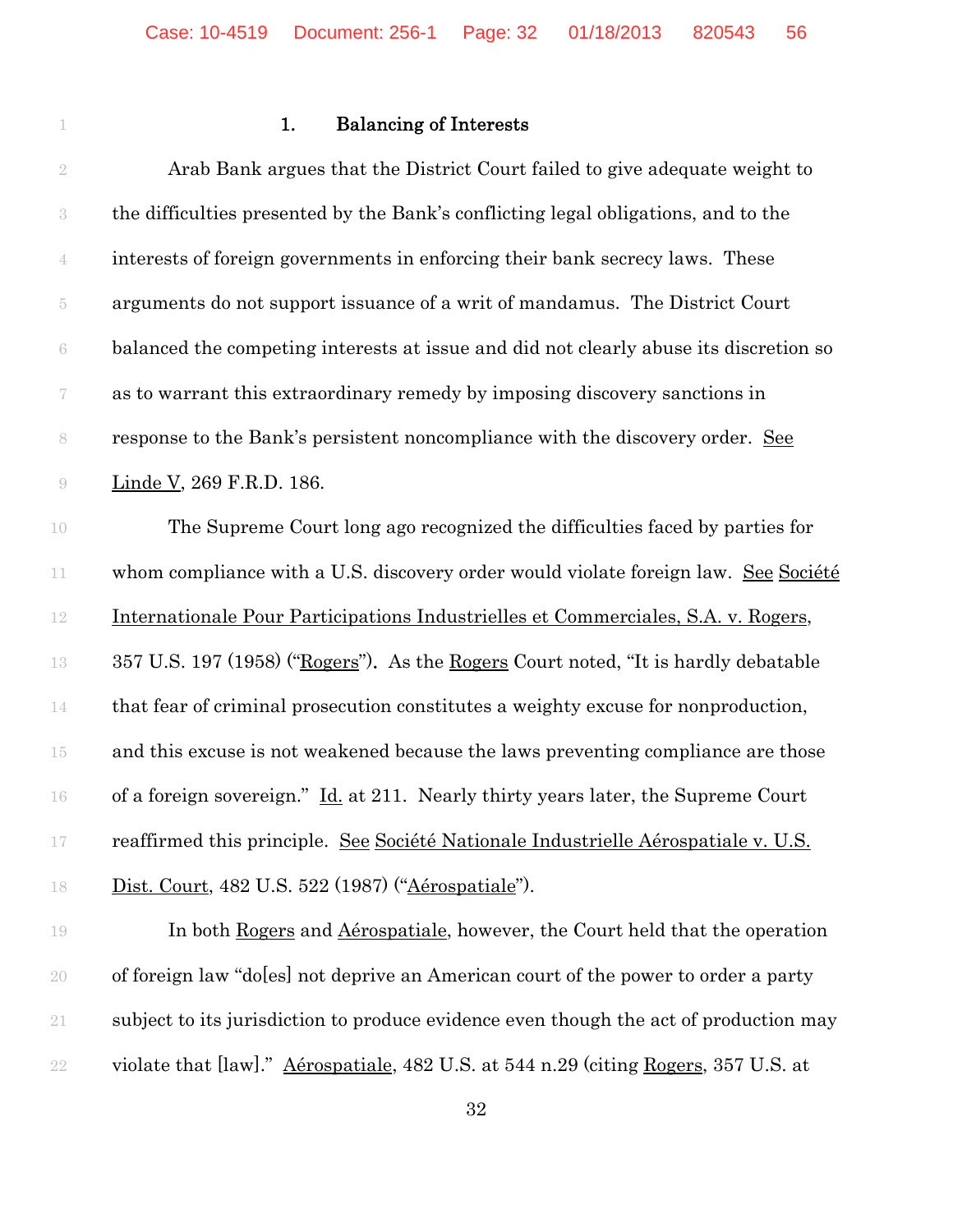204-06). Of particular relevance here, the Rogers Court suggested that "[i]t may be that in the absence of complete disclosure by petitioner, the District Court would be justified in drawing inferences unfavorable to petitioner as to particular events." Rogers, 357 U.S. at 213. Ultimately "the District Court possesses wide discretion to proceed in whatever manner it deems most effective." Id. In exercising that discretion where, as here, a party claims that foreign law prevents disclosure, the Court has called for a "particularized analysis," Aérospatiale, 482 U.S. at 543, and endorsed the factors recognized in a draft of what is now § 442 of the Restatement (Third) of Foreign Relations Law of the United States as "relevant to any [such] analysis," id. at 544 n.28.

11 Section 442 provides that, in determining whether to issue a production order for information located abroad, courts should consider "the importance to the investigation or litigation of the documents or other information requested; the degree of specificity of the request; whether the information originated in the United States; the availability of alternative means of securing the information; and the extent to which noncompliance with the request would undermine important interests of the United States, or compliance with the request would undermine important interests of the state where the information is located." Restatement § 442(1)(c). Cases from our Circuit counsel that, when deciding whether to impose sanctions, a district court should also examine the hardship of the party facing conflicting legal obligations and whether that party has demonstrated good faith in 22 addressing its discovery obligations. See In re Grand Jury Subpoena, 218 F. Supp.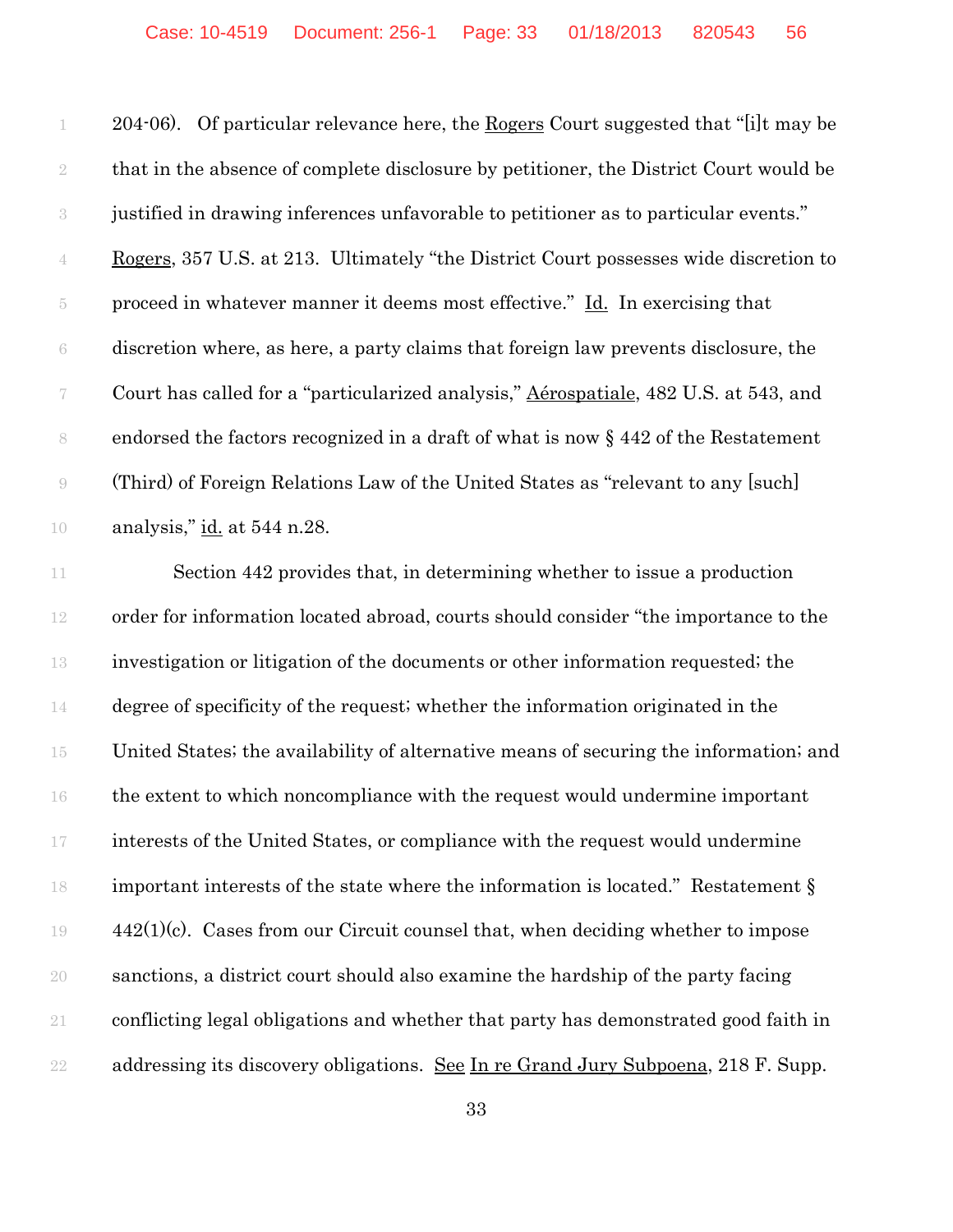| 1                  | 2d 544, 554 (S.D.N.Y. 2002); Minpeco, S.A. v. Conticommodity Servs., Inc., 116           |
|--------------------|------------------------------------------------------------------------------------------|
| $\sqrt{2}$         | F.R.D. 517, 523 (S.D.N.Y. 1987) (cited with approval by First America Corp. v. Price     |
| $\sqrt{3}$         | Waterhouse LLP, 154 F.3d 16, 22 (2d Cir. 1998)); see also United States v. Davis,        |
| $\overline{4}$     | 767 F.2d 1025, 1033-34 (2d Cir. 1985); cf. Restatement § 442(2)(b) ("[A] court           |
| $\tilde{\text{5}}$ | should not ordinarily impose sanctions of contempt, dismissal, or default on a party     |
| $\,6\,$            | $\ldots$ except in cases $\ldots$ of failure to make a good faith effort [to comply]."). |
| 7                  | In arriving at the decision to compel discovery of the documents at issue, the           |
| $\,$ $\,$          | District Court adopted the Magistrate Judge's conclusion that all but one of the         |
| $\Theta$           | § 442 factors supported disclosure; only the materials' origin outside the United        |
| 10                 | States cut the other way. Linde III, 463 F. Supp. 2d at 315. Thus, the Magistrate        |
| $11\,$             | Judge emphasized that the "discovery sought here is essential to the proof of the        |
| $12\,$             | plaintiffs' case"; and that the United States' interests in vindicating the policies     |
| 13                 | expressed in statutes providing "a civil tort remedy" for victims of international       |
| 14                 | terrorism would be stifled by allowing defendants to conceal documents protected by      |
| 15                 | foreign bank secrecy laws. Id. at 315.                                                   |
| 16                 | In its opinion ordering sanctions, the District Court also addressed the                 |
| $17\,$             | hardship and good faith factors. With regard to Arab Bank's good faith, the District     |
| 18                 | Court concluded that Arab Bank's contention "that it has acted in the utmost good        |
| $19\,$             | faith" is "not supported by the record." Linde V, 269 F.R.D. at 199. The court           |
| 20                 | observed that the Bank's "letters requesting permission from foreign banking"            |
| 21                 | authorities to disclose information were calculated to fail." Id. at 199. The court      |
| $22\,$             | also emphasized the "years of delay caused by defendant's refusals." Id. at 200.         |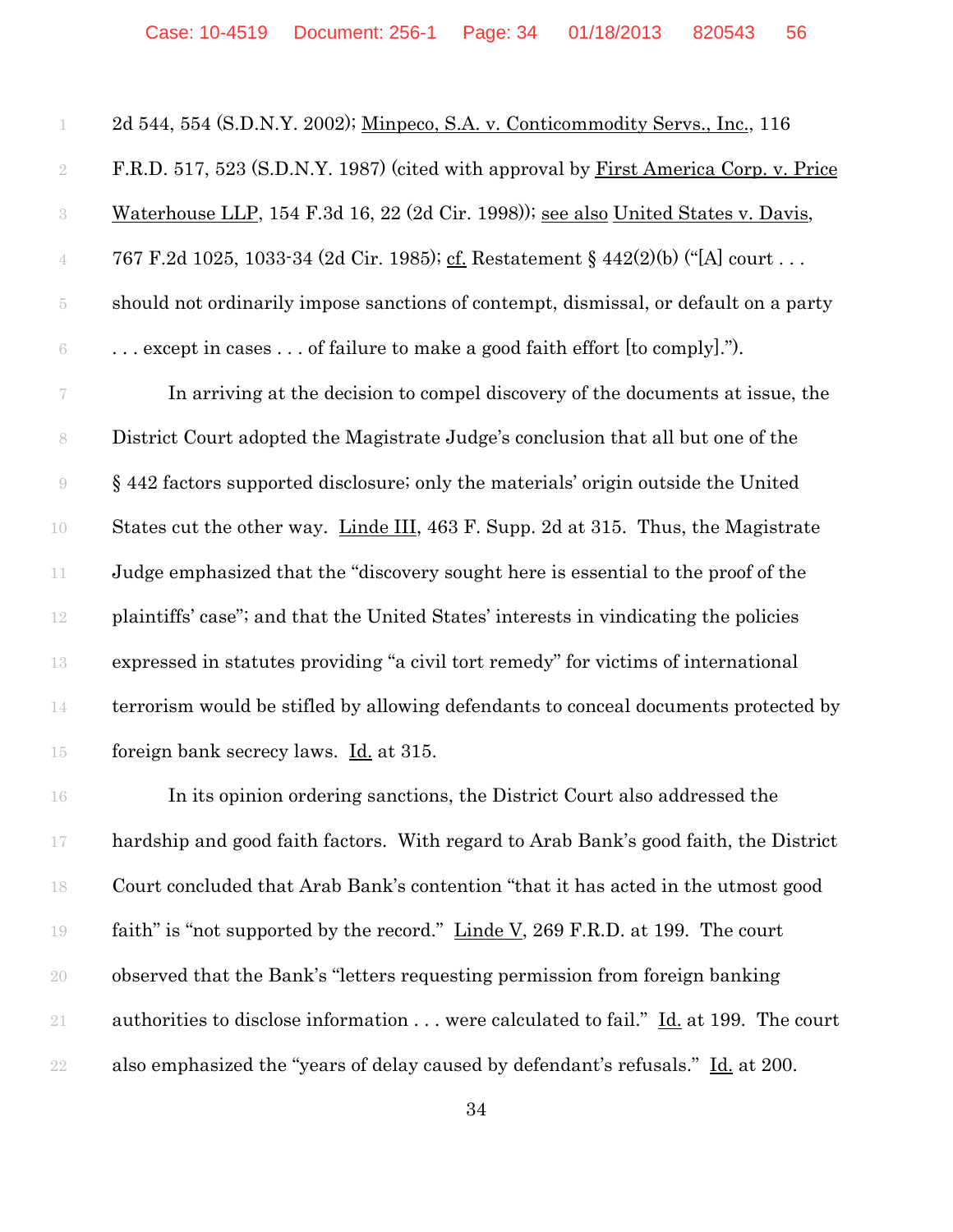Although Arab Bank insisted that it had evinced good faith by producing "hundreds of thousands of pages of documents" during this period, the District Court characterized this assertion as "devoid of context," because it was impossible to say how many thousands of responsive documents remained undisclosed, and the argument ignored that many of Arab Bank's disclosures were made only after the 6 District Court had issued specific production orders. <u>Id.</u> at 199-200. With regard to potential hardship, the court also observed that "there is nothing in the record indicating that [Arab Bank] faces a real risk of prosecution" were it to disclose the material protected by the bank secrecy laws. Id. at 197. Nor did the "record show that defendant or its employees have been prosecuted for the Bank's voluntary 11 productions in other cases." <u>Id.</u> (emphasis removed).

12 Having reviewed the decisions of the Magistrate Judge and the District Court, we turn now to defendant's arguments. Arab Bank takes issue with what it alleges are a number of distinct factual and legal errors in the District Court's balancing analysis. We review these arguments separately and then evaluate the District Court's overall weighing of these factors in issuing sanctions, mindful that our review here is focused on determining whether Arab Bank has demonstrated a "clear and indisputable" right to the writ.

### **a.** International Comity

 International comity is a consideration guiding courts, where possible, towards interpretations of domestic law that avoid conflict with foreign law. In re Maxwell Commc'n Corp., 93 F.3d 1036, 1046-48 (2d Cir. 1996). Comity "is neither a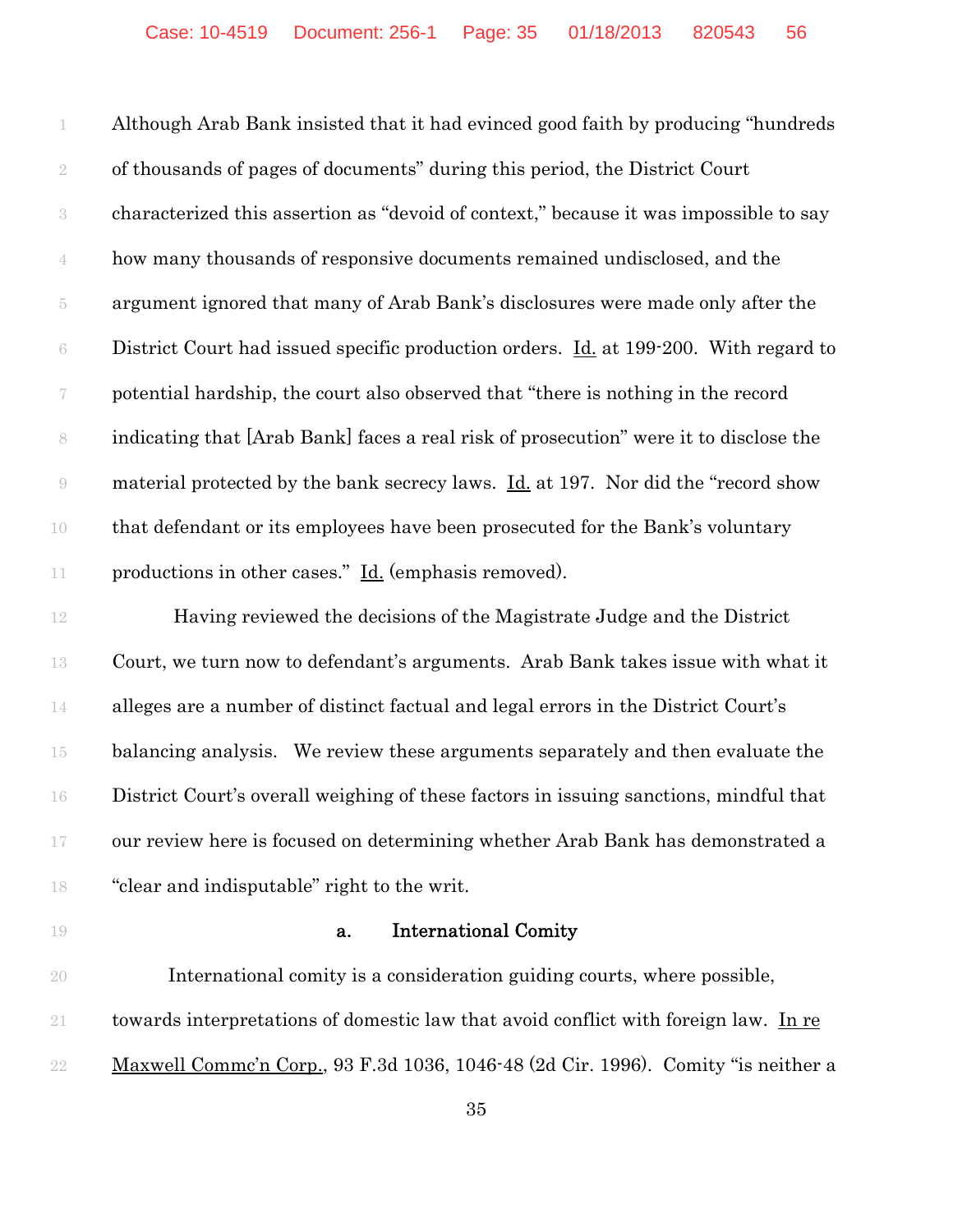matter of absolute obligation . . . nor of mere courtesy and good will," but is "the recognition which one nation allows within its territory to the legislative, executive or judicial acts of another nation, having due regard both to international duty and convenience, and to the rights of its own citizens or of other persons who are under the protection of its laws." Id. at 1046 (quoting Hilton v. Guyot, 159 U.S. 113, 163- 6 64 (1895)). In general, the careful application of Restatement  $\S$  442 will faithfully 7 adhere to the principles of international comity. <u>See Aérospatiale</u>, 482 U.S. at 544 n.28 (noting that the Restatement factors suggest "[t]he nature of the concerns that guide a comity analysis").

 Arab Bank argues that the District Court's decisions ordering production and imposing sanctions should be vacated because they offend international comity. This argument derives from the notion that the sanctions force foreign authorities either to waive enforcement of their bank secrecy laws or to enforce those laws, and in so doing create an allegedly devastating financial liability for the leading financial institution in their region. The Bank asserts, further, that international comity principles merit special weight here because the District Court's decisions affect the United States' interests in combating terrorism and pertain to a region of the world pivotal to United States foreign policy.

 The District Court's explication of the foreign states' interests in enforcing the bank secrecy laws were, perhaps, spare. But the District Court's opinions did not reflect a disregard for those interests. To the contrary, the court expressly 22 noted that it had "considered the interests of the United States *and* the foreign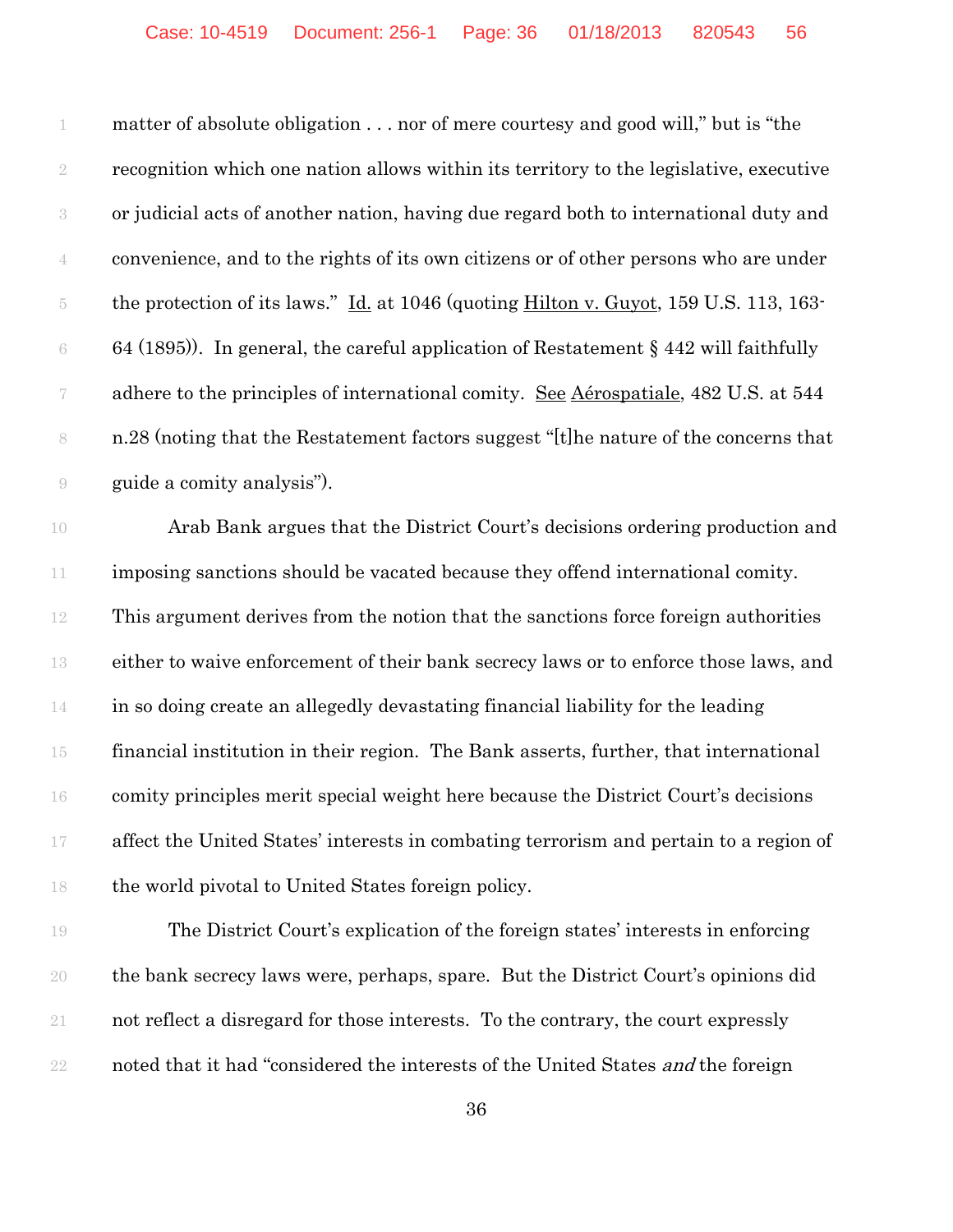jurisdictions whose foreign bank secrecy laws are at issue." Linde V, 269 F.R.D. at 208 (emphasis added). Its request that the Bank seek permission of the foreign authorities also evidences its due regard for comity concerns.

 Additionally, international comity calls for more than an examination of only 5 some of the interests of *some* foreign states. Rather, as the Supreme Court explained in Aérospatiale, "the concept of international comity" requires a "particularized analysis of the respective interests of the foreign nation and the requesting nation." 482 U.S. at 543-44 (footnote omitted). In other words, the analysis invites a weighing of all of the relevant interests of all of the nations affected by the court's decision. The opinions of the Magistrate Judge and the District Court recognized the legal conflict faced by Arab Bank and the comity interests implicated by the bank secrecy laws. See Linde III, 463 F. Supp. 2d at 313-14. But they also observed – and properly so – that Jordan and Lebanon have expressed a strong interest in deterring the financial support of terrorism, and that these interests have often outweighed the enforcement of bank secrecy laws, even in the view of the foreign states. See id. at 315 n.5 ("Both Jordan and Lebanon have signed a Memorandum of Understanding Between the Governments of the Member States of the Middle East and North Africa Financial Action Task Force Against Money Laundering and Terrorist Financing, November 30 2004 . . . adopt[ing] Forty Recommendations on Money Laundering . . . [including] provisions which specifically renounce bank secrecy as a basis for refusing requests for mutual legal assistance in money laundering and terrorist financing investigations."). Moreover,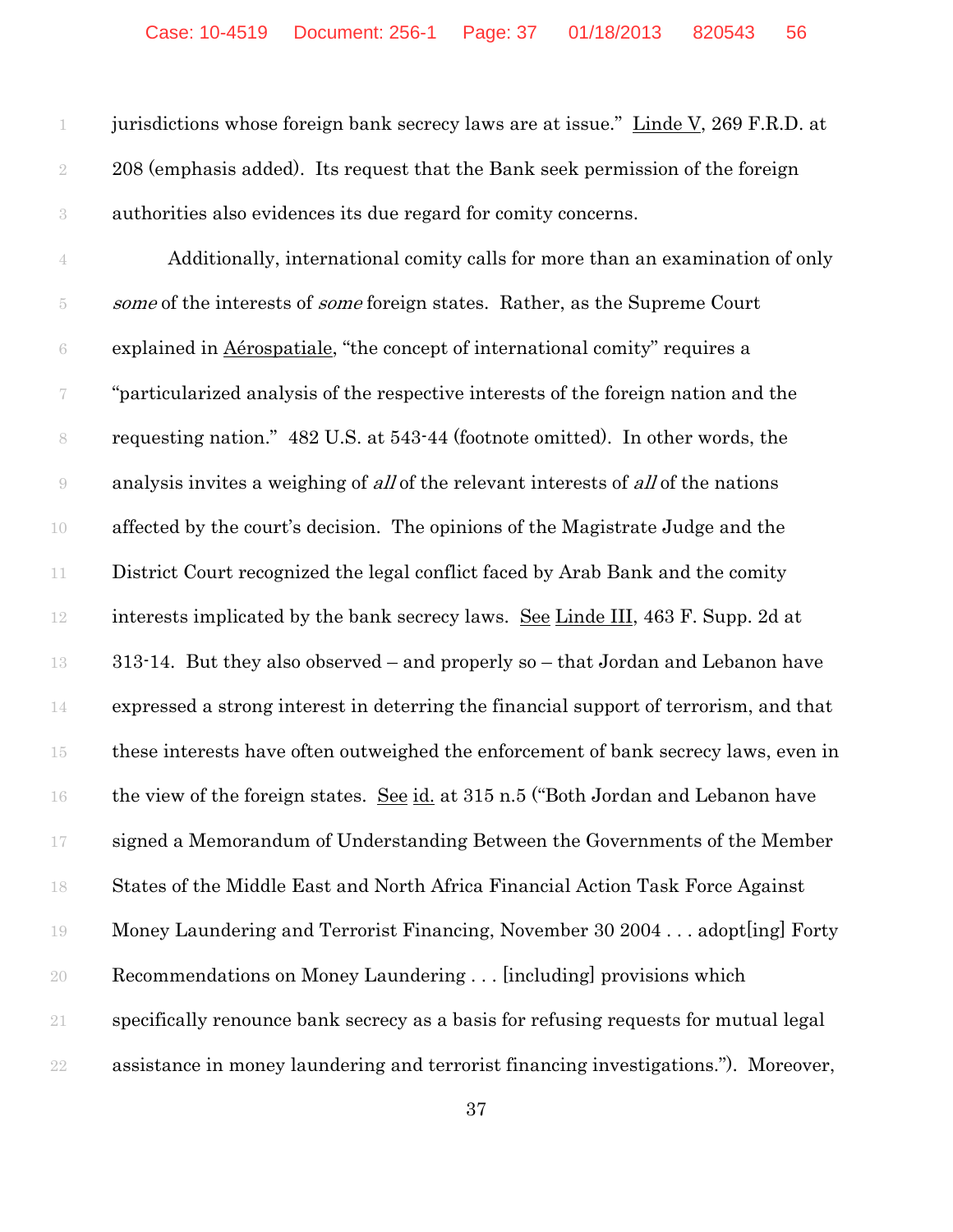|                          | the Magistrate Judge and the District Court took into account the United States'                |
|--------------------------|-------------------------------------------------------------------------------------------------|
| $\sqrt{2}$               | interests in the effective prosecution of civil claims under the ATA. See id. at 315.           |
| $\sqrt{3}$               | This type of holistic, multi-factored analysis does not so obviously offend                     |
| $\,4\,$                  | international comity so as to support issuance of a writ of mandamus.                           |
| $5\,$                    | Furthermore, the District Court properly recognized that the interests of the                   |
| $\rm 6$                  | United States weigh heavily in this case, even though it is a private lawsuit brought           |
| $\overline{\mathcal{C}}$ | by individual victims of terrorism. In Minpeco, the district court ordered the                  |
| $\,$ $\,$                | production of documents relevant to private antitrust, commodities fraud, and                   |
| $\Theta$                 | racketeering claims despite the defendant's assertion that the documents were                   |
| 10                       | protected by foreign bank secrecy laws. 116 F.R.D. at 523-24. The court there                   |
| $11\,$                   | recognized that had the case before it been a governmental enforcement action, it               |
| $12\,$                   | would "accord some deference to the determination of the Executive Branch that                  |
| 13                       | the adverse diplomatic consequences of the discovery request would be outweighed                |
| 14                       | by the benefits of disclosure." $\underline{Id}$ at 523 (internal quotation marks omitted). The |
| 15                       | court also observed, however, that private lawsuits can, by virtue of the statutory             |
| 16                       | rights upon which they rely, be so "infused with the public interest" that the                  |
| 17                       | distinction between private civil suits and public enforcement actions is of reduced            |
| 18                       | significance. Id. at 524.                                                                       |
| 19                       | Like the antitrust, commodities fraud, and racketeering laws at issue in                        |
| $20\,$                   | Minpeco, the ATA's legislative history reflects that Congress conceived of the ATA,             |
| 21                       | at least in part, as a mechanism for protecting the public's interests through private          |

enforcement. One of the Act's sponsors noted that the Act would ensure that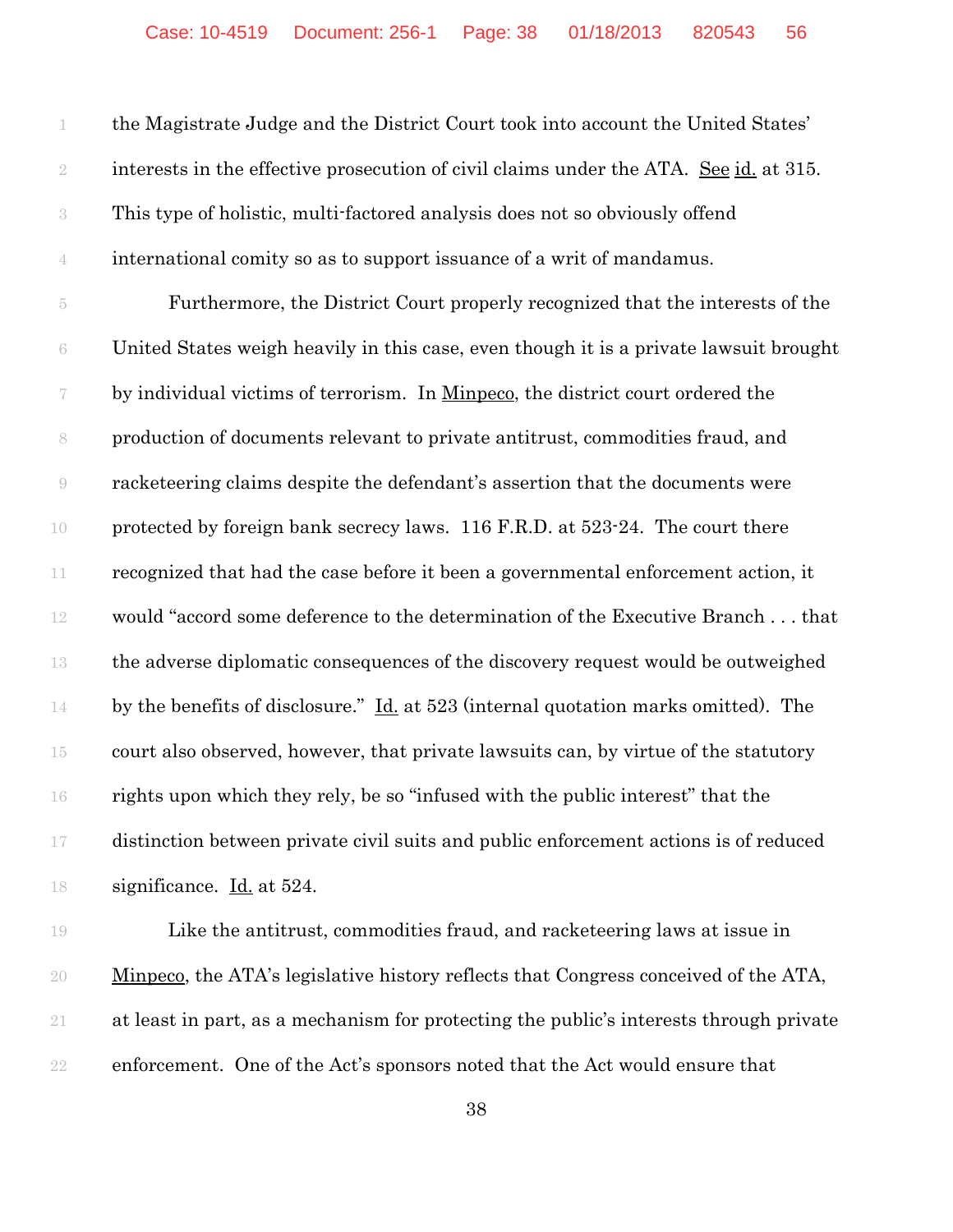| 1                  | "justice [is] sought" against terrorists "even if not by [foreign governments or] the   |
|--------------------|-----------------------------------------------------------------------------------------|
| $\sqrt{2}$         | United States." 137 Cong. Rec. S. 1771 (daily ed. Feb. 7, 1991) (Senator Grassley       |
| $\,3$              | commenting after enactment). Furthermore, he declared that the Act would                |
| $\overline{4}$     | "empower[] victims with all the weapons available in civil litigation, including:       |
| $\tilde{\text{5}}$ | [s]ubpoenas for financial records, [and] banking information [of alleged terrorists]."  |
| $\rm 6$            | Id. The District Court here appropriately recognized the important U.S. interests       |
| $\!\tau$           | at stake in arming private litigants with the "weapons available in civil litigation"   |
| 8                  | to deter and punish the support of terrorism. Id.                                       |
| $\Theta$           | In light of the particularly deferential standard of review applicable here, we         |
| $10\,$             | find no clear abuse of discretion in the District Court's conclusion that the interests |
| 11                 | of other sovereigns in enforcing bank secrecy laws are outweighed by the need to        |
| 12                 | impede terrorism financing as embodied in the tort remedies provided by U.S. civil      |
|                    |                                                                                         |
| 13                 | law and the stated commitments of the foreign nations.                                  |
| 14                 | b. Arab Bank's Good or Bad Faith                                                        |
| $15\,$             | Arab Bank also takes issue with several of the factual findings upon which              |
| $16\,$             | the District Court based its determination that Arab Bank had not acted "with the       |
| $17\,$             | utmost good faith."                                                                     |
| 18                 | First, Arab Bank contests the District Court's characterizations of Arab                |
| 19                 | Bank's disclosures of evidence related to the Saudi Committee transfers. In             |
| 20                 | particular, Arab Bank argues that the District Court erroneously stated that Arab       |
| 21                 | Bank had not disclosed all "internal Bank communications relating to the Saudi          |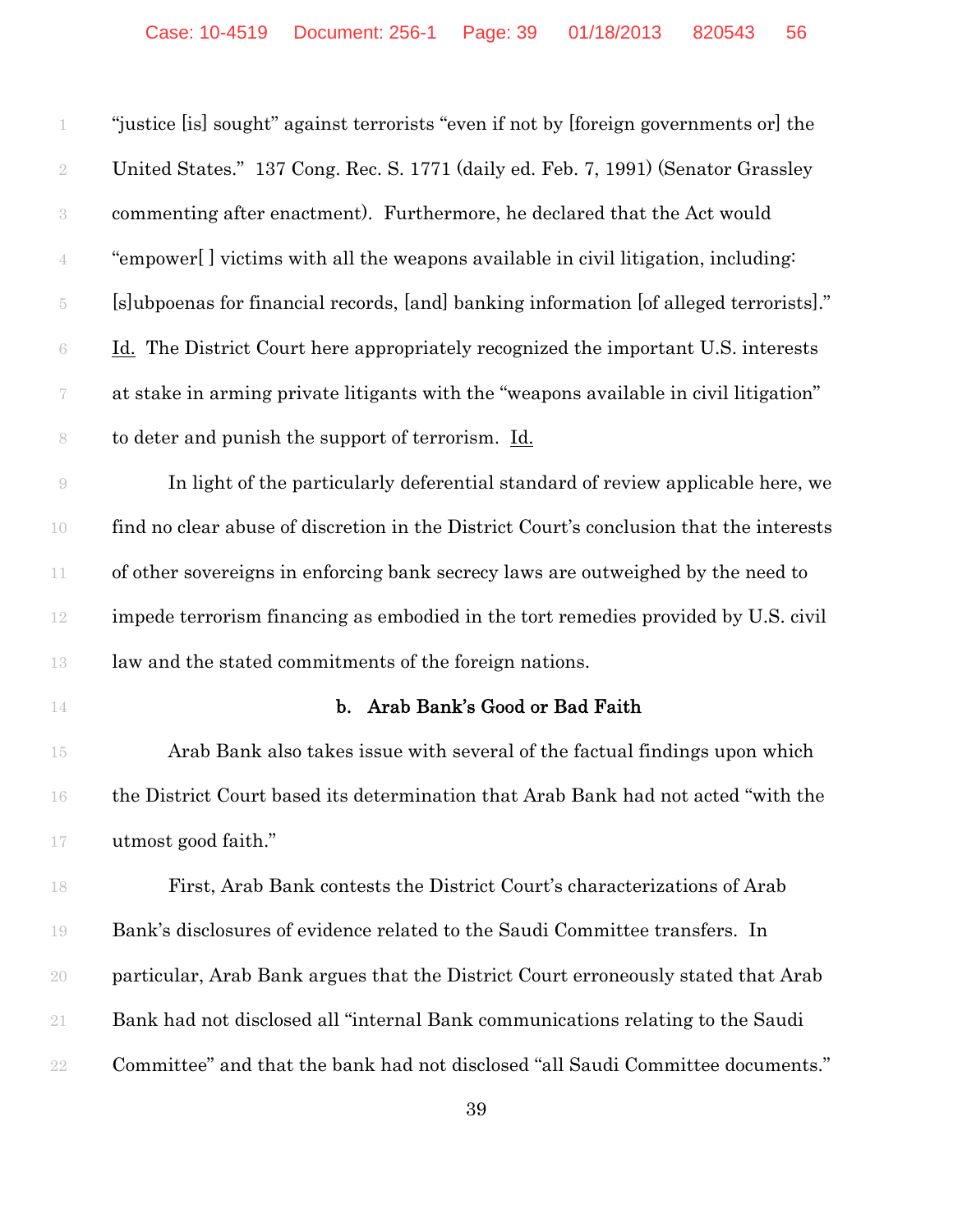Linde V, 269 F.R.D. at 199. In fact, the Bank maintains, the only undisclosed material related to the Saudi Committee is the private account information of the beneficiaries of the Saudi Committee's transfers.

 Second, Arab Bank argues that the District Court mischaracterized its efforts to obtain waivers from the foreign states. The District Court stated that "[d]efendant's letters requesting permission from foreign banking authorities to disclose information protected by bank secrecy laws are not reflective of an 'extensive effort' to obtain waivers. . . . Instead, the letters were calculated to fail." Id. In arriving at this conclusion, the District Court cited to one of the letters that Arab Bank had sent to foreign authorities seeking permission to produce information covered by bank secrecy laws – a 2006 letter to the Lebanese Special Investigation Commission ("LSIC"). See id. That letter stated, among other things, that plaintiffs' claims had "no basis in reality or law," even though the 14 District Court had denied defendants' motion to dismiss. Id. (internal quotation marks omitted). As Arab Bank asserts, however, this letter was not the only communication Arab Bank made to foreign authorities. As discussed above, in 2005, the Bank requested that the LSIC grant the Bank permission to disclose information related to a single bank account in Lebanon, and the LSIC granted the Bank this permission. Further, in 2006, the Bank submitted requests to foreign authorities for permission to produce a broader swath of documents covered by the bank secrecy laws. Among those communications that are included in the record, only the 2006 letter to the LSIC contained the language cited by the District Court.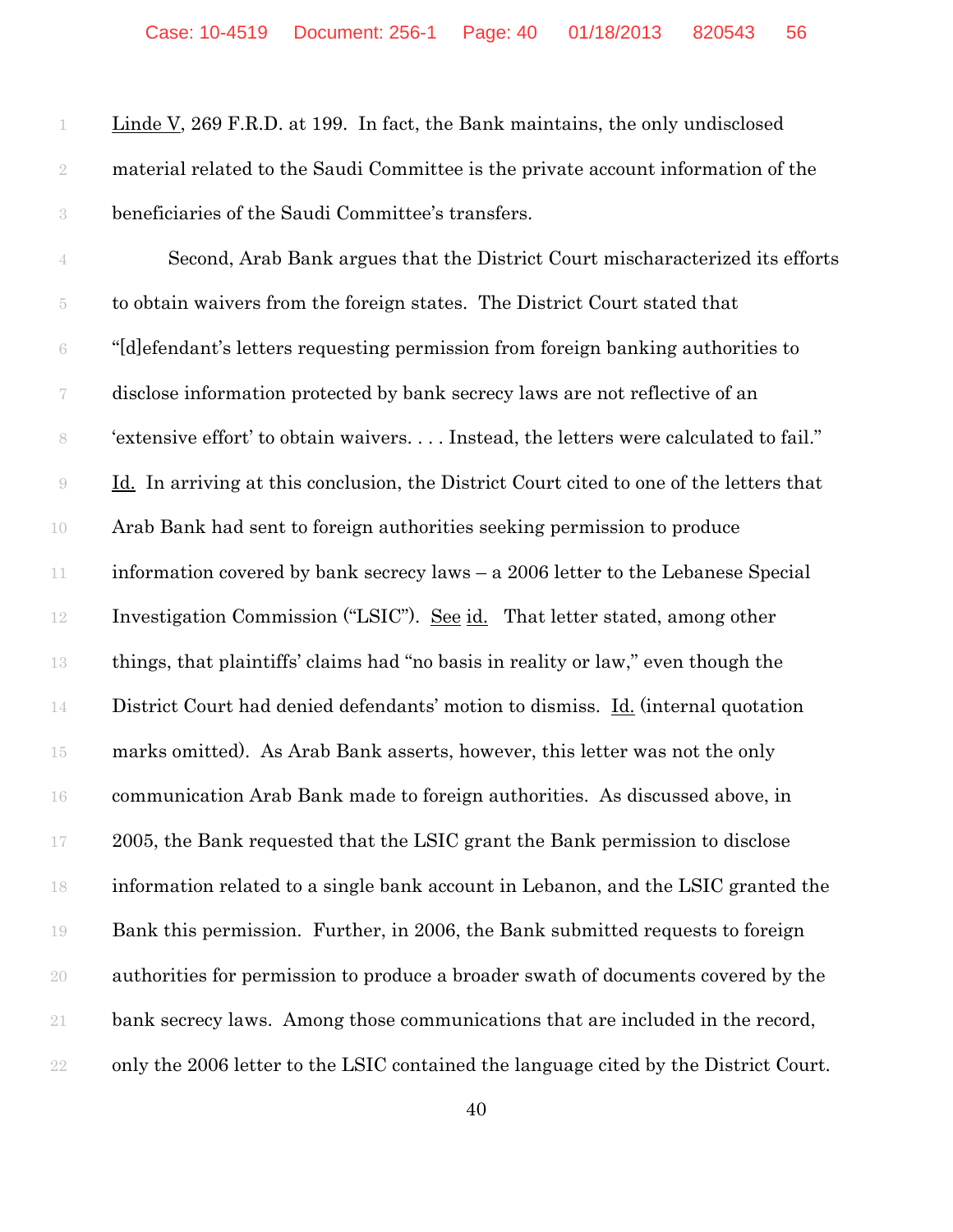|                | Third, Arab Bank objects to the District Court's emphasis on Arab Bank's              |
|----------------|---------------------------------------------------------------------------------------|
| $\overline{2}$ | disclosure of allegedly protected information to the DOJ and the OCC, which the       |
| $\sqrt{3}$     | District Court considered evidence of Arab Bank's "selective compliance with          |
| $\mathbf 4$    | foreign bank secrecy laws." Id. at 200. Arab Bank contends that disclosures made      |
| 5              | pursuant to investigations by DOJ and Treasury agencies implicate different           |
| 6              | concerns than disclosures to private litigants. The Bank points to Jordan's           |
| 7              | assertion in a letter to U.S. Secretary of State Hillary Rodham Clinton following the |
| $8\,$          | District Court's issuance of sanctions that Jordan considers disclosures to           |
| 9              | government agencies less serious because of Jordan's "continued commitment to         |
| 10             | providing such assistance to other nations for law enforcement or national security   |
| 11             | purposes." Appellant's Br. at 60.                                                     |
|                |                                                                                       |

 Even were we to assume that in these three ways the District Court overstated the record support for its finding that Arab Bank had not acted with the "utmost good faith," we would still not issue a writ of mandamus here. The District Court's finding that the Bank had not acted with the "utmost good faith" was based in large part on the uncontested observation that the discovery dispute had resulted 17 in "years of delay." Linde V, 269 F.R.D. at 200. Arab Bank's challenges to the District Court's characterizations of the Bank's efforts to obtain a waiver from Lebanese authorities, limited disclosures of Saudi Committee materials, and prior productions to U.S. governmental authorities do not alter this fundamental fact. Furthermore, although Arab Bank has indeed disclosed some requested documents, particularly material related to the Saudi Committee, the District Court's rejection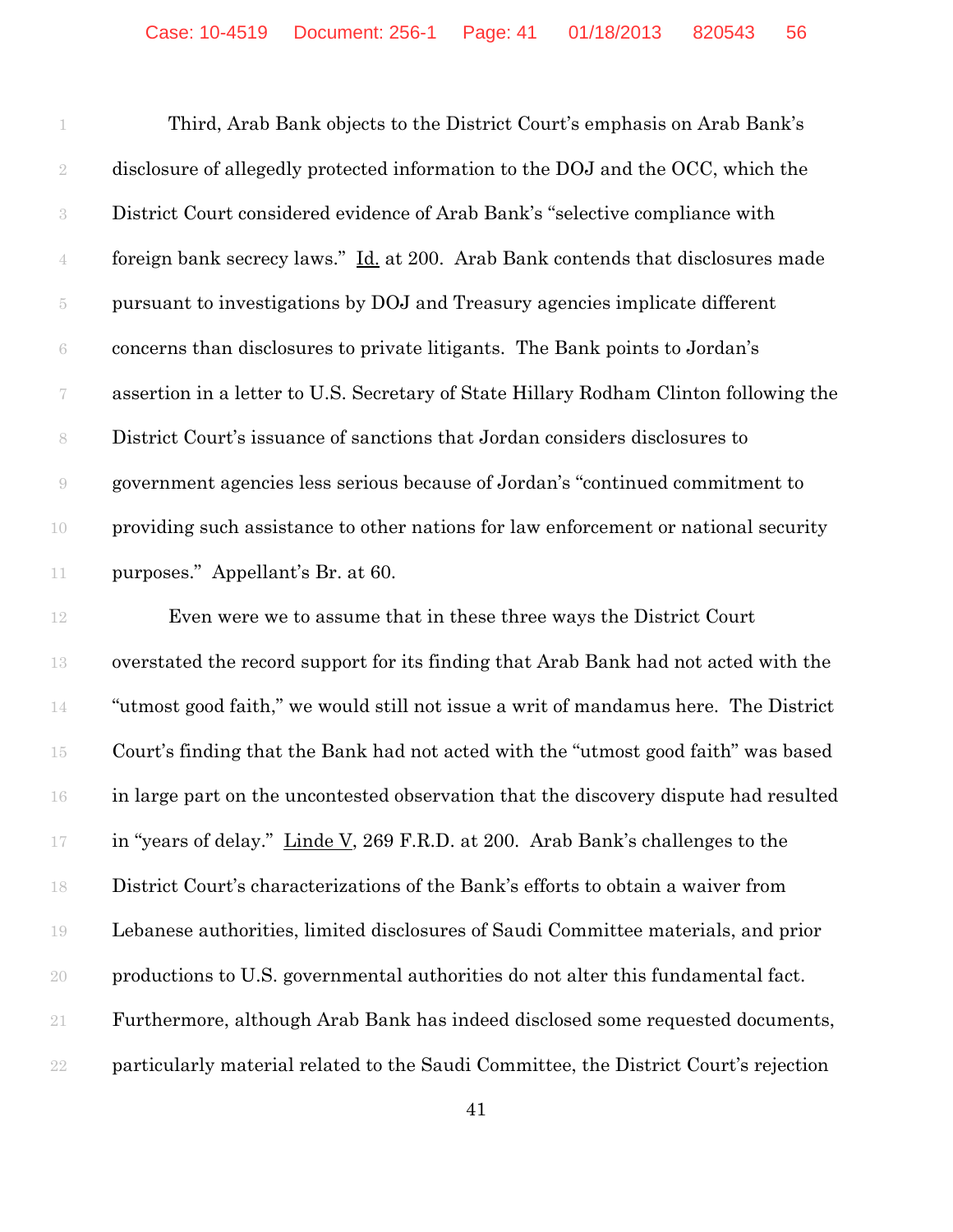| 1                        | of Arab Bank's assertion that the bank secrecy laws provided a reasonable basis for    |
|--------------------------|----------------------------------------------------------------------------------------|
| $\sqrt{2}$               | resisting production of the withheld materials does not "clearly and indisputably"     |
| $\sqrt{3}$               | entitle the Bank to a writ of mandamus.                                                |
| $\overline{4}$           | c. Hardship                                                                            |
| $\tilde{\text{5}}$       | Arab Bank also argues that the District Court erred in determining that                |
| $\rm 6$                  | Arab Bank did not face a substantial hardship if it produced the information at        |
| $\overline{\mathcal{U}}$ | issue when the court found "there is nothing in the record indicating that defendant   |
| $\,$ $\,$                | faces a real risk of prosecution." Id. at 197.                                         |
| $\rm{O}$                 | Although government officials from Jordan, Lebanon, and the Palestinian                |
| 10                       | Monetary Authority submitted letters to the District Court declaring that Arab         |
| $11\,$                   | Bank would face legal action if it violated national bank secrecy laws, the record (as |
| $12\,$                   | highlighted by the District Court) does not show "that defendant or its employees      |
| 13                       | have been prosecuted for the Bank's voluntary productions in other cases." Id.         |
| 14                       | (emphasis removed). Indeed, there is no evidence that Arab Bank ever sought $-$ or     |
| 15                       | even had to seek - waivers for the disclosures to the OCC or the DOJ or that Arab      |
| 16                       | Bank was ever prosecuted for these disclosures. As discussed above, foreign states     |
| $17\,$                   | may face different considerations when deciding whether to prosecute banks for         |
| 18                       | disclosing sensitive materials to foreign governments than when deciding to            |
| 19                       | prosecute banks for the disclosure of such materials to private civil litigants. In    |
| $20\,$                   | other words, it does not necessarily follow from the foreign states' decisions not to  |
| $21\,$                   | prosecute the disclosures to the OCC and DOJ that Arab Bank will not be                |
| $22\,$                   | prosecuted for disclosing the materials at issue here. But the converse is also not    |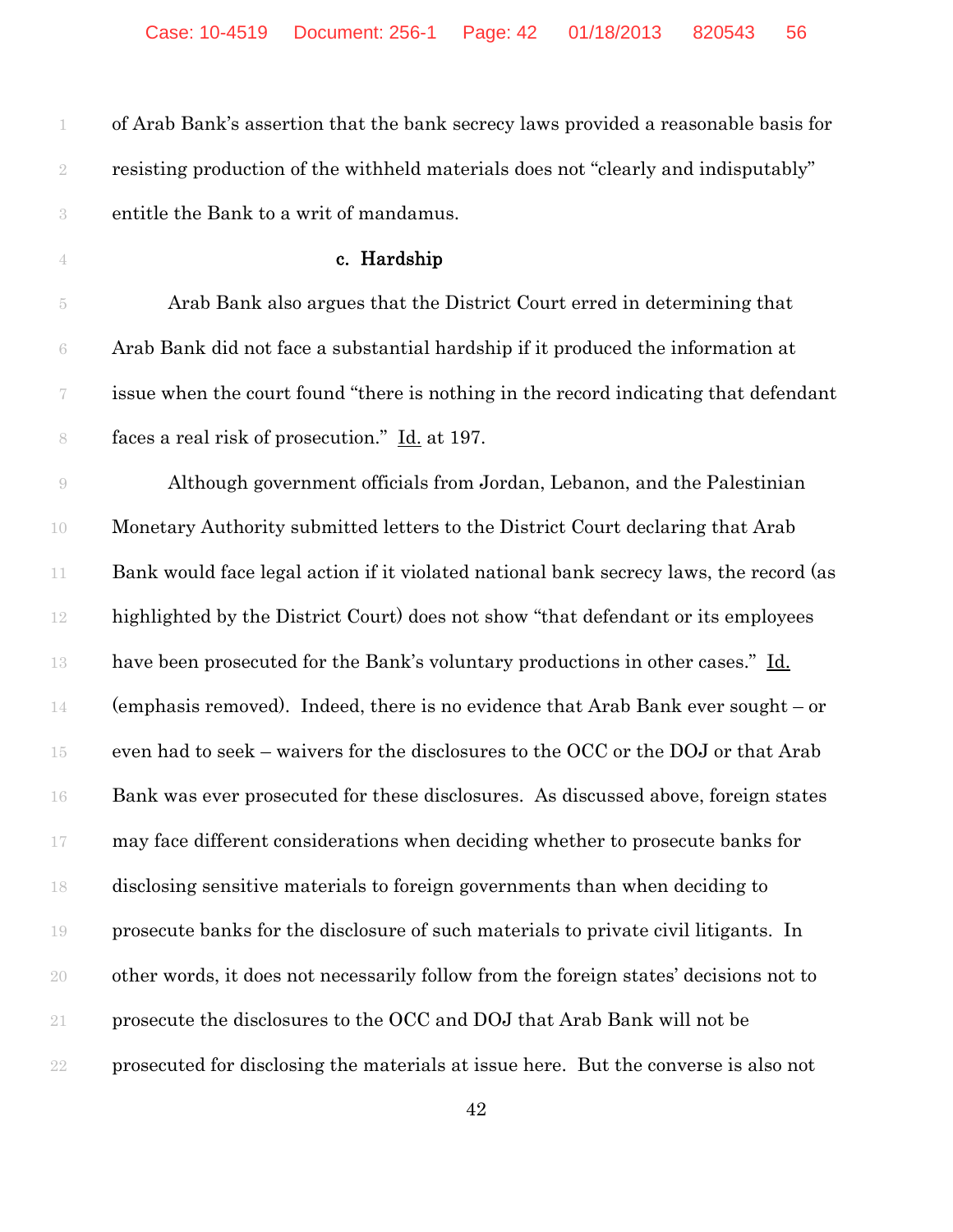| 1                | necessarily true: The foreign states would not necessarily prosecute the Bank or any  |
|------------------|---------------------------------------------------------------------------------------|
| $\sqrt{2}$       | of its employees for the disclosure of sensitive banking information to private civil |
| $\sqrt{3}$       | litigants in the context of the current proceedings. In any event, as the Supreme     |
| $\mathbf 4$      | Court made clear in Rogers and Aérospatiale, the mere threat of criminal              |
| $\overline{5}$   | prosecution abroad does not strip our courts of the authority to order production of  |
| $\rm 6$          | relevant materials in private civil litigation. Any error in this regard does not     |
| $\boldsymbol{7}$ | amount to a clear abuse of discretion establishing entitlement to the writ.           |
| 8                | $* * *$                                                                               |
| $\Theta$         | In sum, the District Court's account of the history of this litigation and Arab       |
| 10               | Bank's efforts to disclose materials may, in some respects, be subject to legitimate  |
| $11\,$           | debate. But none of the District Court's alleged errors so fatally undermines its     |
| $12\,$           | conclusions as to any of the factors of the multi-faceted balancing analysis so as to |
| 13               | support issuance of a writ of mandamus.                                               |
| 14               | The District Court's decisions here to compel production and then to issue            |
| 15               | sanctions for the Bank's failure to comply find sufficient support in cases from this |
| 16               | Court and other courts of appeals compelling discovery, notwithstanding competing     |
| 17               | foreign legal obligations. See, e.g., United States v. Davis, 767 F.2d at 1035-36     |
| 18               | (concluding, in affirming discovery order, that U.S. interest in enforcing criminal   |
| 19               | laws outweighed Cayman Islands' interest in bank secrecy); United States v. Bank      |
| $20\,$           | of Nova Scotia, 691 F.2d 1384 (11th Cir. 1982) (upholding contempt order for failing  |
| $21\,$           | to produce documents protected by foreign bank secrecy laws in response to grand      |
| $22\,$           | jury subpoena); United States v. First Nat'l City Bank, 396 F.2d 897 (2d Cir. 1968)   |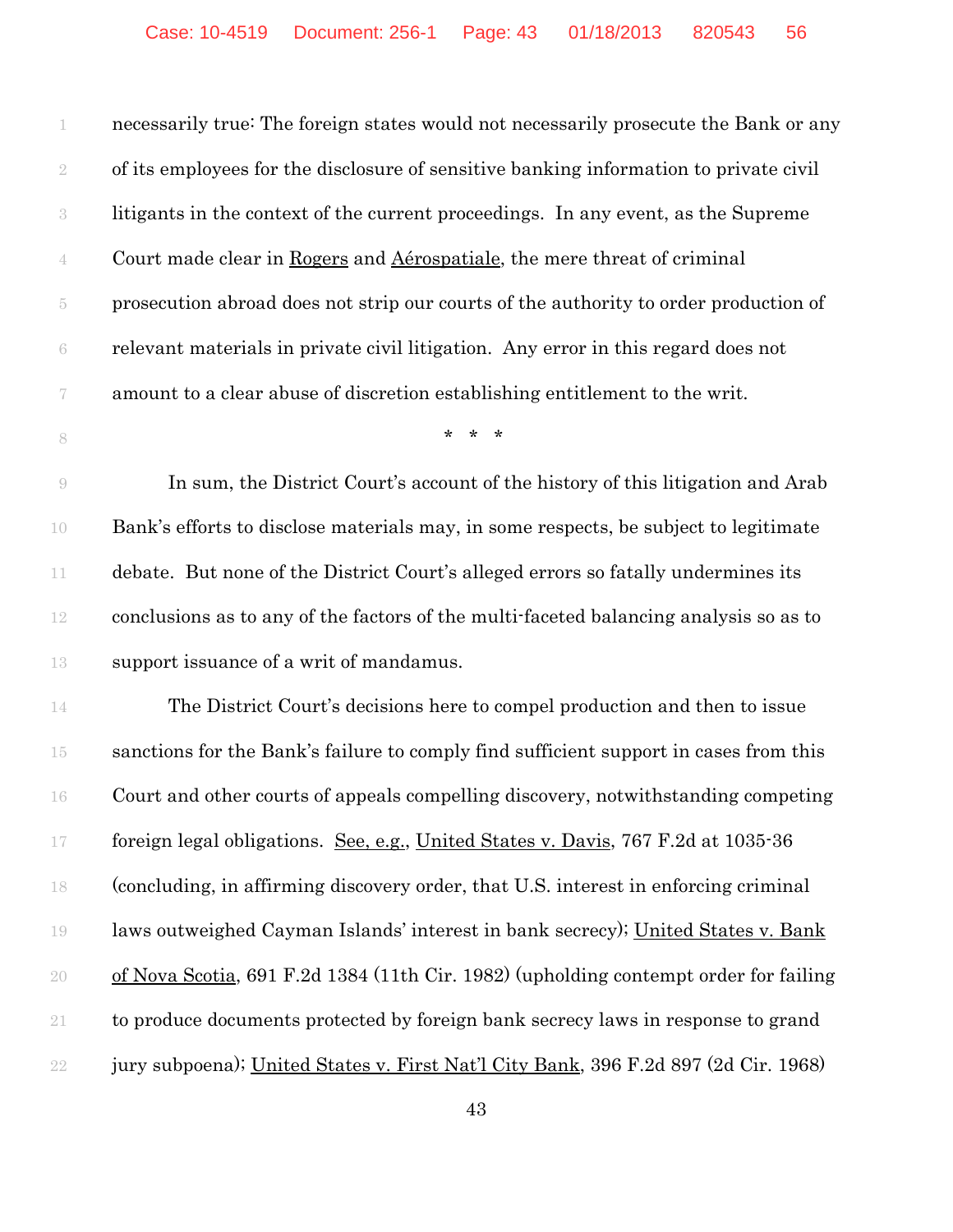(same). Following this approach, district courts in this Circuit in previous ATA cases have required banks to produce materials assertedly protected by foreign bank secrecy laws. See Strauss v. Credit Lyonnais, S.A., 249 F.R.D. 429, 456 (E.D.N.Y. 2008); Weiss v. Nat'l Westminster Bank, PLC, 242 F.R.D. 33, 57-58 (E.D.N.Y. 2007). And where district courts have decided not to order such discovery, they have engaged in a careful analysis addressing both the interests of the parties and the relevant foreign states along with the relative importance of the evidence subject to discovery. See Minpeco, 116 F.R.D. at 529 (denying motion to compel because "[m]ost important among the[ ] countervailing [factors at stake] . . . is the reduced degree of importance of the requested discovery in light of the waivers of bank secrecy already executed by . . . key players [in the case]").

 These cases illustrate the multitude of considerations facing courts deciding whether to compel discovery and impose sanctions in the face of competing legal dictates of foreign nations. The District Court concluded, in line with this precedent, that the importance of the documents, the lack of available alternative means to obtain them, the specificity of the discovery requests, and, finally, the important U.S. and international interests in preventing the financial support of terrorist organizations weigh in favor of producing the material at issue. Records concerning accounts held at the Bank and documents related to the Saudi Committee are directly relevant to whether Arab Bank knowingly provided banking services in support of terrorist operations and are thus essential to plaintiffs' case. Arab Bank has unique access to the records and only Arab Bank can make a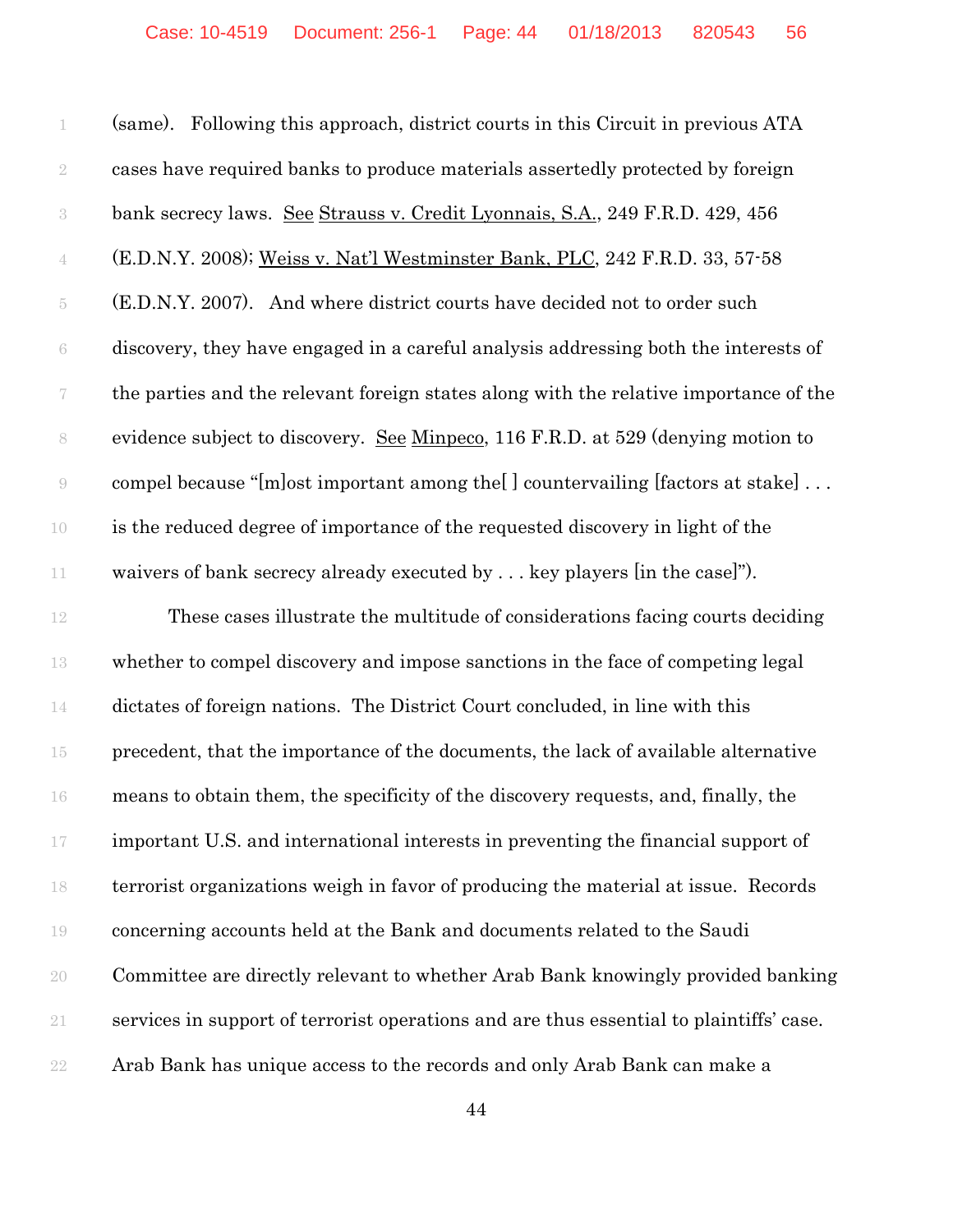complete production. The Bank does not have a "clear and indisputable" right to the writ to correct the District Court's balancing.

#### 2. Due Process

 Arab Bank also argues that it is entitled to a writ of mandamus because the sanctions imposed violate its right to due process by, it maintains, effectively eviscerating its chance to present a meaningful defense in the District Court proceedings. Raising the specter of a "show trial" and positing the inevitable determination of liability, Arab Bank suggests that imposing these sanctions is tantamount to entering a default judgment against the Bank. Arab Bank protests that it attempted in good faith to comply with its discovery obligations and that, in 11 light of its good faith, the sanctions imposed were unduly harsh. To allow the jury to infer its culpable intent, Arab Bank maintains, would offend due process because (in its view) the record does not support the conclusion that the undisclosed records would show that it knowingly facilitated terrorism. None of these arguments, however, demonstrates a "clear and indisputable" entitlement to a writ of mandamus.

17 Due process allows courts to impose, pursuant to Rule 37(b), such sanctions "as are just" on parties that defy discovery orders. See Ins. Corp. of Ireland v. Compagnie des Bauxites de Guinée, 456 U.S. 694, 707 (1982) ("A proper application of Rule [37(b)] will, as a matter of law," be presumed to comply with due process). With the exception of the Rogers Court's admonition that Rule 37 does not "authorize dismissal of [a] complaint because of [a party's] noncompliance with a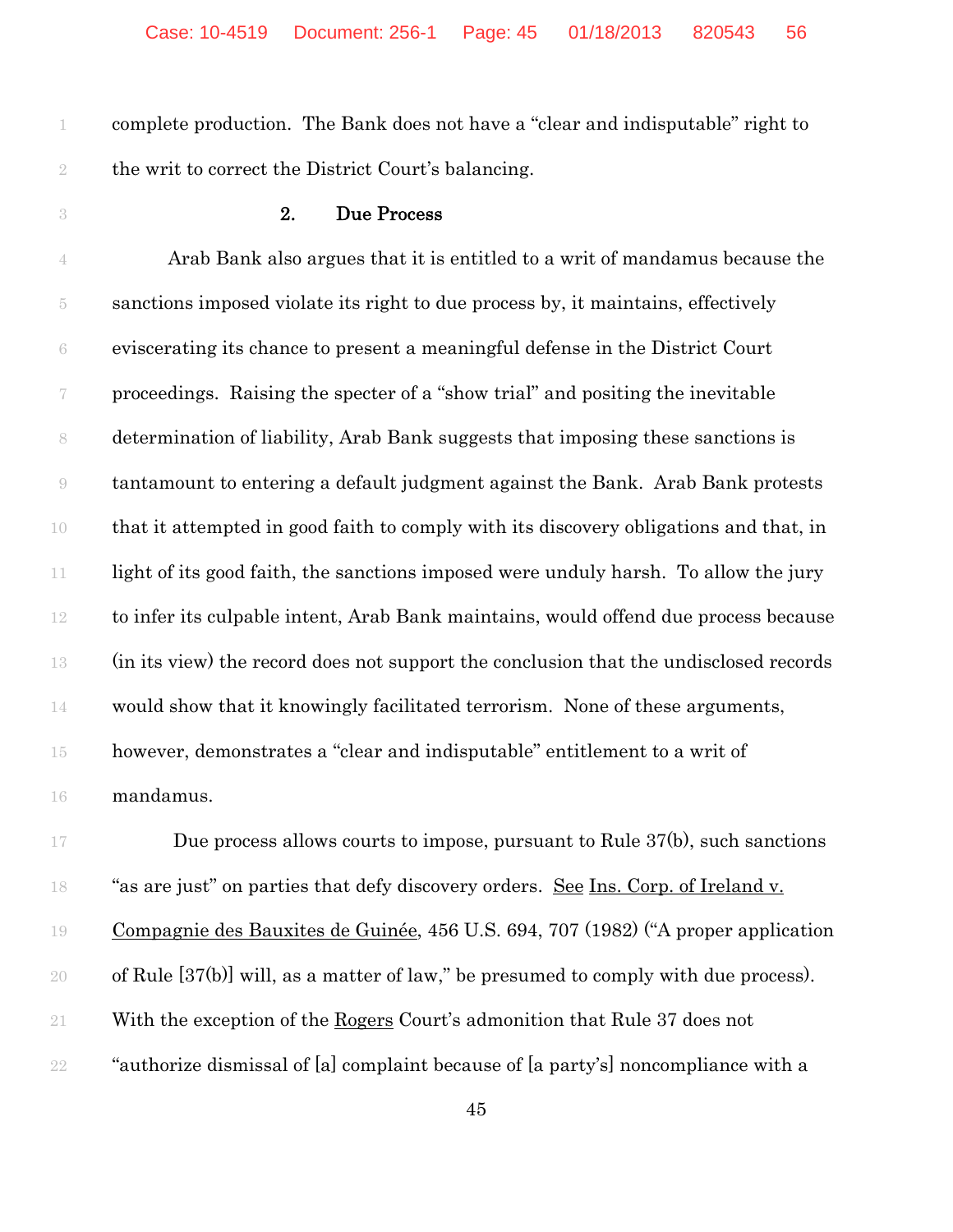|                          | pretrial production order when  that failure to comply [is] due to inability and       |
|--------------------------|----------------------------------------------------------------------------------------|
| $\overline{2}$           | not to willfulness, bad faith, or any fault of petitioner," 357 U.S. at 212, there are |
| $\sqrt{3}$               | few bright-line rules for determining whether a sanction is proper. Case law from      |
| $\overline{4}$           | the Supreme Court and our Court teaches that in imposing sanctions such as those       |
| 5                        | at issue here, the district courts should weigh, among other factors, the harshness    |
| $\rm 6$                  | of the sanctions, the extent to which the sanctions are necessary to restore the       |
| $\overline{\mathcal{C}}$ | evidentiary balance upset by incomplete production, and the non-disclosing party's     |
| $\,8\,$                  | degree of fault. See Ins. Corp. of Ireland, 456 U.S. at 707; Rogers, 357 U.S. at 213;  |
| $\Theta$                 | <u>S. New Eng. Tel. Co. v. Global NAPs Inc.</u> , 624 F.3d 123, 147 (2d Cir. 2010);    |
| 10                       | Shcherbakovskiy v. Da Capo Al Fine, Ltd., 490 F.3d 130, 139 (2d Cir. 2007);            |
| 11                       | Residential Funding Corp. v. DeGeorge Fin. Corp., 306 F.3d 99, 107 (2d Cir. 2002);     |
| 12                       | Cine Forty-Second St. Theatre Corp. v. Allied Artists Pictures Corp., 602 F.2d 1062,   |
| 13                       | 1068 (2d Cir. 1972) (concluding that gross negligence supported district court's       |
| 14                       | decision to impose sanctions amounting to default judgment on one of the plaintiff's   |
| 15                       | claims).                                                                               |
|                          |                                                                                        |

 As an initial matter, Rule 37(b) permits sanctions even harsher than those 17 imposed by the District Court here, including, for example, an order directing that "designated facts be taken as established" or "rendering a default judgment against the disobedient party." Fed. R. Civ. P. 37(b)(2)(A)(i),(iv). Contrary to Arab Bank's 20 calls of alarm, the sanctions order (as we have observed) does *not* amount to default 21 judgment or otherwise *require* that the jury find certain facts. To be sure, the inferences the jury will be entitled to draw – along with the District Court's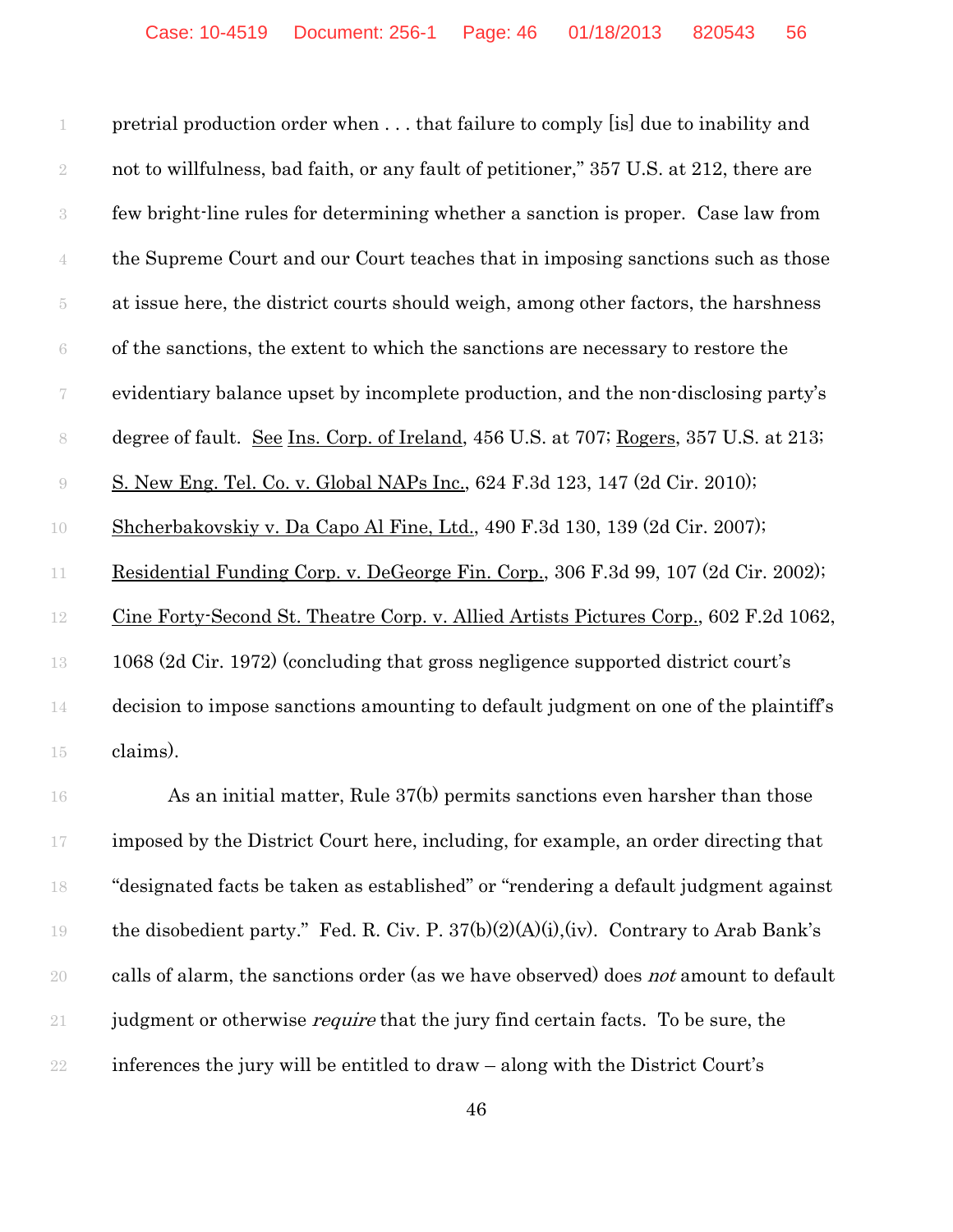preclusion sanction here – will adversely affect Arab Bank's ability to mount a defense at trial. But, as we have observed, Arab Bank will still be entitled to emphasize its substantial Saudi Committee disclosures, including the Bank's own internal documentation, to persuade a jury that it was not aware that the beneficiaries of its financial services were terrorists. Arab Bank could rely on these disclosures, and related testimony, to rebut plaintiffs' assertion that Arab Bank intended to support the Saudi Committee's alleged efforts to finance terrorists, and urge the jury to extrapolate from this evidence that Arab Bank had lacked a culpable state of mind with regard to the other transfers at issue.

 Arab Bank also argues, however, that the state-of-mind sanction was not reasonably related to the Bank's failure to comply with the discovery order and therefore was not proper. This argument, too, fails to support issuance of a writ of mandamus. The Supreme Court's decision in Insurance Corp. of Ireland makes clear that a court may instruct a jury to presume the truth of a factual allegation from a party's failure to produce material relevant to that allegation. 456 U.S. at 705; see also S. New Eng. Tel. Co., 624 F.3d at 147 (discussing Insurance Corp. of Ireland).

 In addition, as described in detail in the District Court's opinion, the record includes documents reflecting transfers "approved" by Arab Bank to Hamas or individuals associated with Hamas, as well as evidence that the Bank processed payments the Saudi Committee made to family members of individuals linked to 22 terrorism. See Linde V, 269 F.R.D. at 203. The existence of these documents could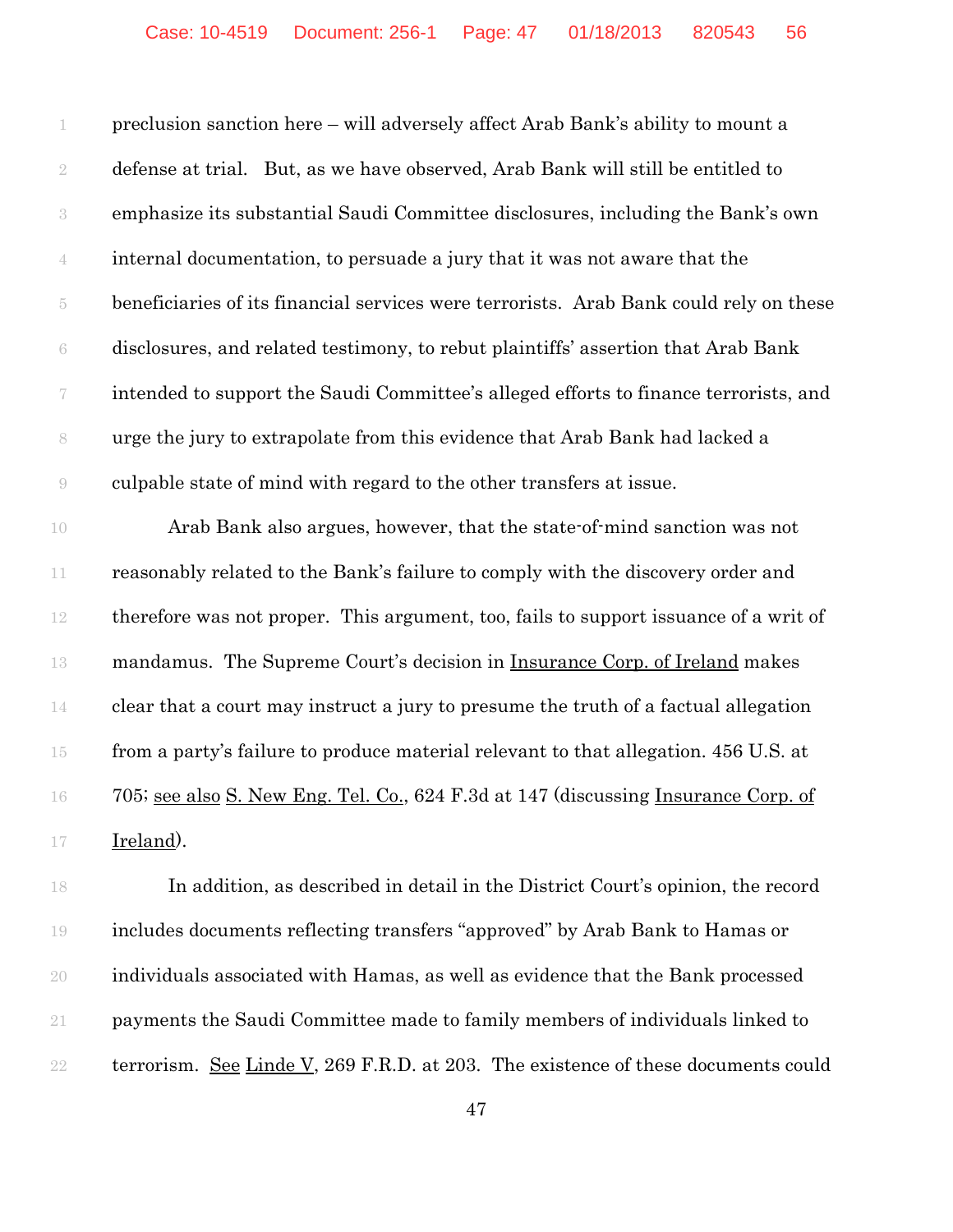| 1                        | support the conclusion that Arab Bank provided banking services to terrorist      |
|--------------------------|-----------------------------------------------------------------------------------|
| $\overline{2}$           | groups, and that the withheld documents would provide further evidence that it    |
| 3                        | provided such services. Further, a significant volume of documents showing that   |
| $\overline{4}$           | Arab Bank provided banking services to terrorist organizations could constitute   |
| 5                        | strong circumstantial evidence that it did so knowingly and purposefully.         |
| 6                        | Documentation related to bank accounts allegedly held by terrorist organizations  |
| $\overline{\mathcal{C}}$ | and payments made by the Saudi Committee that Arab Bank refused to produce is,    |
| 8                        | thus, reasonably related to the issue of the Bank's state of mind.                |
| 9                        | Finally, although the District Court here need not have found the same            |
| 10                       | degree of fault as would be required to support a default judgment, we can hardly |
| 11                       | conclude that Arab Bank was faultless. The District Court did not clearly err in  |
| 12                       | determining that Arab Bank's production efforts did not evince the "utmost good   |
| 13                       | faith." The combination of the Bank's long delay in the District Court, partial   |
| 14                       | production in the U.S. government investigations (in contrast), and apparent      |
| $15\,$                   | unwillingness to pursue permission to produce materials covered by the narrowly-  |
| 16                       | tailored discovery orders further support the District Court's sanctions order,   |
| $17\,$                   | which, unlike the default judgment at issue in Rogers, allows the Bank to mount a |
| 18                       | defense at trial.                                                                 |
|                          |                                                                                   |

 The sanctions at issue here are substantial, but, at least for the purpose of our deferential inquiry here, they find adequate support in Arab Bank's failure to produce and the resulting evidentiary imbalance, and they do not preclude the Bank from defending itself at trial. For these reasons, too, Arab Bank has fallen short of demonstrating that it is "clearly entitled" to the writ.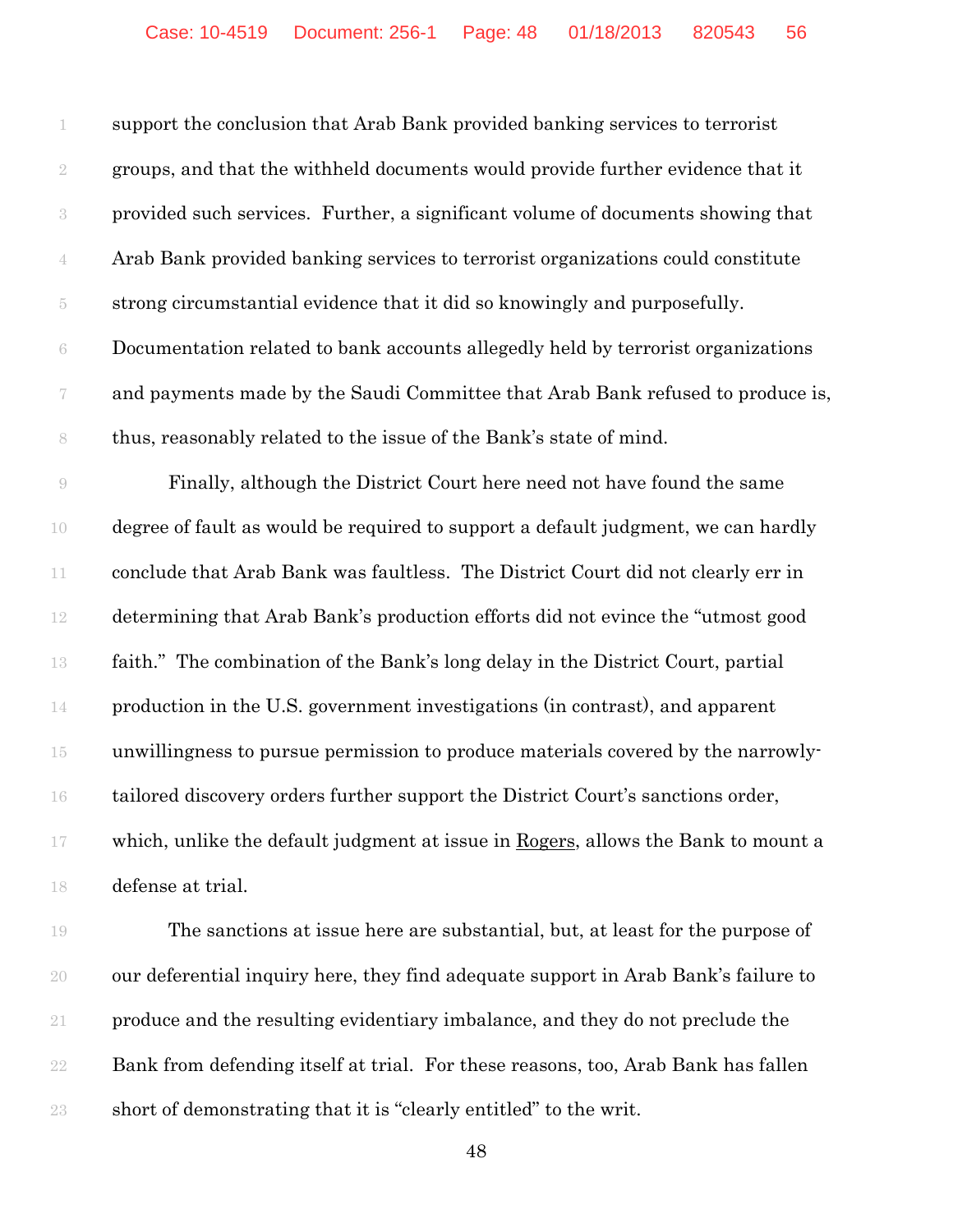## **B.** Review After Final Judgment Will Provide Adequate Relief

 Arab Bank presents a number of arguments in support of its contention that issuance of the writ is the only adequate means for it to attain the relief that it is due. These arguments fall into two distinct categories. First, as reviewed in our discussion of interlocutory review, Arab Bank argues that the sanctions order causes it irreparable harm by rendering it essentially inevitable that the jury will find the Bank liable on plaintiffs' claims, which will cause it to be labeled a terrorist sympathizer and to experience substantial reputational harm. According to Arab Bank, such a verdict would make it difficult for the Bank to "survive long enough to take an appeal." Appellant's Br. at 19. Second, Arab Bank argues that if the sanctions order stands, foreign states will be irreparably harmed because bank customers will form the impression that U.S. courts can force banks in the region to disclose private information notwithstanding the protections promised by those states' bank secrecy laws.

 Arab Bank's first argument is based on speculation and reflects a misapprehension of what constitutes "irreparable harm" for purposes of mandamus review. It is true that if the jury were to in fact infer knowledge and purpose based on the District Court's permissive instructions, Arab Bank might have difficulty avoiding liability on plaintiffs' claims. See, e.g., Licci ex rel. Licci v. Lebanese Canadian Bank, SAL, 673 F.3d 50, 68 & n.20 (2d Cir. 2012). But a jury instruction involving permissive adverse inferences is not a default judgment; instead, it is a calibrated device imposed by district courts to address specific discovery violations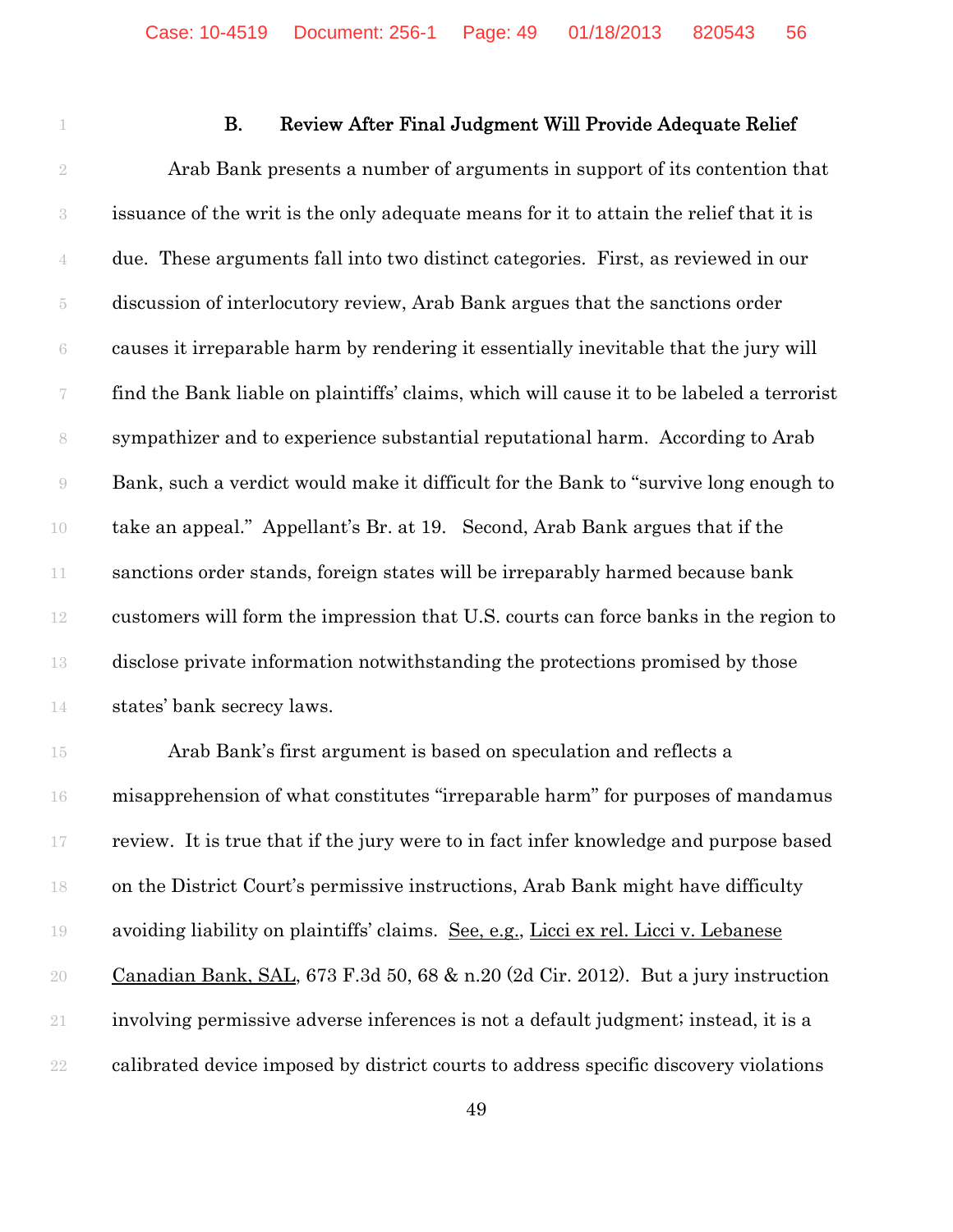after considering the seriousness of the violations, the course of the litigation, and 2 the legal issues at stake in the case. <u>See, e.g., Zimmermann v. Assocs. First Capital</u> Corp., 251 F.3d 376, 383 (2d Cir. 2001). The sanctions order notwithstanding, it is at this point hardly certain that, after trial, the jury will find against Arab Bank. Furthermore, the type of harm that is deemed irreparable for mandamus purposes typically involves an interest that is both important to and distinct from the resolution of the merits of the case. For example, we have issued writs of mandamus in cases where district courts have incorrectly determined that highly sensitive privileged materials are discoverable. See, e.g., City of New York, 607 F.3d at 934 (issuing writ of mandamus to prevent disclosure of confidential reports prepared by undercover New York City Police Department officers that were covered by law-enforcement privilege). By contrast, in this case, the harm that Arab Bank would experience from an adverse judgment is in essence indistinguishable from the harm experienced by other litigants who lose a battle in a lower court and seek appellate review. Issuing a writ of mandamus to correct an error on the basis of the harm to the Bank alleged here would suggest that the writ is available to any party concerned about the delay between an adverse trial judgment and vindication on appeal. But as the Supreme Court has cautioned, the writ "is not to be used as a substitute for appeal, even though hardship may result from delay . . . ." Schlagenhauf v. Holder, 379 U.S. 104, 110 (1964) (internal citation omitted).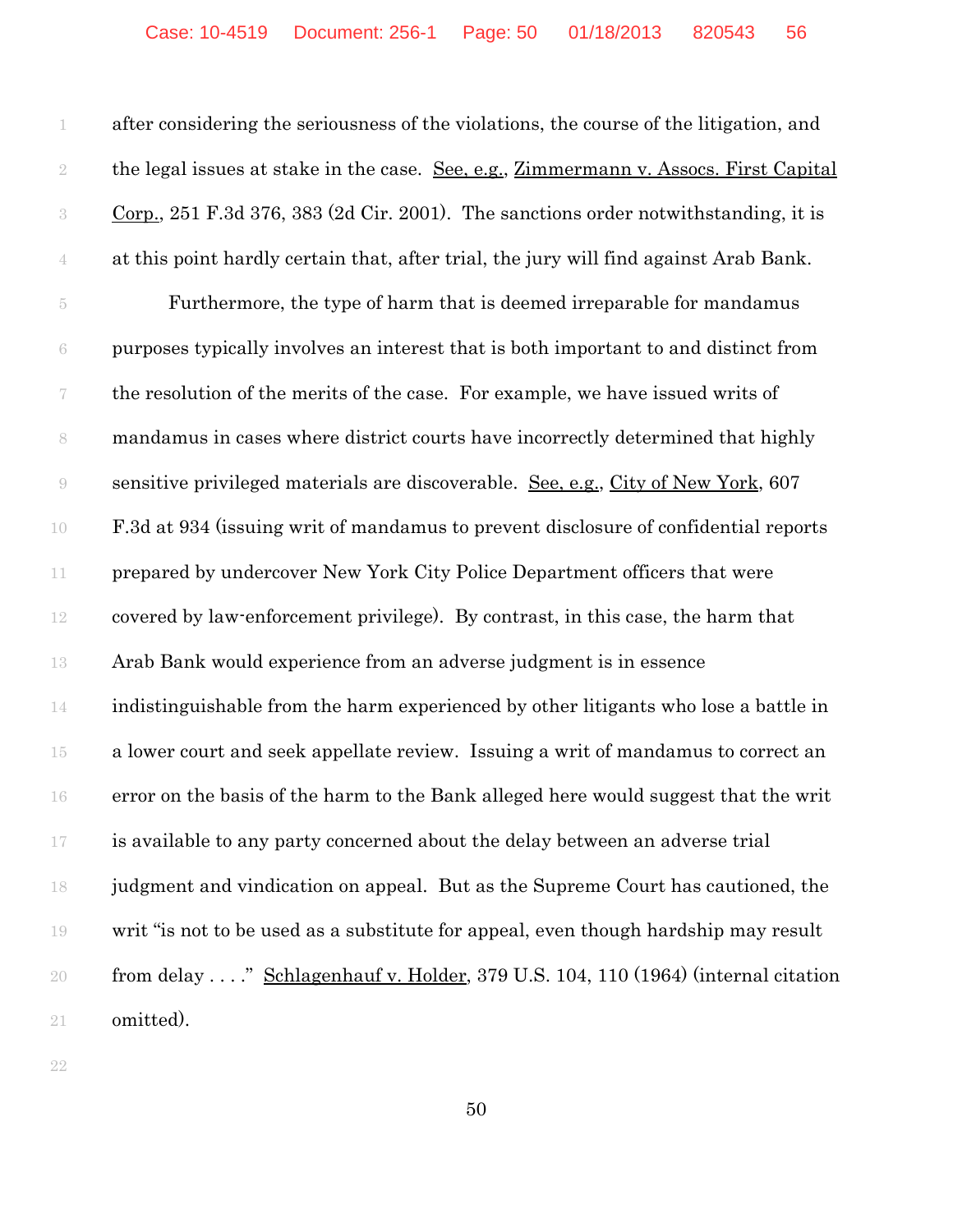Second, with the support of its amici, Arab Bank argues that allowing the sanctions to remain in place will harm foreign states by signaling that the privacy offered by their bank secrecy laws could be eroded by U.S. courts that order disclosure of protected material. Such a development, Arab Bank and amici predict, will result in customers fleeing these countries' banking systems and ensuing "financial and political destabilization, which can only undermine the fight against terrorism." Appellant's Br. at 20. This reasoning, also, is overly speculative and the harm alleged too indirectly related to the sanctions at issue here to support a petition for a writ of mandamus. If anything, Arab Bank's decision not to disclose 10 the relevant materials may signal to bank customers that banks will *not* disclose private information despite discovery orders issued by U.S. courts.

 Arab Bank's reliance on cases like In re Philippine National Bank, 397 F.3d 768 (9th Cir. 2005), and Credit Suisse v. U.S. District Court, 130 F.3d 1342 (9th Cir. 1997), is misplaced. In those cases, another court of appeals issued writs of mandamus at the request of parties found in civil contempt for failing to disclose information in violation of the laws of foreign states. But in those cases, the contempt orders had placed the petitioners in the position of "having to choose between being in contempt of court for failing to comply with the district court's order, or violating [foreign] banking secrecy and penal laws by complying with the order." Id. at 1346; In re Philippine Nat'l Bank, 397 F.3d at 774. Arab Bank does not face the same quandary. Civil contempt sanctions "force the contemnor to 22 comply with an order of the court," Willy v. Coastal Corp., 503 U.S. 131, 139 (1992),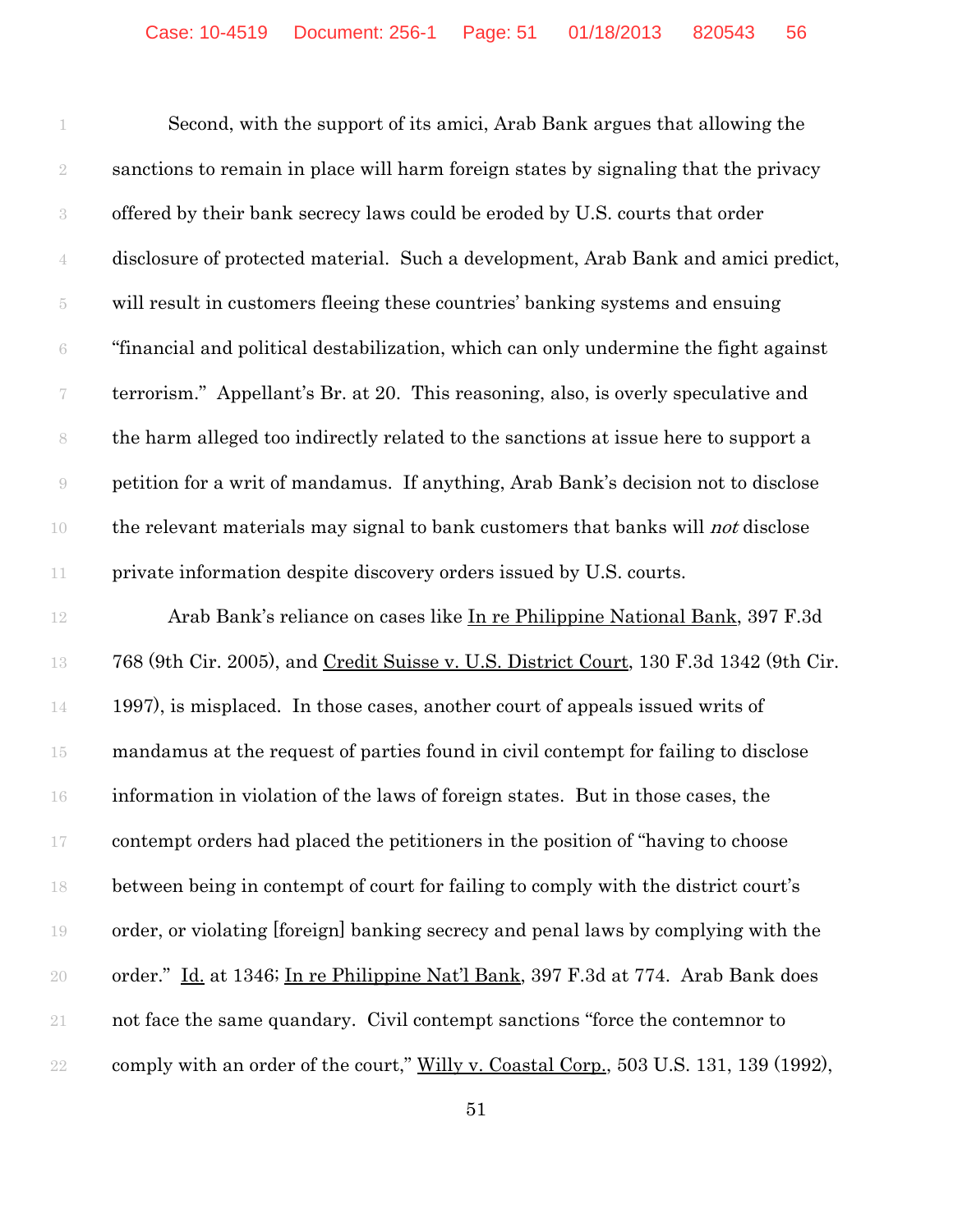| 1                        | and are inherently "contingent and coercive." OSRecovery, Inc. v. One Groupe Int'l,           |
|--------------------------|-----------------------------------------------------------------------------------------------|
| $\sqrt{2}$               | <u>Inc.</u> , 462 F.3d 87, 93 n.2 (2d Cir. 2006). By contrast, the sanctions imposed here are |
| $\sqrt{3}$               | retrospective: they are directed at the decision Arab Bank has already made to defy           |
| 4                        | the orders, and the District Court has never suggested that it will lift the sanctions        |
| $\overline{5}$           | if Arab Bank produces more materials. See Cunningham, 527 U.S. at 207-08. The                 |
| 6                        | question, then, is not whether Arab Bank faces irreparable harm resulting from                |
| $\overline{\mathcal{C}}$ | violation of foreign law, but, rather, whether the sanctions themselves will cause            |
| 8                        | irreparable harm to Arab Bank. They will not.                                                 |
| $\Theta$                 | Finally, we observe that this Court has recently issued writs of mandamus to                  |
| 10                       | resolve discovery disputes involving the production of sensitive materials. See, e.g.,        |
| 11                       | Rajaratnam, 622 F.3d 159; City of New York, 607 F.3d 923. In those cases, we                  |
| 12                       | observed that the petitioning parties had "no other adequate means to attain                  |
| 13                       | relief" because "a remedy after final judgment cannot unsay the confidential                  |
| 14                       | information that has been revealed." City of New York, 607 F.3d at 932, 934                   |
| $15\,$                   | (internal quotation marks omitted). We do not have the same acute sense of                    |
| 16                       | irreversibility here. The privacy interests protected by the bank secrecy laws may            |
| 17                       | be at issue - although they may not carry the same weight as the interests at stake           |
| 18                       | in recent cases where we have granted the writ – but the Bank does not stress, nor            |
| 19                       | could we conclude, that the importance of protecting these interests is a reason for          |
| 20                       | determining that "review after final judgment is not a viable option." Appellant's            |
| 21                       | Br. at 19. Instead, the Bank appears concerned primarily with avoiding the harm               |
| 22                       | arising from a possible adverse judgment.                                                     |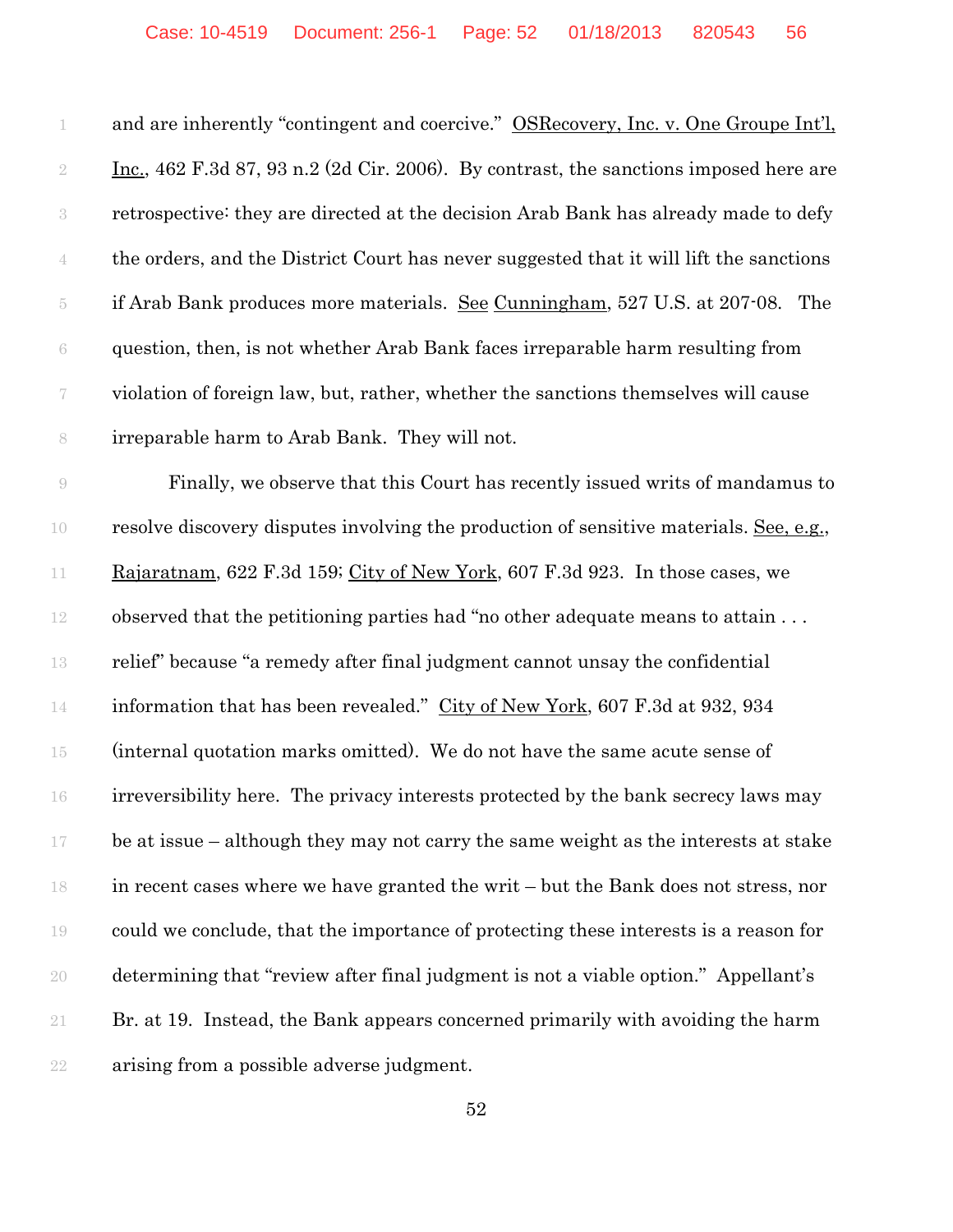For all these reasons, Arab Bank has failed to establish that a writ of mandamus is the only means available for it to obtain effective review of the sanctions order. Appellate review provided in the ordinary course will amply serve the interests of the Bank and the foreign states whose bank secrecy laws may protect the undisclosed materials.

## C. Mandamus is Not Appropriate Under the Circumstances

 This Court has "expressed reluctance to issue writs of mandamus to overturn discovery rulings." City of New York, 607 F.3d at 939 (internal quotation marks omitted). Thus, "[t]o determine whether mandamus is appropriate in the context of a discovery ruling, we look primarily for the presence of a novel and significant question of law and the presence of a legal issue whose resolution will aid in the administration of justice." Id. (internal quotation marks and ellipsis omitted).

 Cases from the Supreme Court and our Court involving petitions for writs of mandamus to review discovery-related orders help to illustrate when the issues raised in such a petition are sufficiently novel, discrete, and important to justify issuance of the writ. In Schlagenhauf v. Holder, 379 U.S. 104 (1964), the Supreme Court issued a writ of mandamus to review a district court's order requiring an individual defendant to submit to mental and physical examinations. Because the case hinged on an important threshold "issue of first impression" as opposed to a fact-intensive balancing of whether "good cause had been shown," the Supreme Court deemed the mandamus petition "properly before the [appellate] court on a 22 substantial allegation of usurpation of power."  $\underline{Id}$  at 111.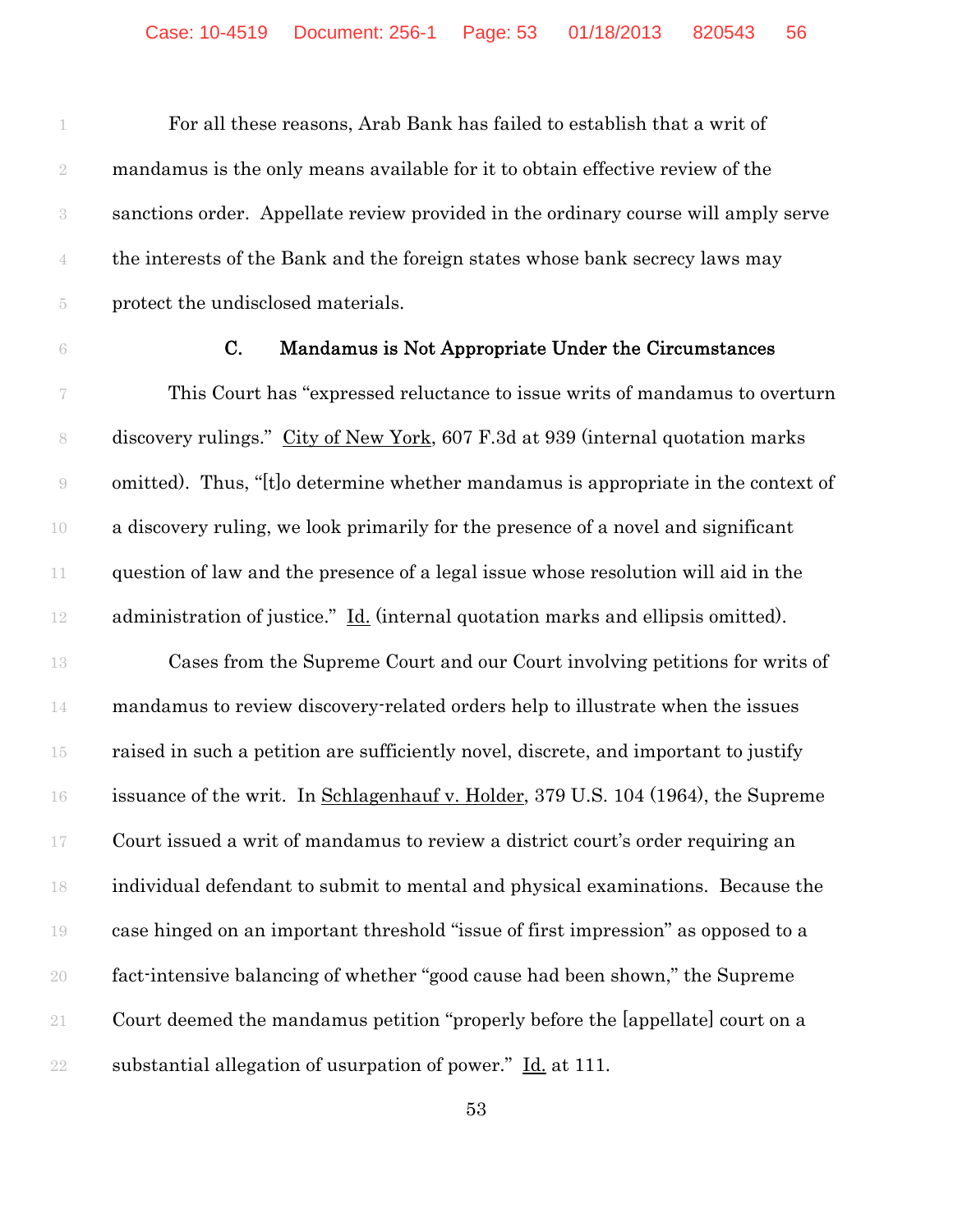Similarly, as explained above, we have issued writs of mandamus to review novel, discrete, and important legal issues involving the disclosure of sensitive information. In City of New York, the City sought a writ of mandamus to correct a district court's order that the New York City Police Department turn over "field reports" produced by undercover police officers, which were potentially covered by the law-enforcement privilege. 607 F.3d at 929. In deciding that a writ was "appropriate under the circumstances," we concluded that the petition raised a number of "novel and significant questions of law," including "how a court should determine whether" information covered by the "qualified" law-enforcement 10 privilege must "nevertheless be disclosed." <u>Id.</u> at 941 (brackets and emphasis omitted). Issuing the writ in that case would "aid in the administration of justice" by providing "guidance for the courts of our Circuit in an important, yet underdeveloped, area of law." Id. at 942. 14 In Rajaratanam, we addressed whether a defendant in a civil enforcement

 action could be required to produce inculpatory wiretap evidence obtained by the United States government in a criminal investigation against him. See 622 F.3d at 165. In deciding that the writ was appropriate in the circumstances there presented, we explained that the precise issue before us had never been addressed by our Court and stressed "the importance of both the privacy rights at stake and the public interest in civil enforcement of the law." Id. at 171.

 By contrast, we have refused to issue the writ to correct a district court's order that a party produce "reports made by a Special Investigative Unit" for the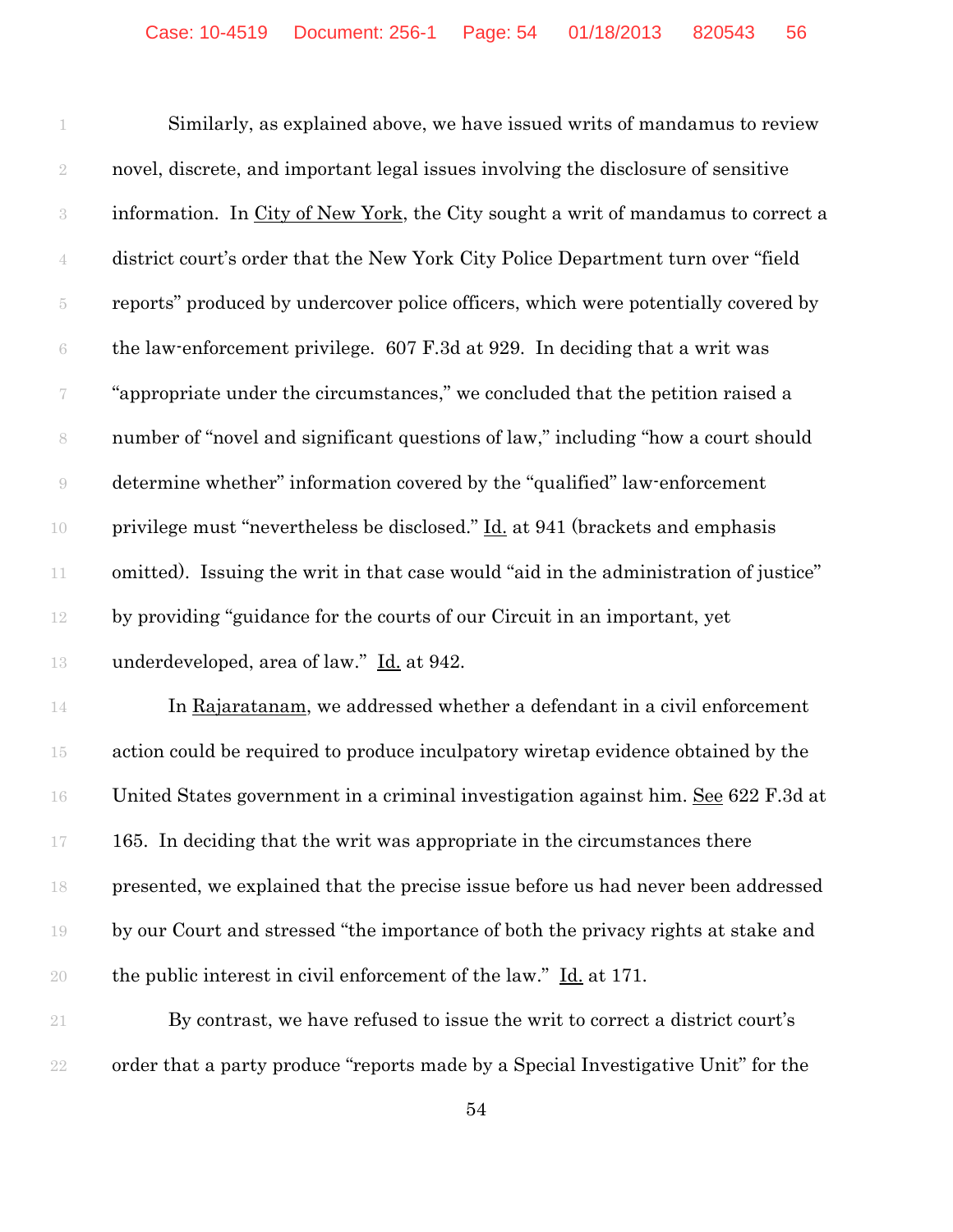| 1                | party's internal counsel and therefore assertedly covered by attorney work-product         |
|------------------|--------------------------------------------------------------------------------------------|
| $\sqrt{2}$       | privilege. See American Express Warehousing, Ltd. v. Transamerica Ins. Co., 380            |
| $\,3$            | F.2d 277, 278-79 (2d Cir. 1967) ("Transamerica"). There, the bases for the district        |
| $\overline{4}$   | court's order "involveld application of well-known law to commonplace fact and             |
| $\bar 5$         | rested on the district judge's appraisal of facts and exercise of discretion." Id. at 283. |
| $\rm 6$          | Under these circumstances, we saw "no good reason to allow the extraordinary               |
| $\boldsymbol{7}$ | writ." Id. at 284.                                                                         |
| $\,$ $\,$        | The questions Arab Bank asks us to resolve are more similar, we think, to                  |
| $\Theta$         | those at issue in Transamerica than those at issue in Rajaratnam and City of New           |
| 10               | <u>York</u> . As discussed above, the underlying merits of Arab Bank's assertions involve  |
| $11\,$           | the application of a well-elaborated legal scheme and a fact-intensive inquiry in the      |
| $12\,$           | midst of ongoing, lengthy litigation. See Strauss, 249 F.R.D. at 456; Weiss, 242           |
| 13               | F.R.D. at 57.58; Minpeco, 116 F.R.D. at 529. In this context, absent a                     |
| 14               | demonstration that the district court has "flagrantly misapplied" the law, City of         |
| $15\,$           | New York, 607 F.3d at 940 n.17, we are unlikely to issue the writ.                         |
| 16               | As we have reviewed here in detail, the District Court applied the existing                |
| 17               | legal framework, including Restatement § 442, in weighing plaintiffs' need for the         |
| 18               | required discovery and the lack of alternative means to obtain it against the              |
| 19               | interests of foreign states in enforcing their bank secrecy laws and the hardship          |
| $20\,$           | faced by Arab Bank because of its conflicting legal obligations. The court applied         |
| $21\,$           | many of the same factors, along with others developed by courts in various                 |
| $22\,$           | jurisdictions, in deciding whether to impose sanctions. The application of $\S 442$ 's     |
|                  |                                                                                            |